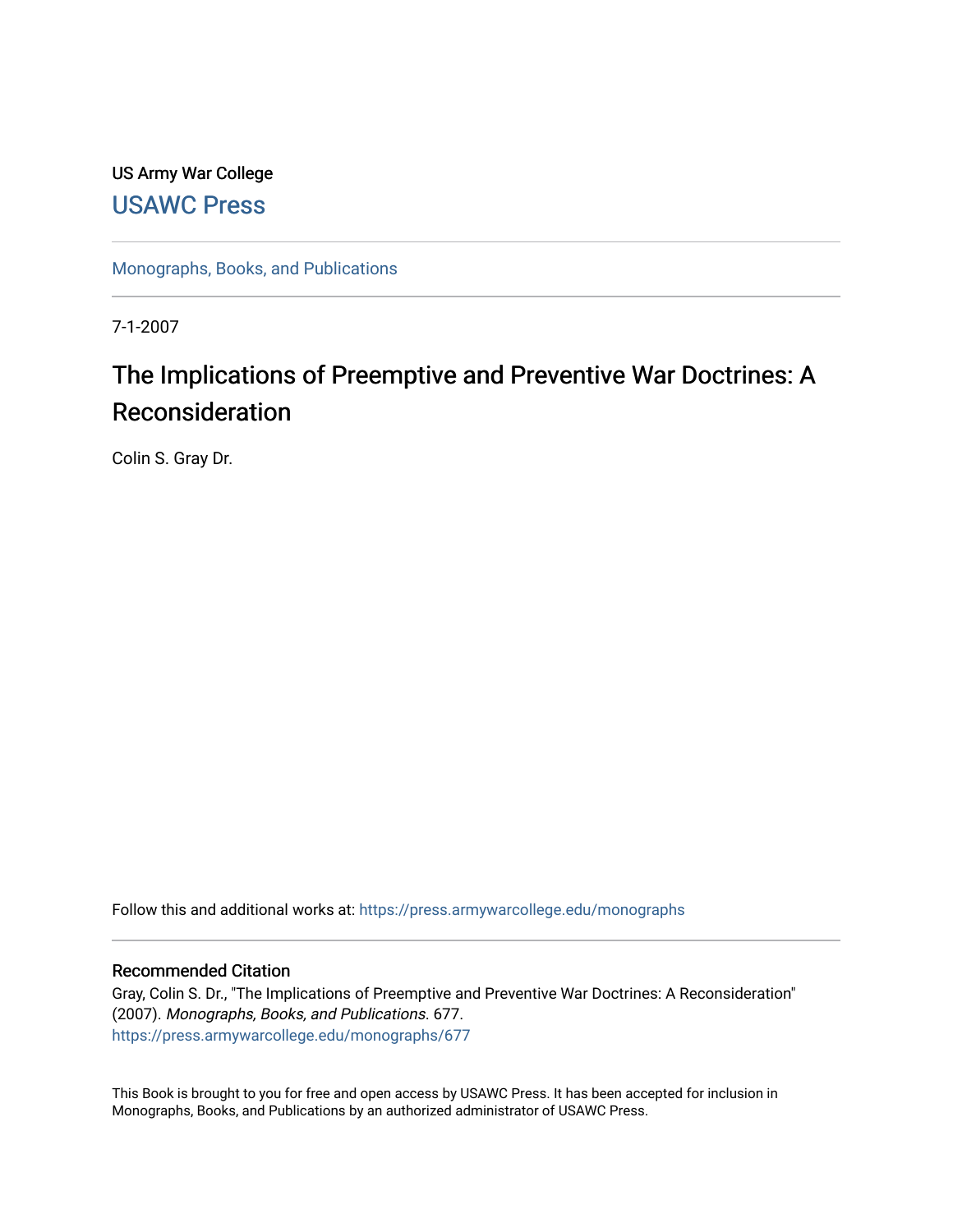# **THE IMPLICATIONS OF PREEMPTIVE AND PREVENTIVE WAR DOCTRINES: A RECONSIDERATION**

**Colin S. Gray**

**July 2007**

This publication is a work of the U.S. Government as defined in Title 17, United States Code, Section 101. As such, it is in the public domain, and under the provisions of Title 17, United States Code, Section 105, it may not be copyrighted.

Visit our website for other free publication downloads [http://www.StrategicStudiesInstitute.army.mil/](http://www.StrategicStudiesInstitute.army.mil)

[To rate this publication click here.](http://www.strategicstudiesinstitute.army.mil/pubs/display.cfm?pubID=789)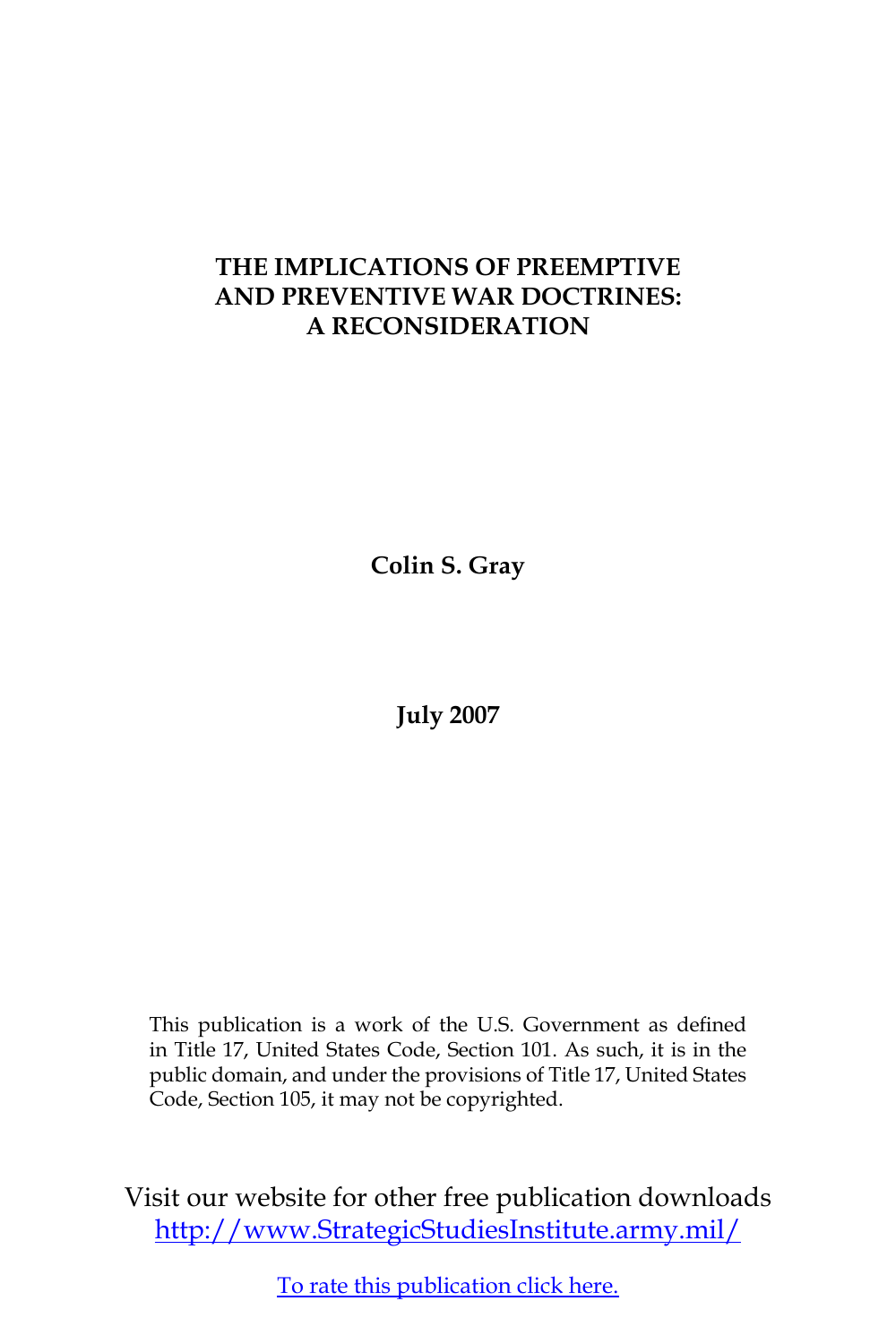\*\*\*\*\*

The views expressed in this report are those of the author and do not necessarily reflect the official policy or position of the Department of the Army, the Department of Defense, or the U.S. Government. This report is cleared for public release; distribution is unlimited.

\*\*\*\*\*

This manuscript was funded by the U.S. Army War College External Research Associates Program. Information on this program is available on our website, *http://www.StrategicStudiesInstitute. army.mil*, at the Publishing button.

\*\*\*\*\*

Comments pertaining to this report are invited and should be forwarded to: Director, Strategic Studies Institute, U.S. Army War College, 122 Forbes Ave, Carlisle, PA 17013-5244.

\*\*\*\*\*

All Strategic Studies Institute (SSI) publications are available on the SSI homepage for electronic dissemination. Hard copies of this report also may be ordered from our homepage. SSI's homepage address is: *www.StrategicStudiesInstitute.army.mil*.

\*\*\*\*\*

The Strategic Studies Institute publishes a monthly e-mail newsletter to update the national security community on the research of our analysts, recent and forthcoming publications, and upcoming conferences sponsored by the Institute. Each newsletter also provides a strategic commentary by one of our research analysts. If you are interested in receiving this newsletter, please subscribe on our homepage at *www.StrategicStudiesInstitute.army. mil*/*newsletter/.*

ISBN 1-58487-298-5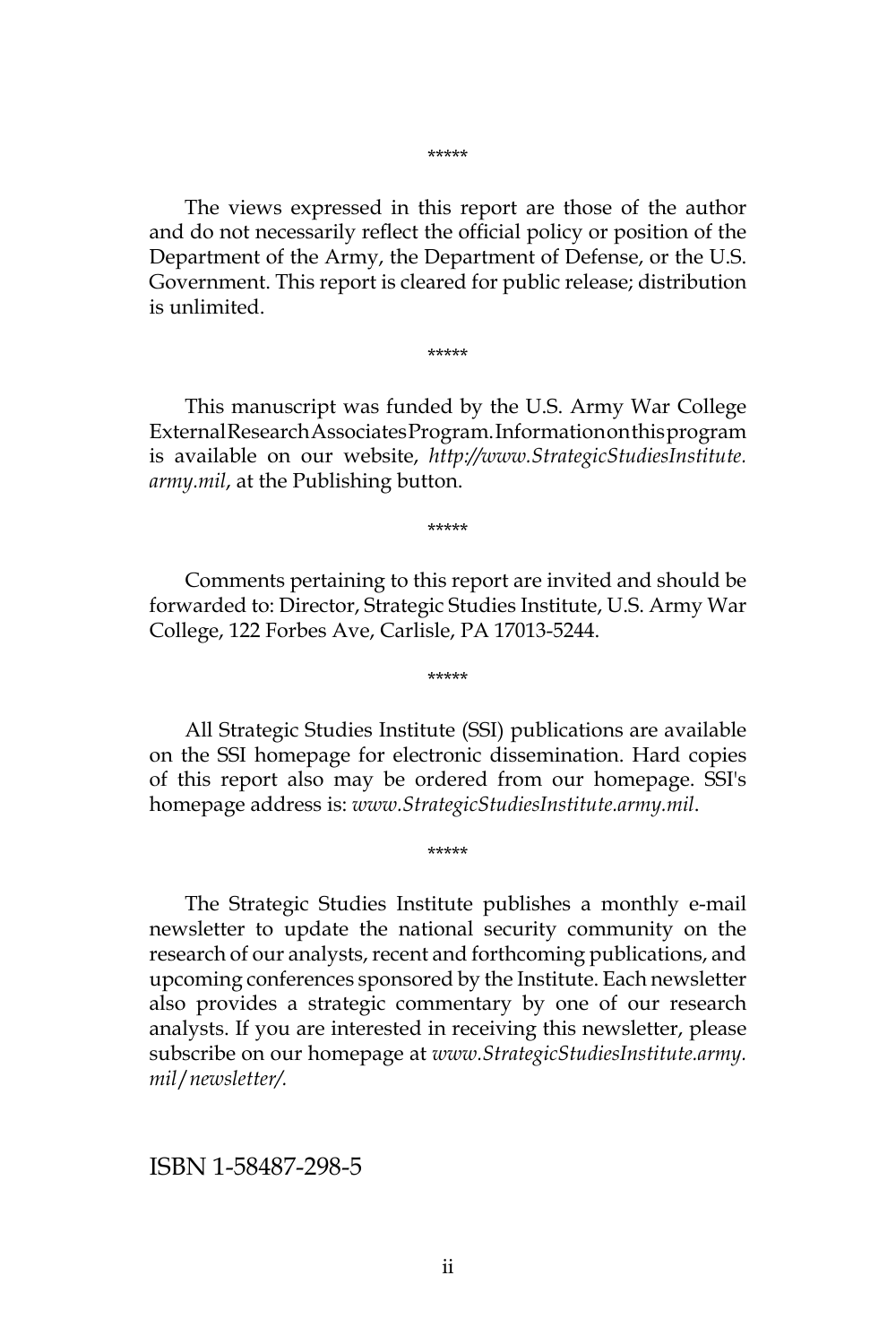#### **FOREWORD**

If RMA (revolution in military affairs) was the acronym and concept of choice in the U.S. defense community in the 1990s, so preemption has threatened to supercede it in the 2000s. The trouble is that officials and many analysts have confused preemption, which is not controversial, with prevention, which is.

In this monograph, Dr. Colin S. Gray draws a sharp distinction between preemption and prevention, and explains that the political, military, moral, and strategic arguments have really all been about the latter, not the former. Dr. Gray provides definitions, reviews the history of the preventive war option, and considers the merit, or lack thereof, in the principal charges laid against the concept when it is proclaimed to be policy.

Dr. Gray concludes that there is a place for preventive war in U.S. strategy, but that it is an option that should be exercised only very occasionally. However, there are times when only force seems likely to resolve a maturing danger.

DOUGLAS C. LOVELACE, JR.

Director Strategic Studies Institute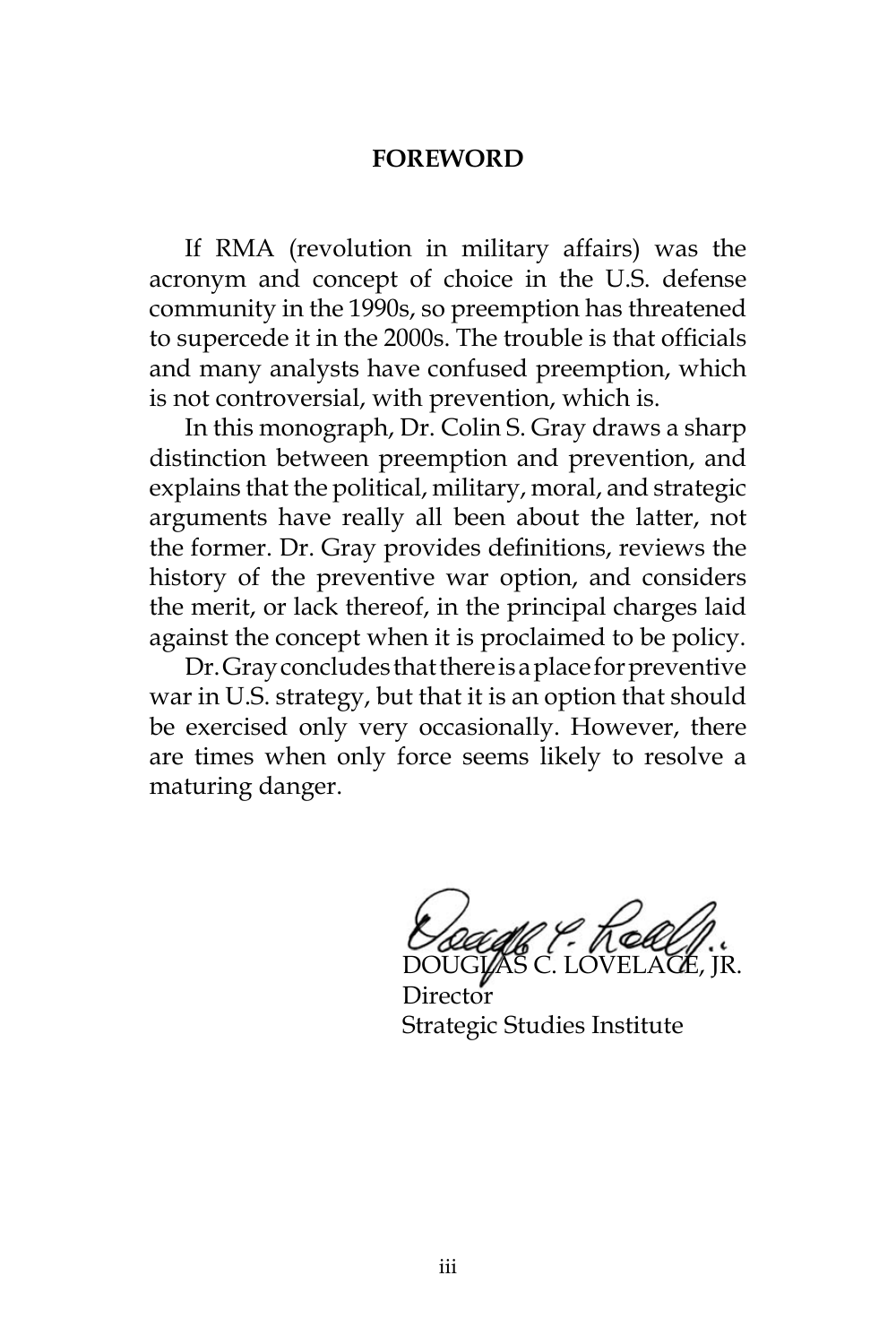# **BIOGRAPHICAL SKETCH OF THE AUTHOR**

COLIN S. GRAY is Professor of International Politics and Strategic Studies at the University of Reading, England. He worked at the International Institute for Strategic Studies (London), and at Hudson Institute (Croton-on-Hudson, NY), before founding a defenseoriented think tank in the Washington area, the National Institute for Public Policy. Dr. Gray served for 5 years in the Reagan administration on the President's General Advisory Committee on Arms Control and Disarmament. He has served as an adviser to both the U.S. and British governments (he has dual citizenship). His government work has included studies of nuclear strategy, arms control policy, maritime strategy, space strategy, and the use of special forces. Dr. Gray has written 22 books, including *The Sheriff: America's Defense of the New World Order* (University Press of Kentucky, 2004), and *Another Bloody Century: Future Warfare* (Weidenfeld and Nicolson, 2005, distributed by Sterling in the United States). In 2006 he published *Strategy and History: Essays on Theory and Practice*  (Routledge). His most recent books are *War, Peace and International Relations: An Introduction to Strategic History* (Routledge, 2007), and *Fighting Talk: Forty Maxims on War, Peace, and Strategy* (Praeger, 2007). Dr. Gray is a graduate of the Universities of Manchester and Oxford.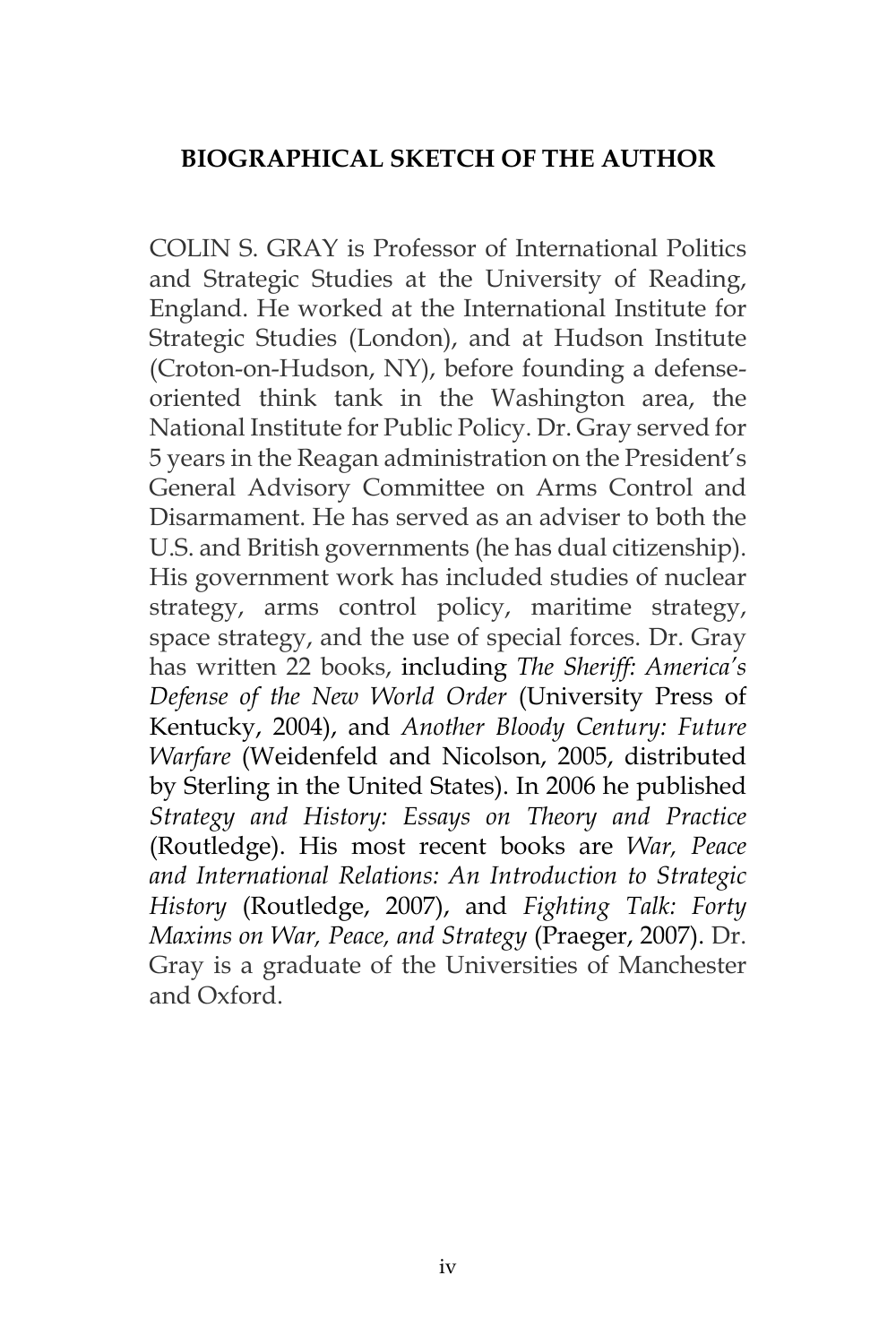#### **SUMMARY**

Preemption has been, and remains, a leading concept of this decade. But despite its ubiquity in public discourse and its policy relevance, it is a source of great confusion. The term is misused, in some cases deliberately one suspects, but it must be admitted that strategic theorists have offered very little worthwhile reading on the subject. This monograph clarifies the meaning of preemption and distinguishes it from prevention and precaution. It critically reviews the principal charges levelled against preventive warfare and uses that analysis to provide at least the bare bones of strategic theory, more strictly of an alternative to theory relevant to such warfare. The analysis concludes with a set of policy and strategy relevant implications for the United States.

Preemption is not controversial; legally, morally, or strategically. To preempt means to strike first (or attempt to do so) in the face of an attack that is either already underway or is very credibly imminent. The decision for war has been taken by the enemy. The victim or target state can try to disrupt the unfolding assault, or may elect to receive the attack before reacting. In truth, military preemption will not always be feasible.

By way of the sharpest contrast, a preventive war is a war of discretion. It differs from preemptive war both in its timing and in its motivation. The preemptor has no choice other than to strike back rapidly; it will probably be too late even to surrender. The preventor, however, chooses to wage war, at least to launch military action, because of its fears for the future should it fail to act now. In other words, the preventor strikes in order to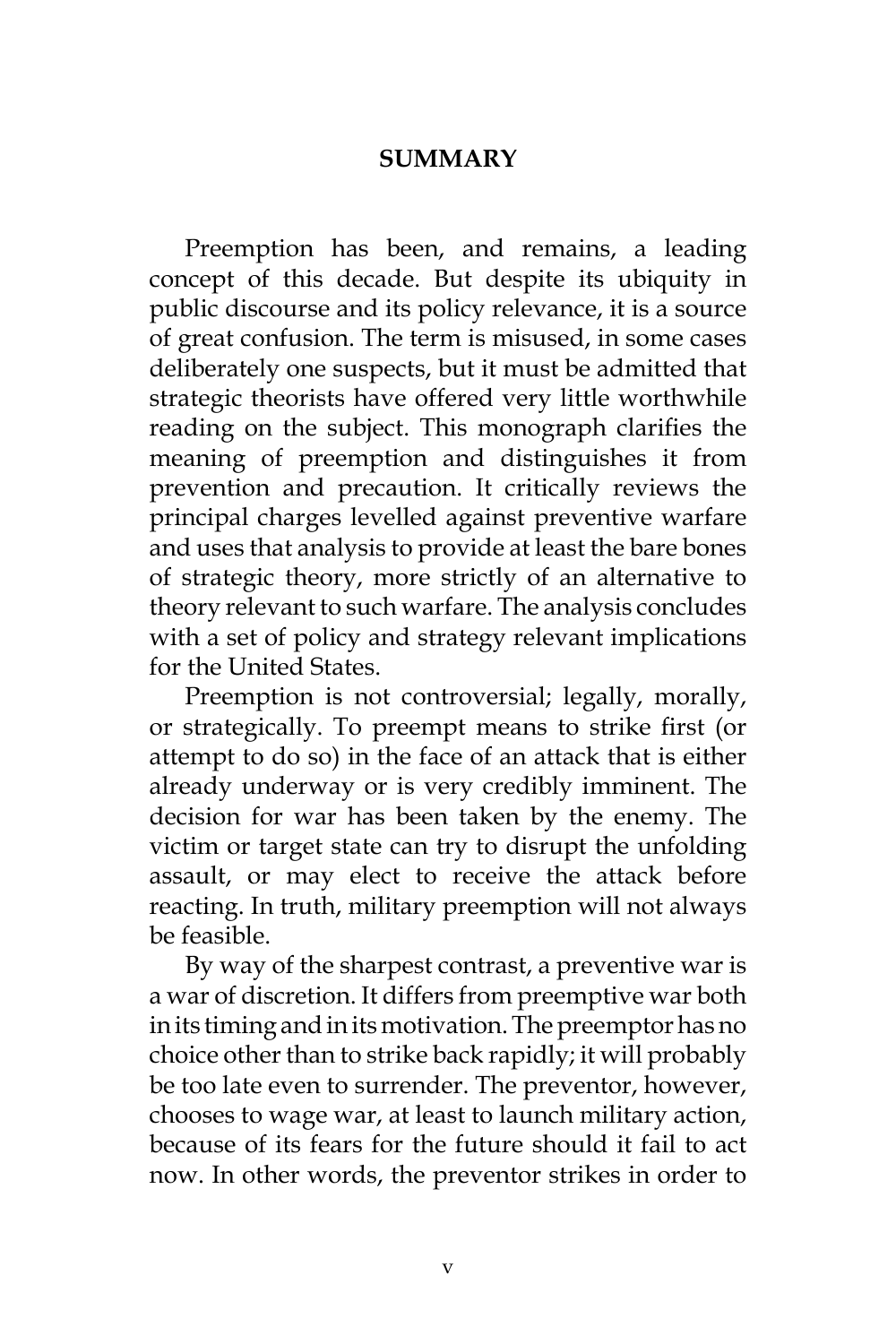prevent a predicted enemy from changing the balance of power or otherwise behaving in a manner that the preventor would judge to be intolerable. Naturally, the more distant the anticipated menace, the greater the degree of guesswork as to the severity and timing of the danger. A precautionary war is one waged not out of strong conviction that a dangerous threat is brewing in the target state, but rather because it is suspected that such a threat might one day emerge, and it is better to be safe than sorry.

Put in the vernacular, preventive war, the real subject of this monograph, refers to the option of shooting on suspicion. In an age of weapons of mass destruction (WMD), it could be too late to shoot if one waits for suspicion to be verified by hostile behavior. The official American attitude toward preemption has fluctuated between the admirable declarations of principle by two of its outstanding lawyers: Daniel Webster in 1842 and Elihu Root in 1914. Webster insisted that preemptive action is justified only in the event of a threat that is so imminent that there is no time for other measures. Root took the far more expansive and flexible view that preemptive action must be permitted on a timeline that allows the victim state to take precautions. In effect, Root amended Webster by claiming the legality of a decision to wage preventive war in order to forestall the maturation of the menace. This is not preemption, it is prevention.

Contrary to the impression one might derive from the scale and intensity of the legal debate, it happens to be the case that there really is no legal issue about this subject. International law, in the form of the United Nations Charter, recognizes the inherent right of selfdefense by states, and it does not oblige a victim state to wait passively to be struck by an aggressor, although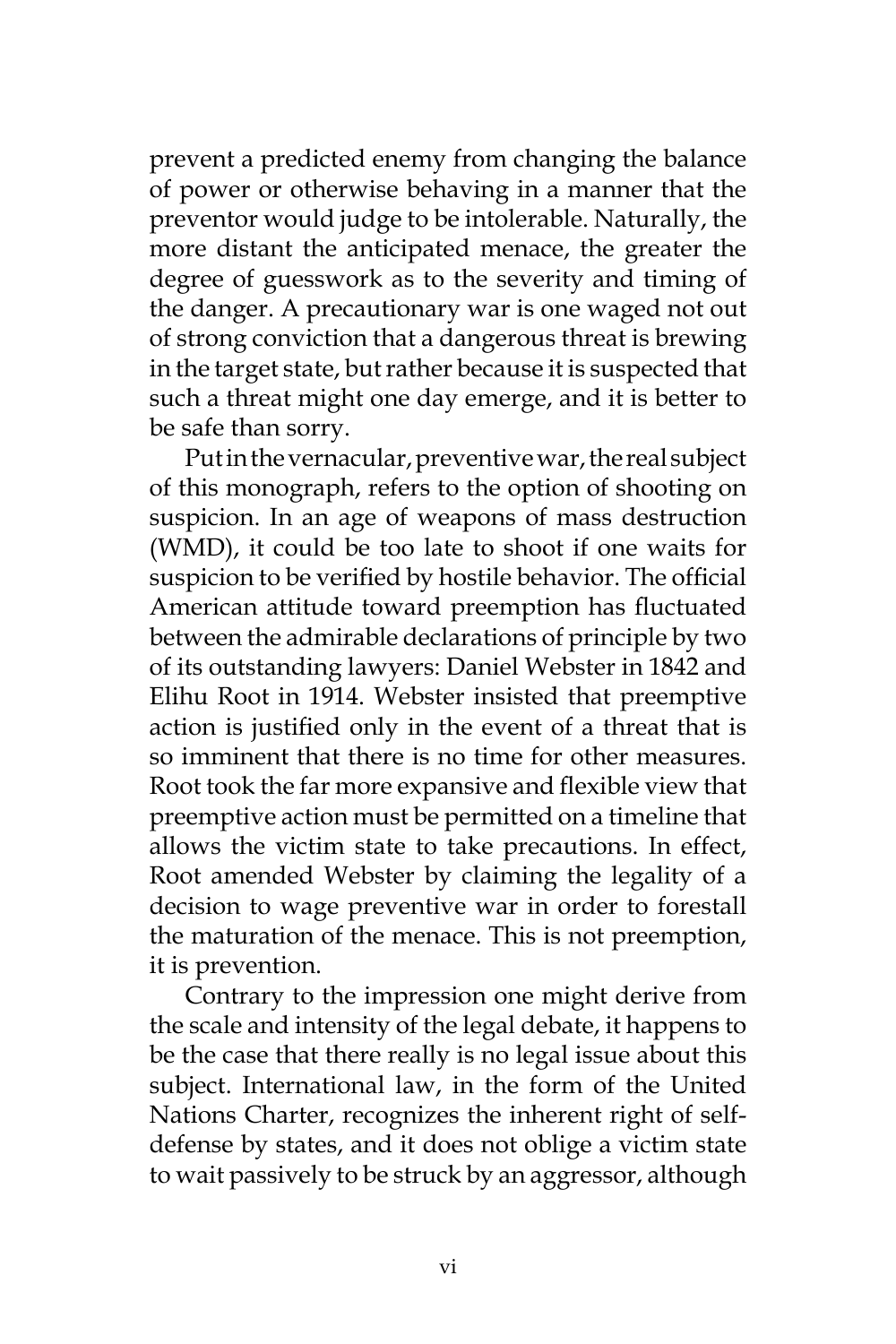it appears to do so—it is a matter of interpretation. In short, preventive action by way of anticipatory selfdefense is legal, or legal enough. Understandably, this permissive interpretation of the license granted by the right of self-defense is open to criticism. In effect, it means that there is no legal constraint on a state's right to resort to force.

The author explains that prevention has not only been a common motive for war, actually it has been quite routine. It is difficult to find historical cases of warfare wherein prevention was not a motivator. Wars typically occur for several, even many, reasons. Prevention is nearly always prominent in the cluster of those reasons. The concept of preventive war has an ominous ring to it that is not entirely deserved. Poor historical understanding is the explanation.

In this monograph, the major criticisms and issues bearing upon preventive war are presented, and their merits and demerits are highlighted. Preventive war is charged with being an act of aggression that is illegal and immoral. We find no value in this accusation, at least as a generality. Preventive war is claimed to be feasible only if intelligence is immaculate. Again, we are unimpressed. It is the view of the author that, with a few exceptions, intelligence needs only to be "good enough." To demand perfect knowledge is to prohibit preventive action. The charge that prevention is seen by some people as a panacea, a "silver bullet," is found to have merit. Next, the claim that preventive warfare must be considered in a framework of probable and possible costs, as well as expected benefits, is approved strongly; it is all too easy to allow one's wishes to suppress suggestions of negative possibilities. Preventive war is charged with prejudging the failure of other policy instruments. This is true, but not conclusively so.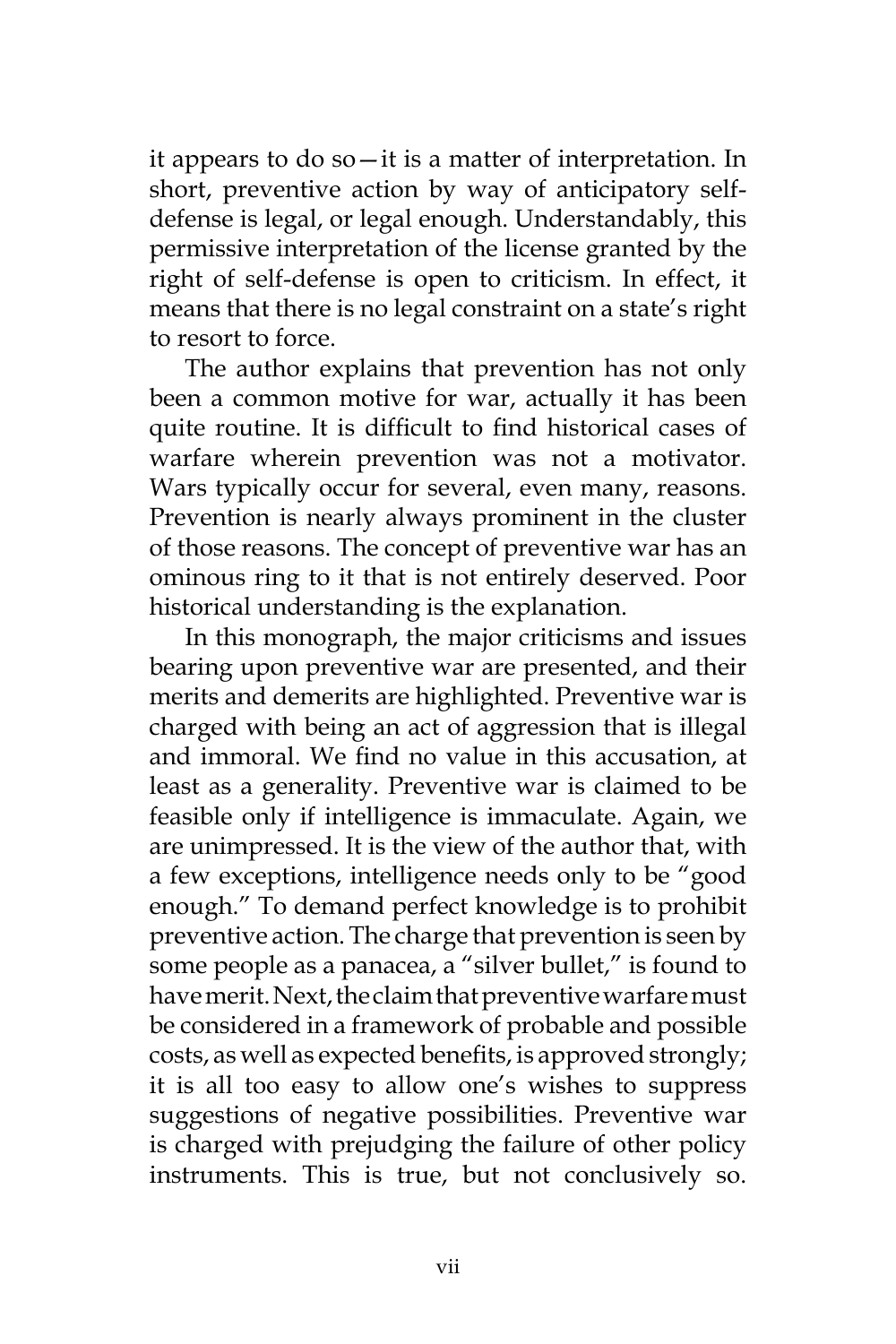Very often, arguments for more time for diplomacy, sanctions, political subversion, and so forth, are really efforts intended to stall a move to military action, rather than serious claims for prospective success. We need to beware of excuses for endless delay regarding the military option. It is claimed that preventive action sets a most undesirable, even dangerous precedent. This may be true, though it is almost certainly exaggerated, since states scarcely need foreign examples to license muscular self-defensive behavior. To the degree to which it is true, one has to respond by acknowledging the probable fact, while not allowing it to serve as a veto on action we deem essential. Finally, it is fairly popular to argue that a policy that favors prevention represents a futile quest for absolute security. This is a very weak argument. To be willing to act preventively need not be an expression of a foolish search for total security. The argument depends upon a glaring non sequitor.

The monograph offers some thoughts and suggestions with respect to prevention and strategic theory. It observes that there is extant no theory of preventive war. Two reasons for this are postulated. First, the concept is political, and therefore escaped the attention of the rational choice analysts who constructed their narrowly military strategic theory in the 1950s and 1960s. Second, preventive war is not a concept akin to deterrence and containment, despite the suggestion to the contrary made by President George W. Bush. Preventive action is regarded in this monograph as an option that very occasionally is necessary. It does not have the character of a reasonably reliable default strategy, as do deterrence and containment. The following are the principal observations and suggestions for improving theoretical understanding of preventive war: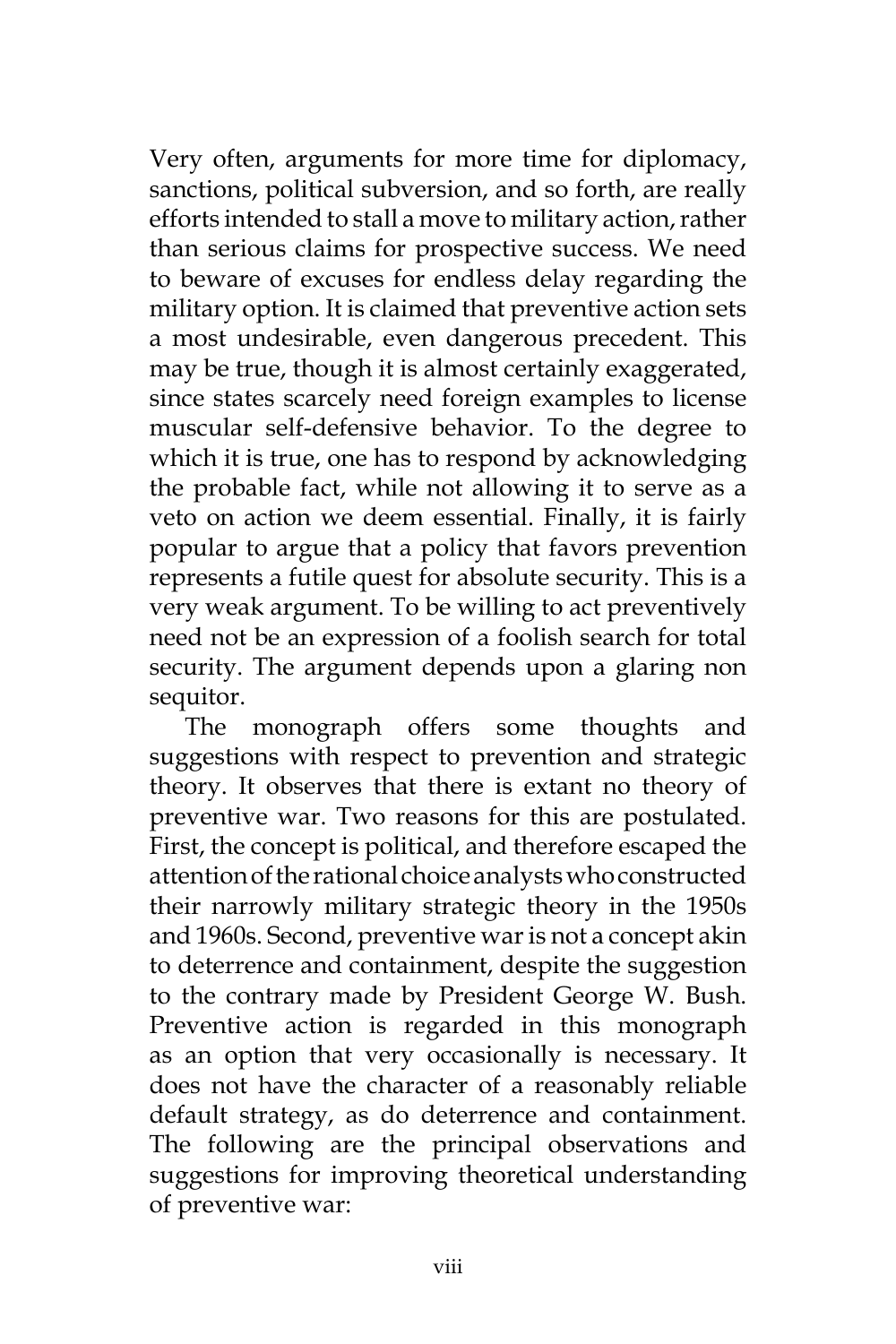1. Preventive war is simply war, distinguished only by its timing.

2. Since preventive war is simply war, it is already explained adequately by Clausewitz.

3. Preventive war, in common with all war, is a gamble.

4. The "preventor" begins with the advantage of the initiative, but if success is not achieved swiftly and decisively, that advantage will rapidly diminish as the enemy recovers and counterattacks.

5. The assessment of a preventive war option has to be on the basis of cost-benefit analysis (or guesswork).

6. The anticipation of high costs to prevention action need not be a showstopper. It depends upon the value of the stakes.

By way of conclusions, the monograph identifies some key implications for U.S. policy and strategy. These are drawn from the whole body of the enquiry and, admittedly, contain a few controversial items.

1. Preemption is not controversial.

2. To wage a preventive war requires the fortitude to withstand a great deal of criticism, foreign and domestic. As the principal guardian of international order, the United States needs to be willing to brave that criticism and proceed to do what it believes needs doing.

3. The United States does not need, and should not talk as if it has, an explicit doctrine of prevention (not even when it is thinly disguised as preemption).

4. The United States needs to think politically about its resort to force and be prepared to use military power for political purposes.

5. Preventive war requires very good, but not perfect, intelligence. Of course, it has to be good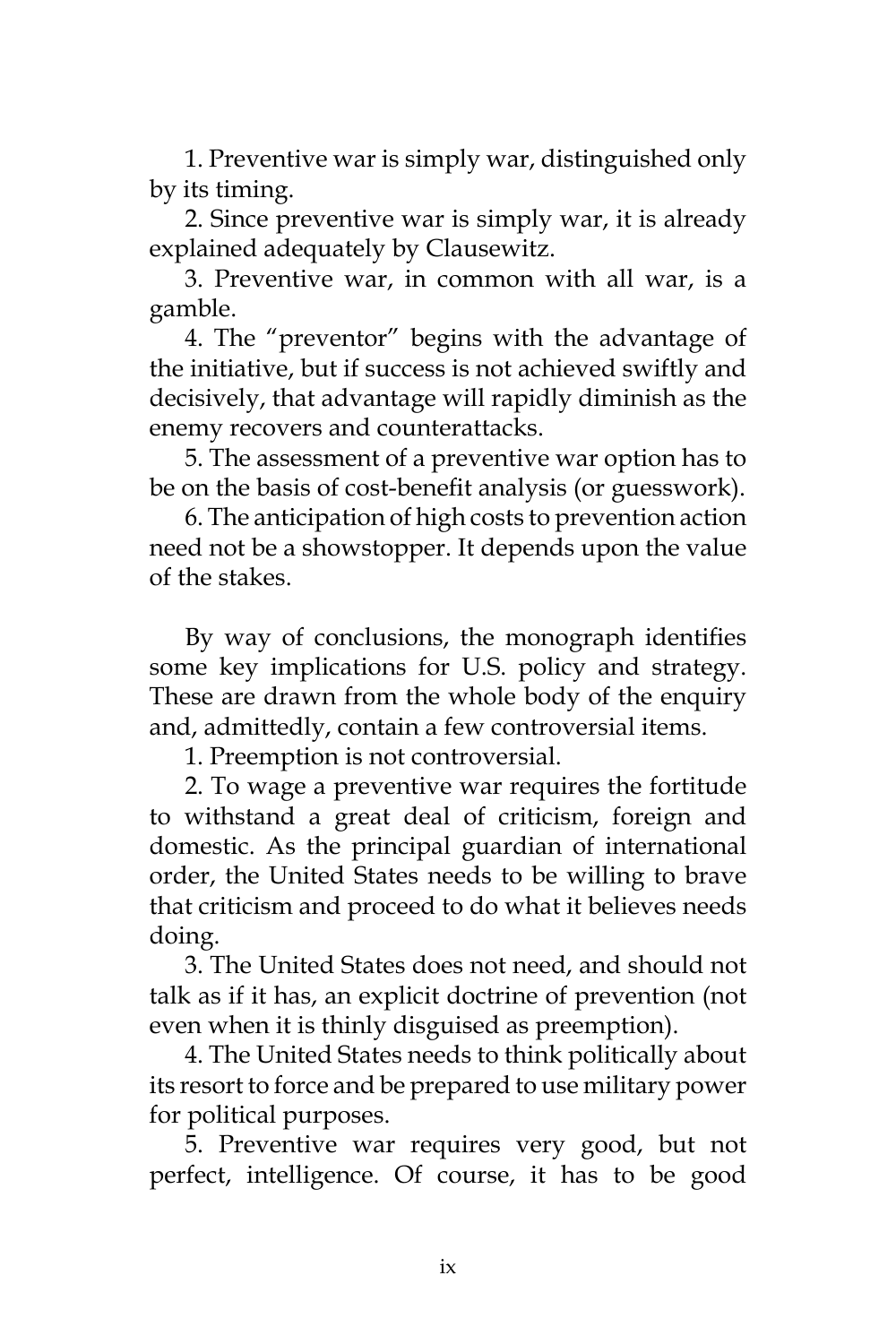enough to serve as a guide to action, but a demand for immaculate intelligence could rarely, if ever, be met. It would function as a needless showstopper.

6. Preventive war is not, and cannot be, a doctrine, no matter what officials claim to the contrary.

7. To choose the preventive war option is to gamble on military success, but to be well-justified in retrospect that success will not necessarily need to be 100 percent.

8. Preventive action, for choice, should take the form of a raid, not an invasion and occupation. The United States should not aspire forcibly to remodel alien societies and cultures. The issue is not one of desirability, but rather feasibility.

9. The principal criteria for preventive action comprise the following:

- Force must be the last resort, not temporally, but with reference to the expected failure of other policy instruments.
- The condition to be prevented by force has to be judged too dangerous to tolerate.
- The benefits of preventive military action must be expected to be far greater than the costs.
- There has to be a high probability of military success.

There should be some multinational support, the more the better. But, the absence of such support should not be allowed politically to function as a veto on actions.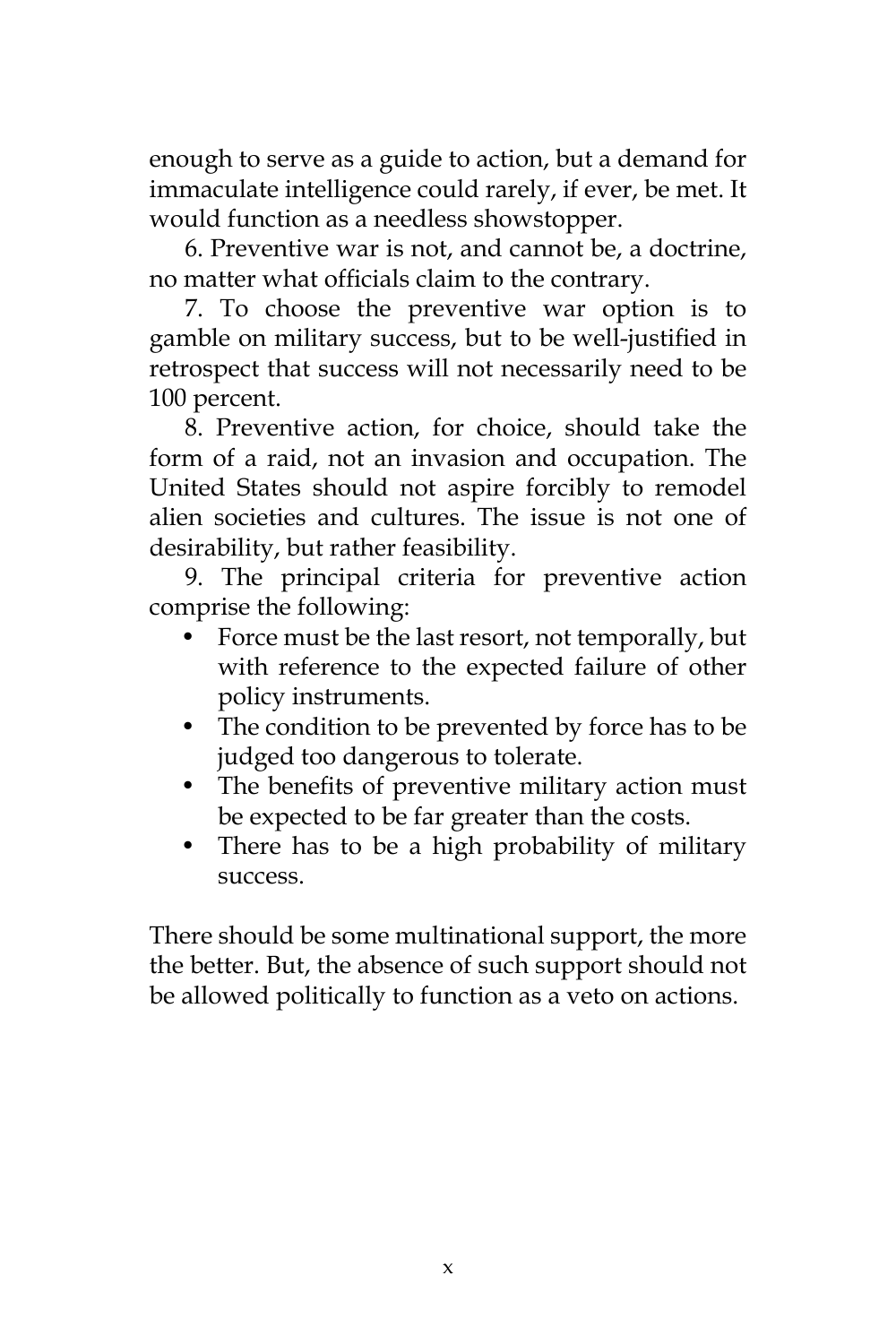# **THE IMPLICATIONS OF PREEMPTIVE AND PREVENTIVE WAR DOCTRINES: A RECONSIDERATION**

The United States has long maintained the option of preemptive actions to counter a sufficient threat to our national security. The greater the threat, the greater the risk of inaction—and the more compelling the case for taking anticipatory action to defend ourselves, even if uncertainty remains as to the time and place of the enemy's attack. To forestall or prevent such hostile acts by our adversaries, the United States will, if necessary, act preemptively.

George W. Bush, 20021

Preemption is the big new rule. It was created by 9/11.

Thomas P. M. Barnett, 20042

[N]ew world orders, as we have seen, need to be policed.

Michael Howard, 20013

#### **INTRODUCTION: A CONFUSED DEBATE**

Rarely has a strategic policy issue generated so much heat, yet shed so little light, as has the contemporary debate over preemption. This ancient strategic idea is not difficult to understand and explain, and it can be considered in the context of more than two millennia of historical experience. Nonetheless, the debate over it since September 11, 2001 (9/11), would seem to have been designed to produce maximum obfuscation.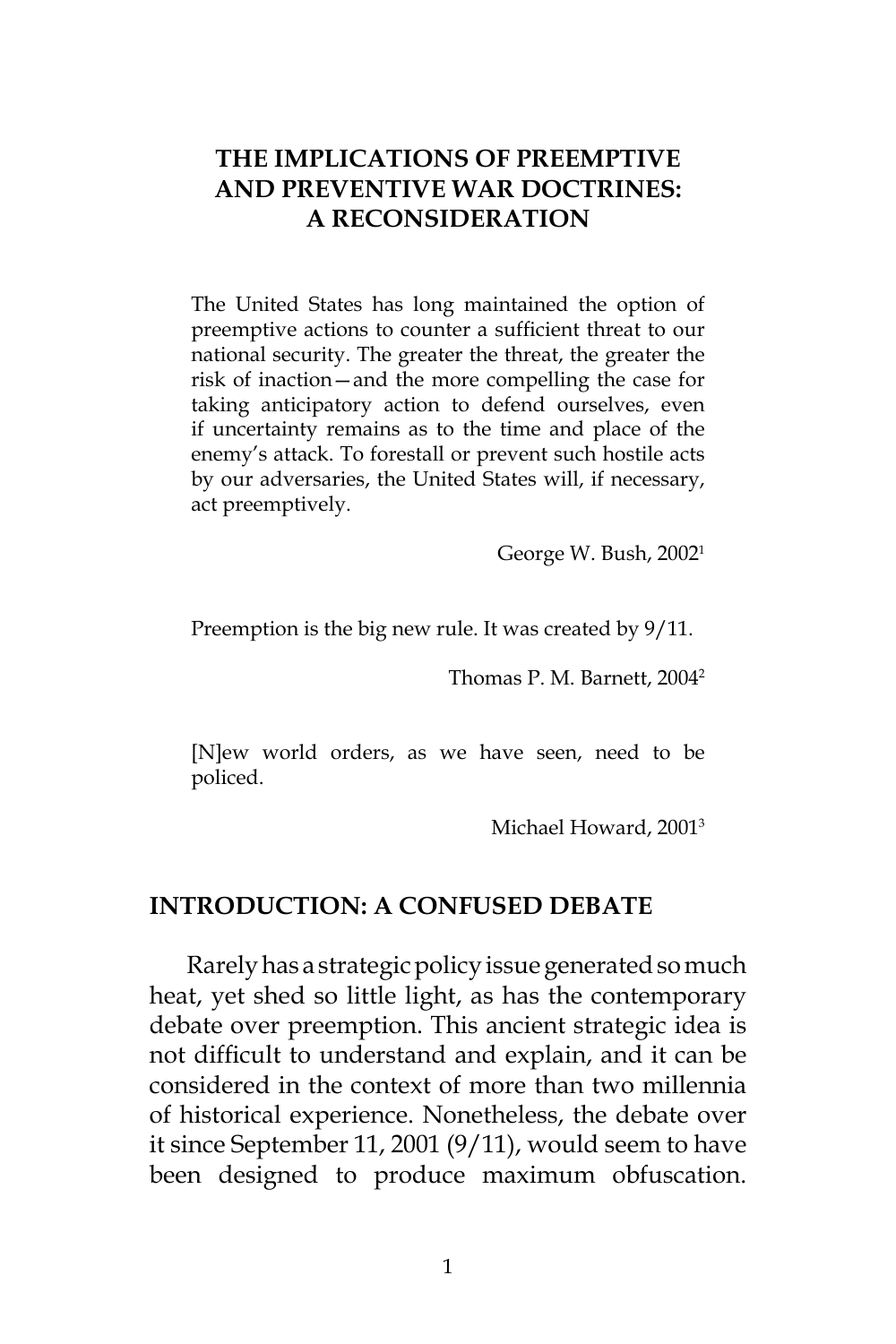To cite but a few of the all but willful sources of contemporary confusion: (1) the concept of preemption has been misused; (2) the vital character of the political context, and of the U.S. role in it, has not been debated realistically; (3) largely irrelevant legal and moral issues have been given their traditional outing; and (4) stunningly obvious arguments, typically critical of the idea and practice of preemption and prevention, have been advanced as if they were pearls of eternal strategic wisdom. Six years of confusion and nonsense is more than enough. It is the general purpose of this monograph to remove, or at least greatly reduce, the confusion so as to enable preemption and prevention to be debated intelligently, competently, and in terms that should be useful to policymakers and strategists.

We strategic theorists are guilty of failing to perform our primary professional duty. What is that duty? Carl von Clausewitz could hardly have been plainer: "The primary purpose of any theory is to clarify concepts and ideas that have become, as it were, confused and entangled."4 Preemption is just such an idea. In order to attack the confusion we shall attempt to rescue the concept, and its much more interesting partner, prevention, from attempted intellectual control by lawyers, moralists, narrowly military defense analysts, scholastic political scientists, journalists, and politicians. The dual intention here is to place preemption and prevention where they belong in the catalog of strategic ideas, and to relate that catalog to its political context. In the latter regard, that means the role of the United States with respect to the maintenance and protection of a tolerably secure international order.

There are no new strategic ideas. In study after study, this author has been moved to quote the following observation by Raymond Aron: "Strategic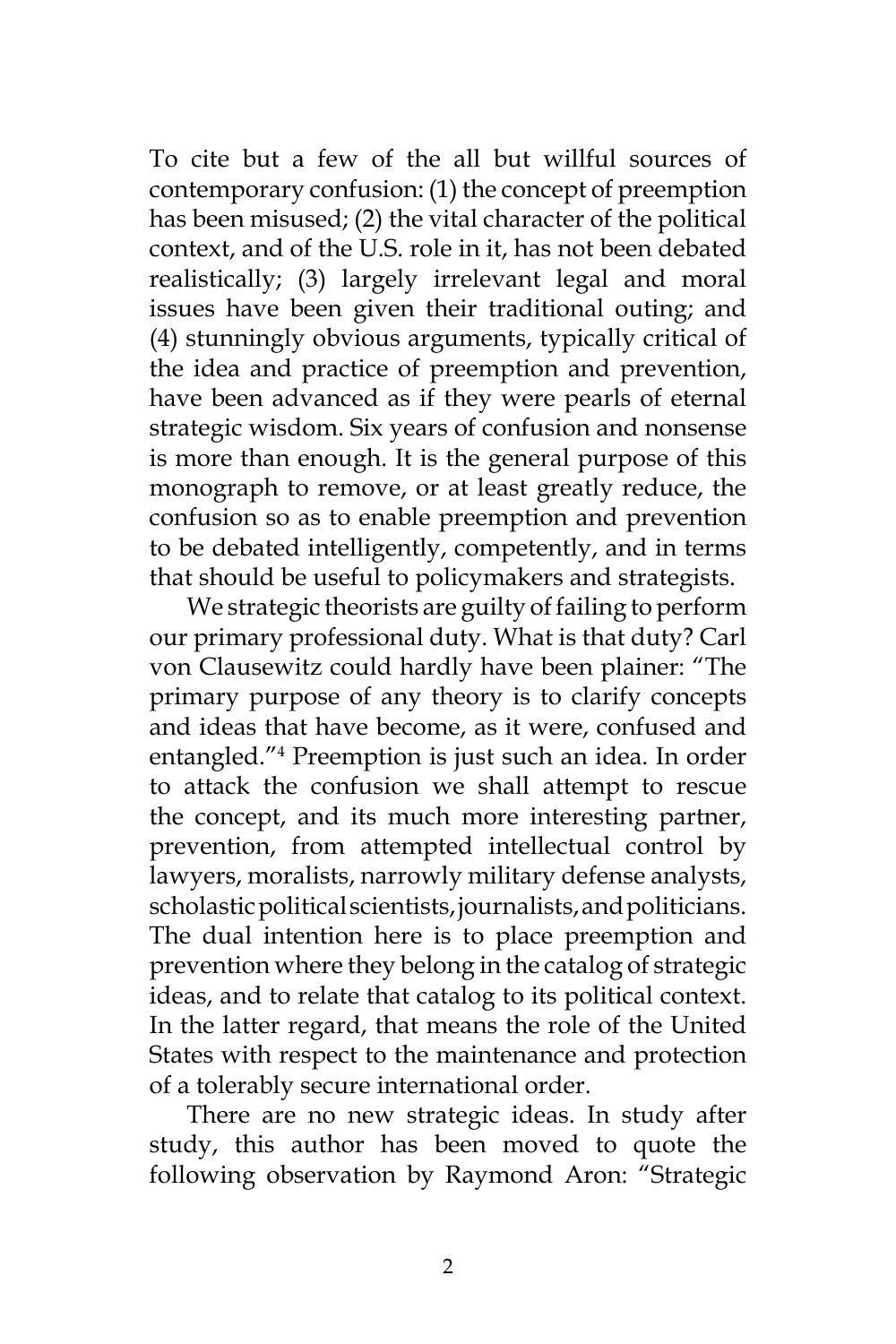thought draws its inspiration each century, or rather at each moment of history, from the problems which events themselves pose."5 Notwithstanding its absurd overstatement, the quotation from Thomas Barnett which heads this monograph is accurate in at least one key respect: preemption as a live policy, and hence strategic subject that certainly owes its recent and current topicality to 9/11. It was ever thus with regard to strategic ideas. As history moves onwards, sideways, indeed frequently in a nonlinear fashion, strategic thought, a la Aron's dictum, responds, faint but pursuing. Preemption and prevention taken together—to be defined carefully in the next section have been at least contenders for "strategic concept of the decade." If that is felt to be too strong a statement, one cannot deny that along with transformation, irregular warfare, asymmetrical warfare, and the return of counterinsurgency (COIN), they have secured a notable place in public discourse. But, unlike those other strategic ideas, preemption, let alone prevention, does not have any definable military content. The concept is a temporal one and it is preeminently strategic, where military behavior and policy meet.

Officials and commentators, by and large innocently, have spread confusion and invited needless debate. In fact, much of the public debate over preemption and prevention has been not far short of ridiculous. To explain, one can no more debate the general desirability or otherwise of preemption and prevention than one can argue about the general advantages and disadvantages of war. The subject is case specific. War is always undesirable, unless the alternative is anticipated to be even less desirable. What has been remarkable has been the degree to which the literature of the preemption debate has succeeded in wrenching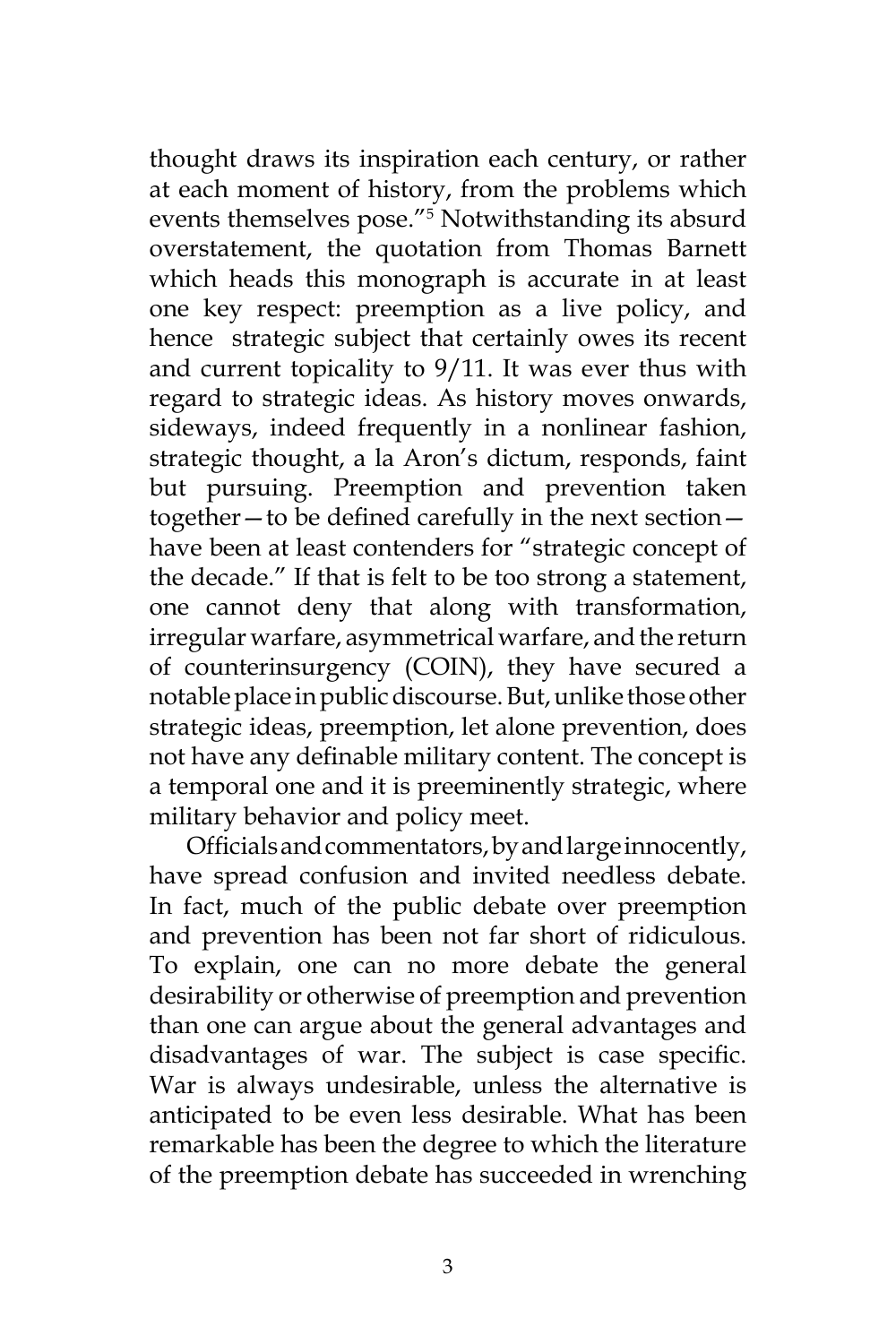its subject out of context. Preemption and prevention are indeed strategic ideas which can be explained and understood in the abstract. But strategy is, above all else, a pragmatic subject and activity. Preemption has no inherent strategic merit or demerit, save in specific historical contexts. Moreover, to repeat a claim that will appear later in this monograph, preemption cannot sensibly be debated as if it were primarily a legal or a moral issue; it is not. Preemption is a political question that is utterly dependent for its feasibility on military prowess.

Although this monograph provides an overdue reconsideration of preemption and prevention, it is important to recognize that the recent and contemporary debate has more to do with arguments over the American role in the world than it does with the alleged virtues and sins of two strategic ideas. While our argument here will discuss preemption as strategic theory and will endeavor to locate and explain it as such, it must also strive to avoid a characteristic and long-standing weakness in American strategic studies. As befits a public and strategic culture that is more apt to praise Clausewitz than to practice his wisdom, the United States continues to demonstrate an uncertain grasp of the connection between policy and military force. This monograph will demonstrate the essential unity of policy and the threat or use of force. Bereft of political context, a debate over preemption or prevention is literally meaningless.

Far from providing a mere footnote to history, those who have spoken and debated about preemption and prevention have sought to address matters of the gravest significance. There is not much that can compete in importance with decisions for war or peace. Moreover, the preemption issue is not about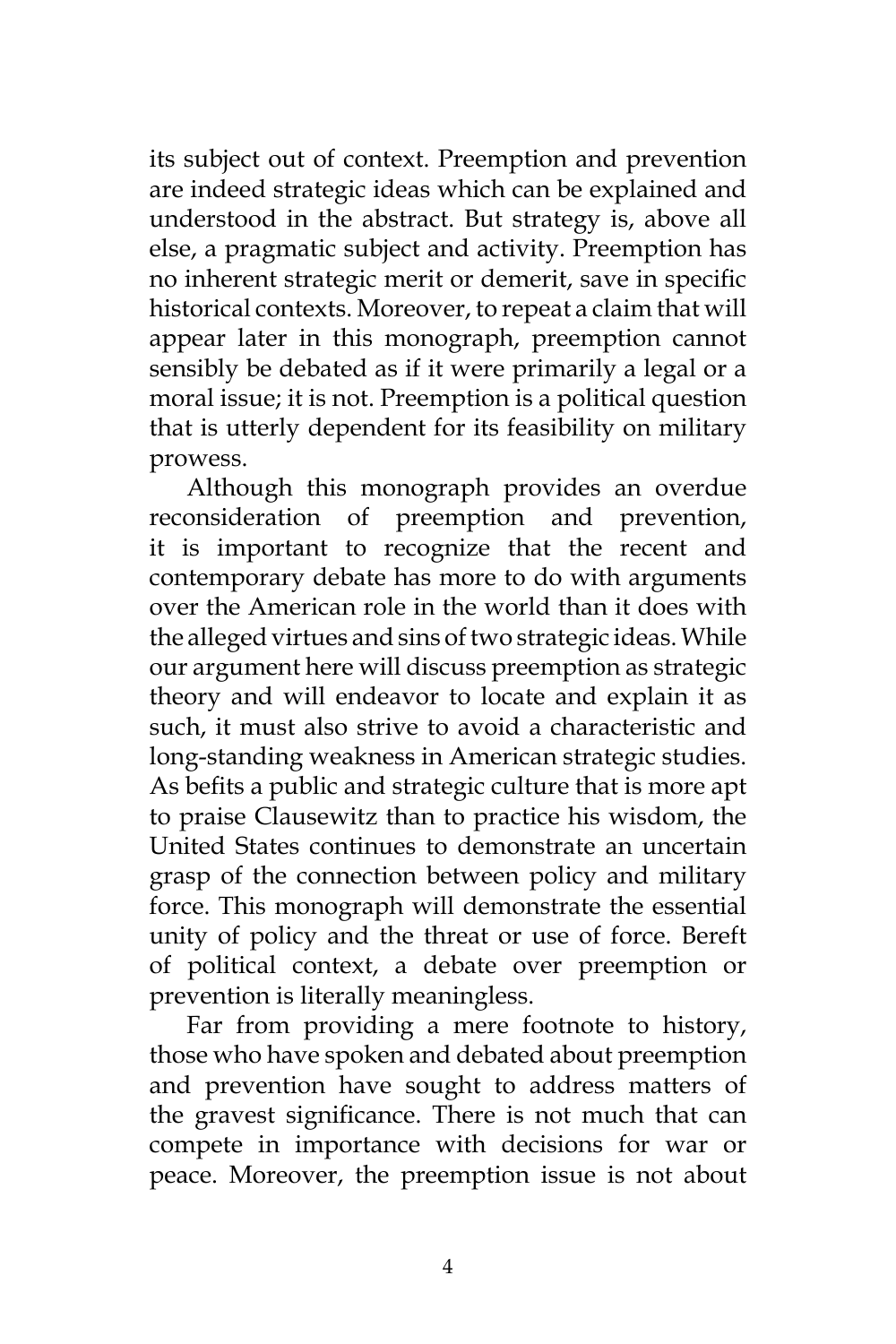to disappear. This monograph takes a firm stand on preemption, as it does on the all important superior question of the U.S. role in the world, its policy, and its strategy. But, these pages are not a contribution to the debate over the so-called "Bush Doctrine," which appears to have preemption as its centrepiece.<sup>6</sup> Still less is it written to join the fray, belatedly, over the advisability of the invasion of Iraq in 2003. Hindsight is wonderful, ever the strategist's most reliable friend. References to Bush's Doctrine, if such it be, to Iraq, and even to contemporary troubles with the perennial villains in Iran and North Korea, will be strictly for the purpose of illustration and argument. Doctrines come and go. After the next presidential election, the strategic ideas of preemption and prevention may well take a well-deserved vacation from public overexposure, but the political and strategic contexts that yield them their importance will certainly remain. The policy and strategic issues of preemption and prevention are here to stay, whether Americans like it or not. That is why the subject of this monograph matters deeply. Clear yet sophisticated thinking on preemption and prevention, or the reverse, can have the profoundest significance for international order and American security.

This monograph proceeds to: (1) explain and differentiate the meanings of preemption and prevention, and to place them in the recent history of strategic thought and planning; (2) consider the legal and cultural dimension of preemption and prevention; (3) provide some historical context for what otherwise could be an unduly contemporary discussion; (4) present fairly the major arguments for and against preemption and prevention, while not forgetting that the exercise can have only limited utility as an abstract undertaking; (5) develop a theory, for practice (as all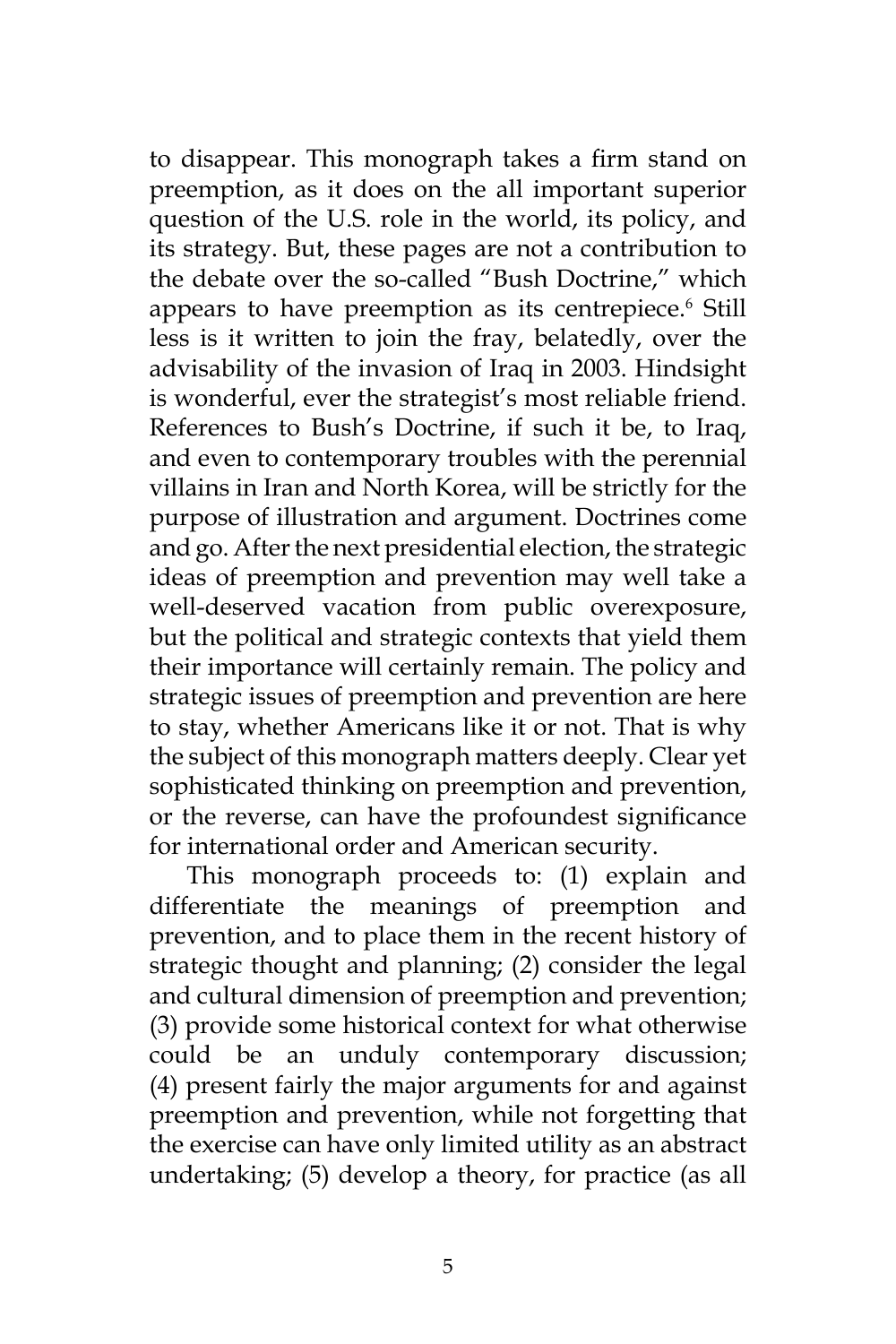strategic theory must be), of preemption and prevention for the 21st century; and (6) nail its colors to the mast and specify implications for U.S. policy and strategy.

### **DEFINITIONS**

The essential first step to clarity in debate and to understanding the issues has to be the correct use of key terms. It so happens, as nearly every scholarly commentator has complained, that the so-called Bush Doctrine of 2002 either deliberately or accidentally misused the concept of preemption.

The President announced a new doctrine that had preemption in the historically organizing role once occupied by containment and deterrence.<sup>7</sup> What is a doctrine? Analyst M. Elaine Bunn explains: "To call preemption a doctrine implies that it is a central organizing principle for marshalling the instruments of national power in support of national objectives and that in relevant cases, action will be taken in accordance with established governing principles."8 This is a suitably tough standard for a concept to reach before it can be said to comprise the guiding light for a new doctrine. To date, preemption falls some way short of meeting that standard. Rather more troubling, though, is the confusion created by official U.S. misuse of the concept of preemption. It would be reassuring to know that the misuse has been deliberate and calculated. Thus far, official language and strategic behavior does not offer such reassurance. The conceptual debate sparked by official language and behavior has focused exclusively on the term preemption. This concept has been employed promiscuously to encompass any and all cases of the first use of military force intended to beat the enemy to the punch, even when that enemy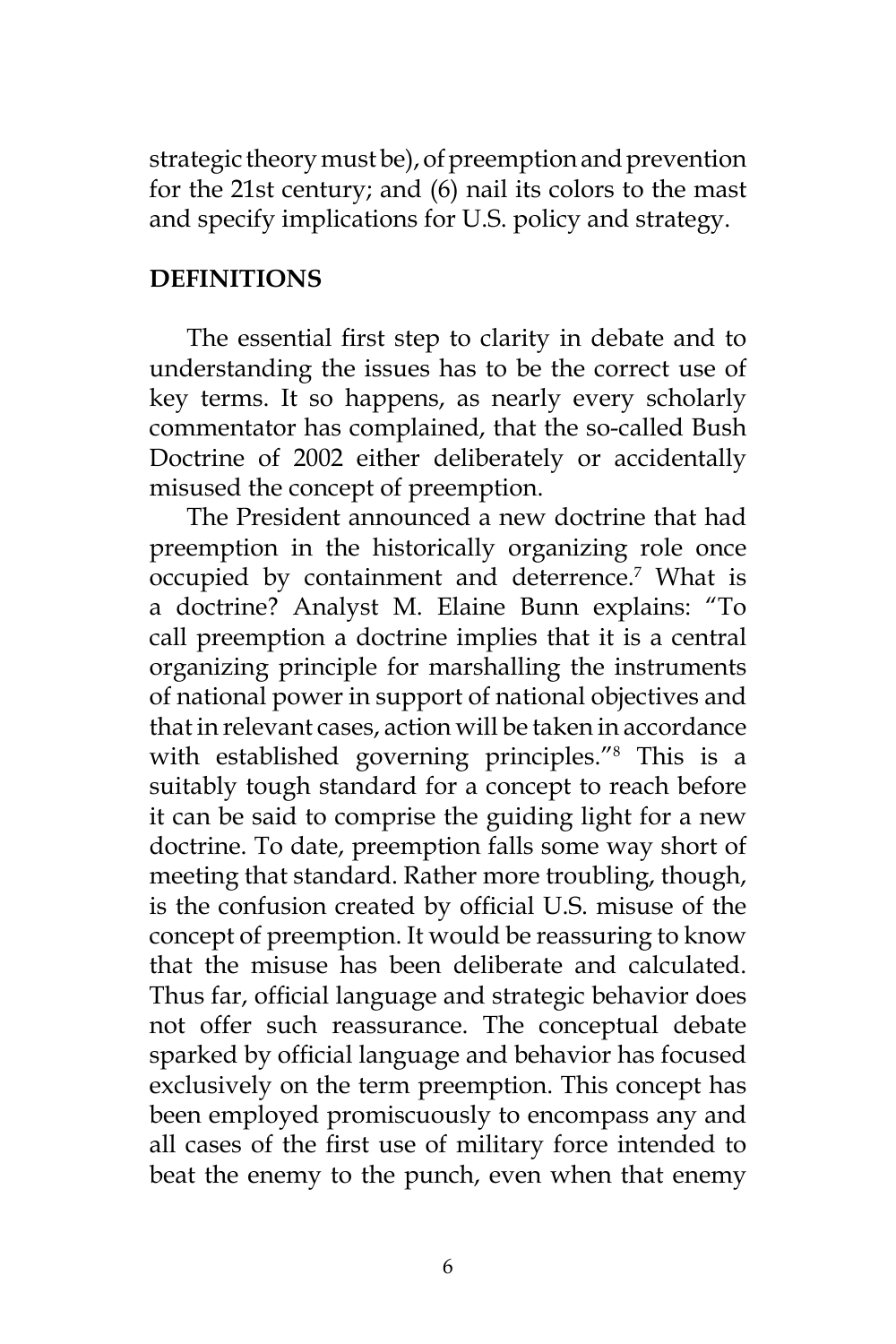is nowhere near ready to throw punches. It is time to restore discipline to the conceptual debate and thereby end needless confusion and assist clear thinking about policy and strategy.

Although the official, and much of the public, debate has been content to argue about the advantages and disadvantages of a multipurpose preemption, in fact there are no fewer than three related concepts jostling for recognition and proper employment. These ideas are preemption, prevention, and precaution. There are two underlying questions fundamental to this whole enquiry: (1) Under what circumstances might one strike first? and (2) On what authority might one strike first?

If confident and reasonable answers can be provided to these two questions, most of the confusion in the on-going debate should dissipate. Before we answer those questions directly, however, it is necessary to define terms so that we know what it is that we are talking about. Each of the three concepts introduced immediately above, preemption, prevention, and precaution, has a distinctive temporal meaning. In terms of extent of temporal distance from an imminent threat, these concepts proceed logically in the following order: precaution—prevention—preemption. The concept of preemption has been employed so expansively that it has wholly overwhelmed prevention and precaution in much of the public discourse. Since the "talking heads" and other commentators who seek to shape public opinion are neither usually well-educated in strategic theory, nor inclined to self-discipline in the exact and proper use of strategic ideas, what we find is a confused and confusing discourse on preemption. Let us move promptly to the essential definitions.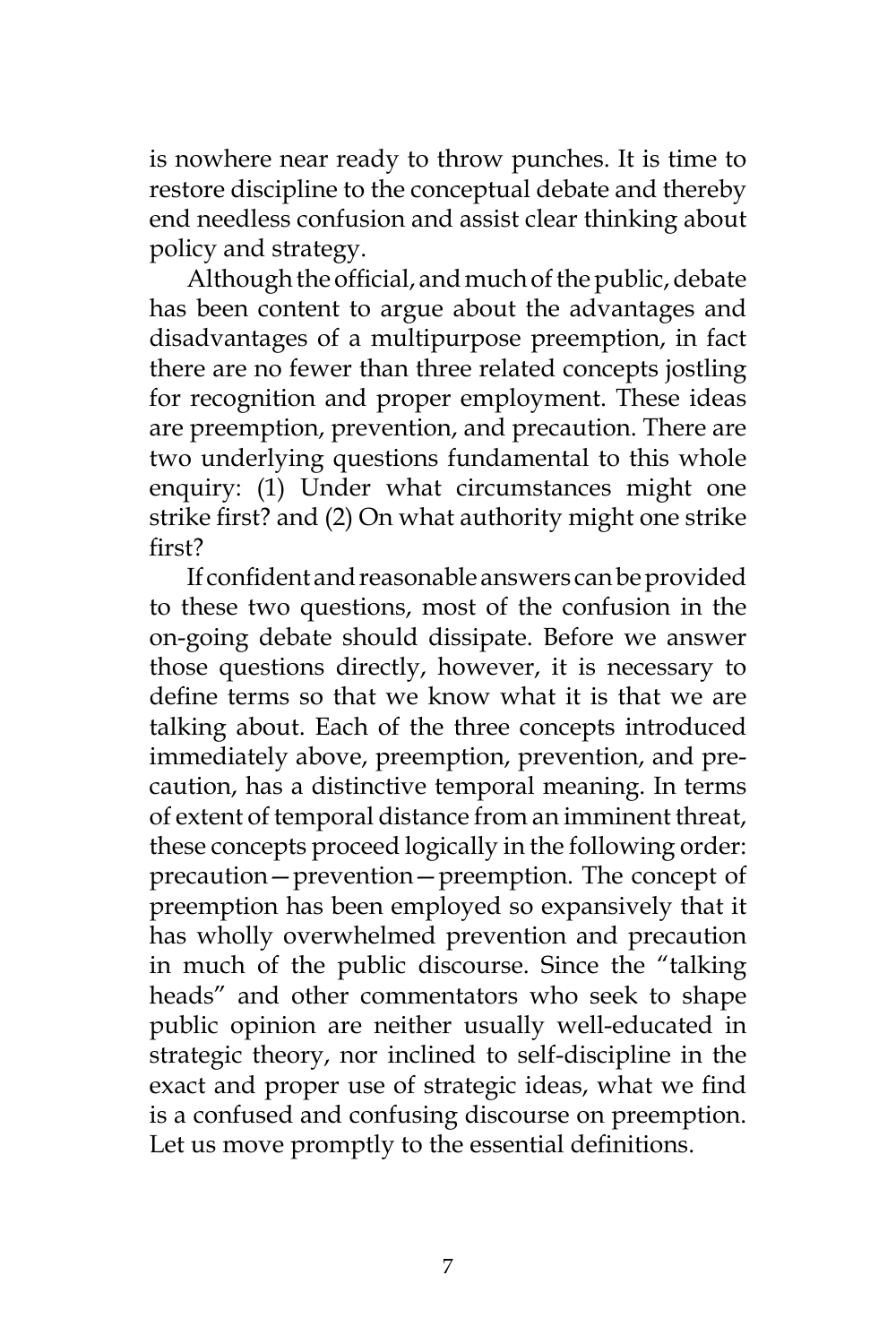#### **Preemption.**

Preemption refers to the first use of military force when an enemy attack already is underway or, at the least, is very credibly imminent. During the Cold War, these concepts were widely understood and, in the case of preemption, were adopted by both superpowers. Both sides planned to launch their strategic nuclear forces on receipt of unambiguous warning (relying on dual phenomenology, or more) that they were under attack. Preemption would have been a desperate effort to disrupt, break up, and forestall a large-scale nuclear attack.<sup>9</sup> A preemptive strike would comprise some combination of a launch on warning (LOW) and a launch under attack (LUA). The alternative would have been to launch after confirmation of attack arrival (LAA), the option otherwise known as retaliation. The verbal formula of the Cold War years held that to preempt meant "to go first in the last resort." Given the enormity of the consequences of nuclear war almost regardless of who went first and also given the very tight time lines for launch decisions and safe escape of land-based forces, it is scarcely to be wondered that preemption was an idea, and indeed a war plan option, that was treated with great respect. Preemptive error today could have many dire consequences. But preemption in the 2000s against a regional menace is not going to end life on the planet. In the 1970s and 1980s, by way of contrast, the strategic context was nowhere near so tolerant of possible error. In those decades, neither superpower could afford to be lax in its strategic conceptualization of preemption, in its contingency planning for it, or in its decisionmaking to choose the preemptive option.

The strategic theory, the policy, the strategy, and the plans for the 21st century need to be radically different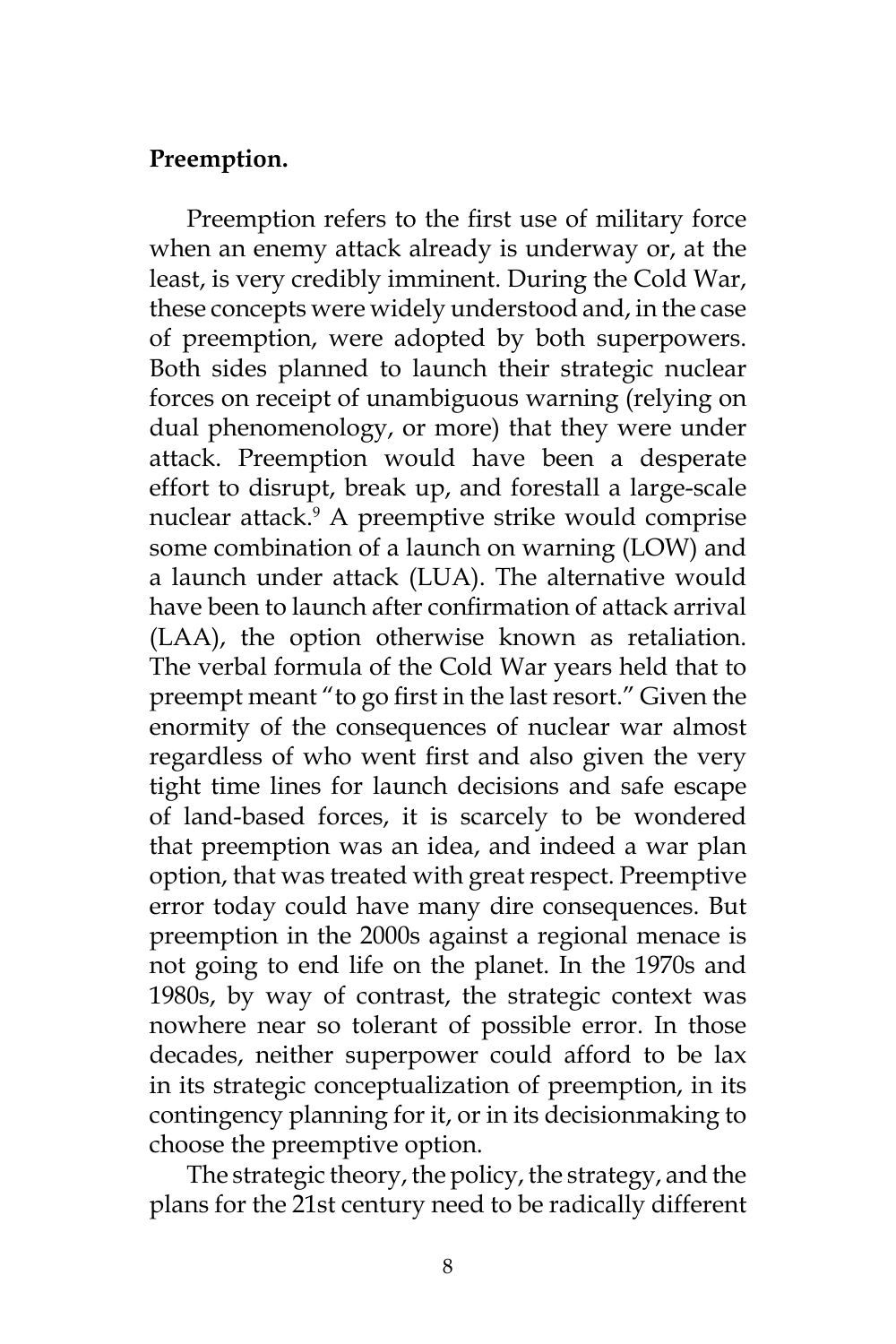from those suitable for the Cold War. But, the Cold War era understanding of preemption should retain its authority, even though the stakes, fortunately, are vastly less today. To preempt is to launch an attack against an attack that one has incontrovertible evidence is either actually underway or has been ordered. In such a context, the only policy and strategy question is "Do we try to strike first in order to try to lessen the blow, or do we receive the blow and strike back?" Of course, the most potent military assets of some polities may be so vulnerable to attack that if they do not strike first, they would not even exist to strike second. Preemption is all about self-defense. Indeed, if we define preemption properly, which is to say as the desperate option of last resort prior to receiving an attack that one is absolutely certain is on its way or all but so, it is not really controversial. The classic statement of justification for preemption was issued by U.S. Secretary of State Daniel Webster in 1842. He faulted the British military initiative in attacking the steamboat *Caroline* in 1837 close by Niagara Falls. The boat was conveying men and arms to fuel a rebellion in Upper Canada. In words that could hardly be bettered for their plain meaning and applicability to our missile age, Webster argued as follows:

Undoubtedly it is just, that, while it is admitted that exceptions growing out of the great law of self-defense do exist, those exceptions should be confined to cases in which the necessity of that self-defence is instant, overwhelming, leaving no choice of means, and no moment of deliberation.<sup>10</sup>

Webster's very demanding standard of imminence of threat was modified critically by Secretary of State Elihu Root in 1914. Root opened the gates to endless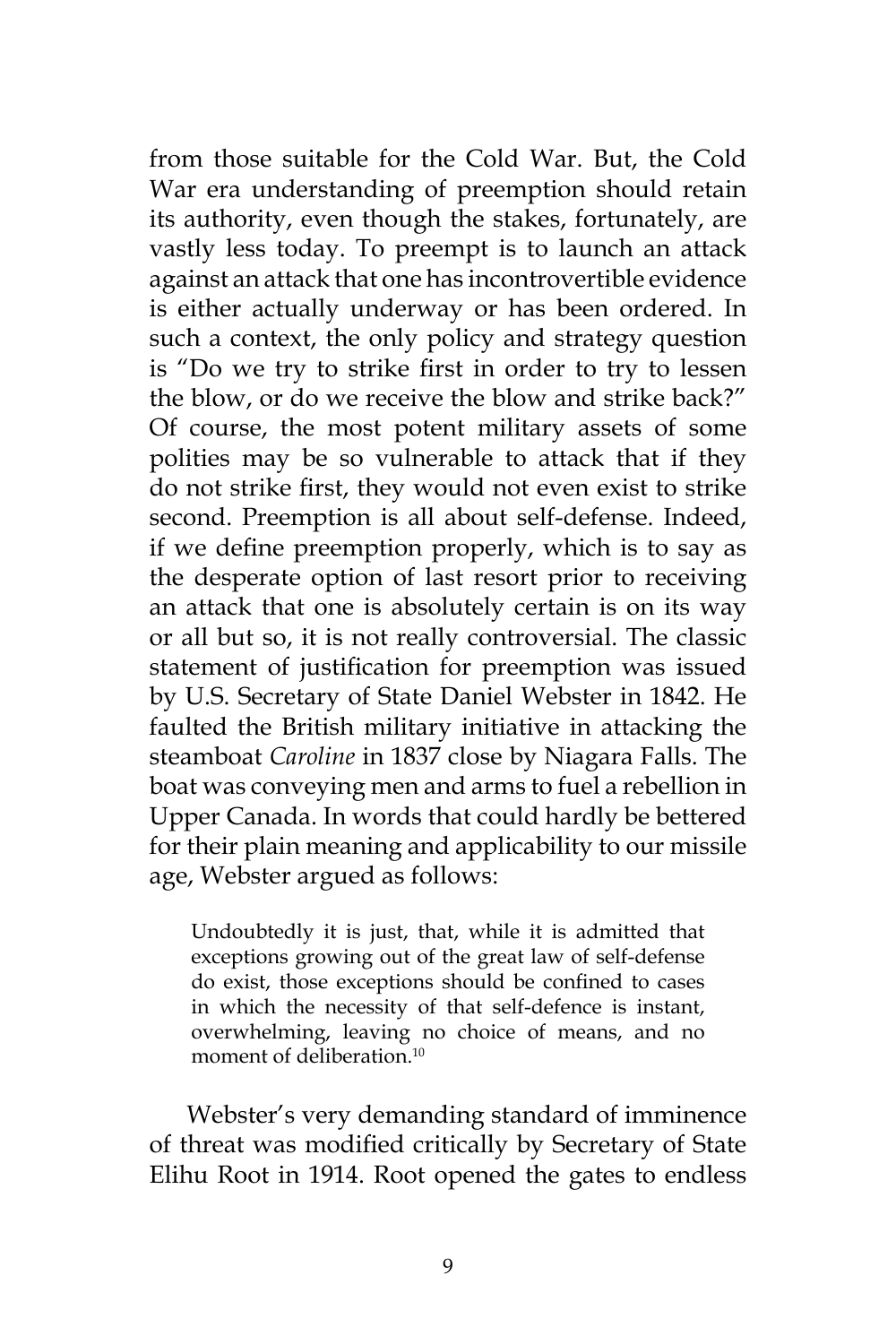debate when he rejected the traditional American view of what would constitute an imminent threat, and instead recast policy so that it would incorporate strategic judgment. Root asserted "the right of every sovereign state to protect itself by preventing a condition of affairs in which it will be too late to protect itself."11 This is sensible, but it is no longer preemption. In fact, what Root justifies is a policy of anticipatory self-defense. Exercised with self-restraint and on the basis of excellent intelligence, there is a great deal to be said in praise of the Root formula. However, it is no great stretch to interpret that formula as a legal, moral, and strategic license to wage preventive wars of discretion. Root's use of the word "preventing" is all important.

On the Webster definition, preemption is not controversial. Any state finding itself either actually under attack or unquestionably about to be so, has the right, indeed the duty to its citizens, to defend itself as effectively as it is able. In many, though not all, cases, the best mode of self-defense will be a swift first strike in an attempt to limit damage. Given the assumption that an attack is underway, preemption is not really arguable—save perhaps militarily—because the aggressor has already made the decision for war. It is ironic that the defense and foreign policy community has been debating preemption fairly energetically for the past 5 years and more, even though the concept is thoroughly noncontroversial. That is what happens when people are careless with their concepts. What is, and has always been, controversial, is the Root amendment to the Webster formula. Now we must turn to the second key concept, the ever debateable matter of prevention—of anticipatory, preventive selfdefense.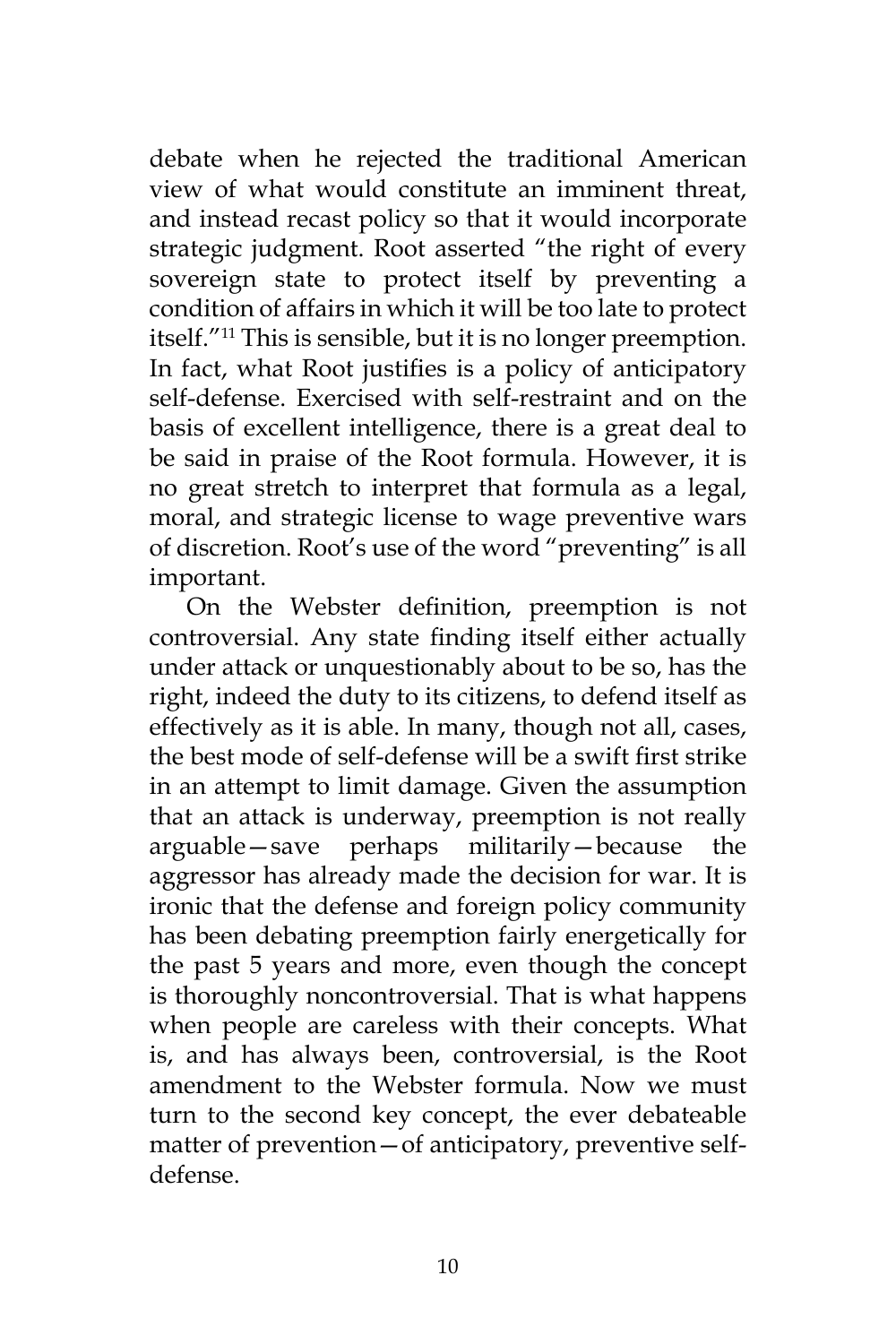# **Prevention.**

Prevention or preventive warfare is the subject that lies at the heart of this monograph, just as it is what the Bush Doctrine meant when it advertised the occasional necessity for preemption. When a state preempts, it has made a choice between the option of receiving the first blow or striking first. The decision for war has been taken out of its hands. Not so with prevention. If one is uncomfortable with the tough and restrictive Webster view of justified preemption, perhaps there can be a strategically prudent alternative that falls short of constituting a hunting license to wage aggressive wars of discretion. In practice, there often is a middle way, while in theory also one can identify guidance for preventive war that should restrict the discretion of fearful policymakers. However, it is the view of this monograph that once the most restrictive meaning of preemption is abandoned, the flood gates to potential policy and strategy abuse are wide open. This is a case wherein the distinction between two closely related strategic concepts is both crystal clear and vitally necessary. We should not tolerate without objection public policy language that confuses preemption with prevention.

Most major strategic concepts have at their core, indeed depend on, an essential insight which, if not fully appreciated, is certain to have unfortunate consequences. For example, it is surprising to realize that many people fail to understand that deterrence only works if the intended deterree chooses to be deterred. Prevention, preventive self-defense, has at its core the proposition that the preventor, if one may coin the term, is able to detect, and to anticipate, deadly menace in the future. How far in the future? Since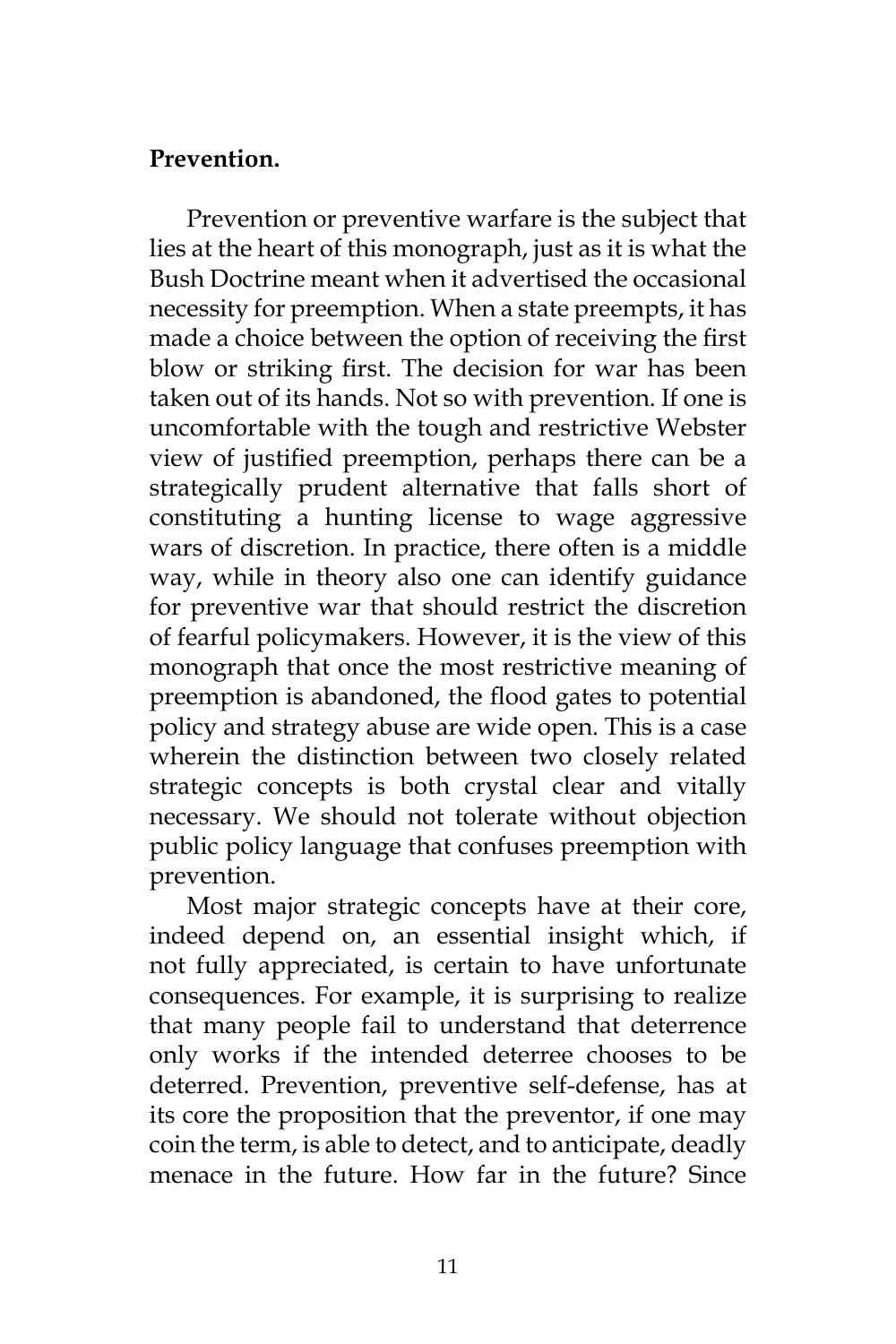there is no theory of preventive war, at least there is none known to this theorist, we must carve our own path through the jungle of conceptual confusion. Once the certainty of imminent-or-actual attack is rejected as being far too passive, and therefore imprudent, in an era that is witnessing the proliferation of weapons of mass destruction (WMD), strategic theory is not able to provide much help to policy and strategy. That is not quite true, as we shall demonstrate, because this monograph views policy and strategy as arts, not sciences. Unfortunately, futurology in its several forms—astrology, advanced methods of defense analysis, and the rest—all comes down to guesswork.12 Of course, guesses are dressed up as calculated risks, foreseeable futures, and so forth, but former Secretary of Defense Donald H. Rumsfeld was very much in the right ballpark when he emphasized the significance of the unknowns and the "unknown unknowns." For the past several years, the Department of Defense (DoD) has privileged the deeply Clausewitzian concept of uncertainty in its view of the future. There has been something of an intellectual backlash against this recent high regard for uncertainty, but for the purposes of this monograph, the concept fully merits its official high standing.<sup>13</sup>

Preventive war, perhaps just a preventive strike, can be viewed as a muscular application of Root's 1914 dictum of prudence. But if, obedient to Root's precautionary logic, a state is determined to prevent "a condition of affairs in which it will be too late to protect itself," how much protection should it secure through the use of force? Rephrased, how can a doctrine of preventive war be operationalized? Is it misleading to regard preventive war as a fit subject for a doctrine? We shall return to this topic in a later section. Most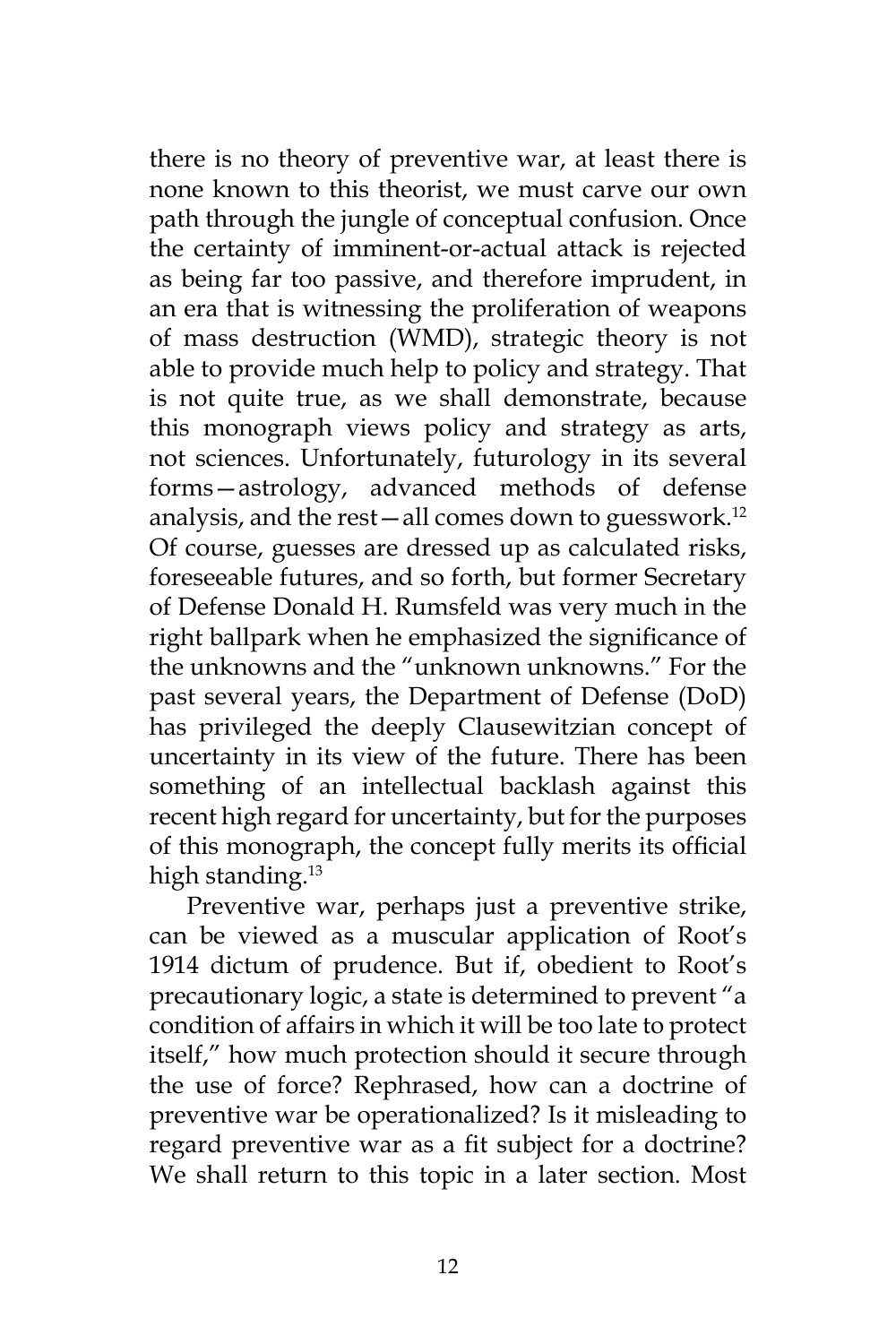powerful strategic ideas are attended by potential pathologies. In the case of preventive war, a leading malady inseparable from it is a quest for absolute security.<sup>14</sup> After all, a policy of preventive war amounts to an unwillingness to live with certain kinds of risk. By preventive action, a state strikes in order to control the dangers in its external security environment, at least that is the intention. Some familiarity with history reveals that the law of unintended consequences is apt to frustrate such attempts, but since when did fearful or overconfident policymakers permit themselves to be deflected from a strongly favored course by caveats derived from historical experience?

The most essential distinction between preemption and prevention is that the former option, uniquely, is exercised in or for a war that is certain, the timing of which has not been chosen by the preemptor. In every case, by definition, the option of preventive war, or of a preventive strike, must express a guess that war, or at least a major negative power shift, is probable in the future. The preventor has a choice. It can elect to tolerate the predicted adverse power shift. Alternatively, it can function grand strategically, and endeavor by, say, diplomatic, economic, subversive, as well as military competitive means, to lessen the growing peril. Obviously, temporally the more distant the danger, the greater has to be the uncertainty. In the early 1990s, Americans were assailed by a fashionable theory that tomorrow's great enemy would be superpower Japan. Less than a decade later, the status of super threat of the future was shared between violent Islamic fundamentalism and China.15

To consider preventive war pragmatically, as we must in strategic theory, we have to think in time. To preempt is to act on the basis of certain, absolutely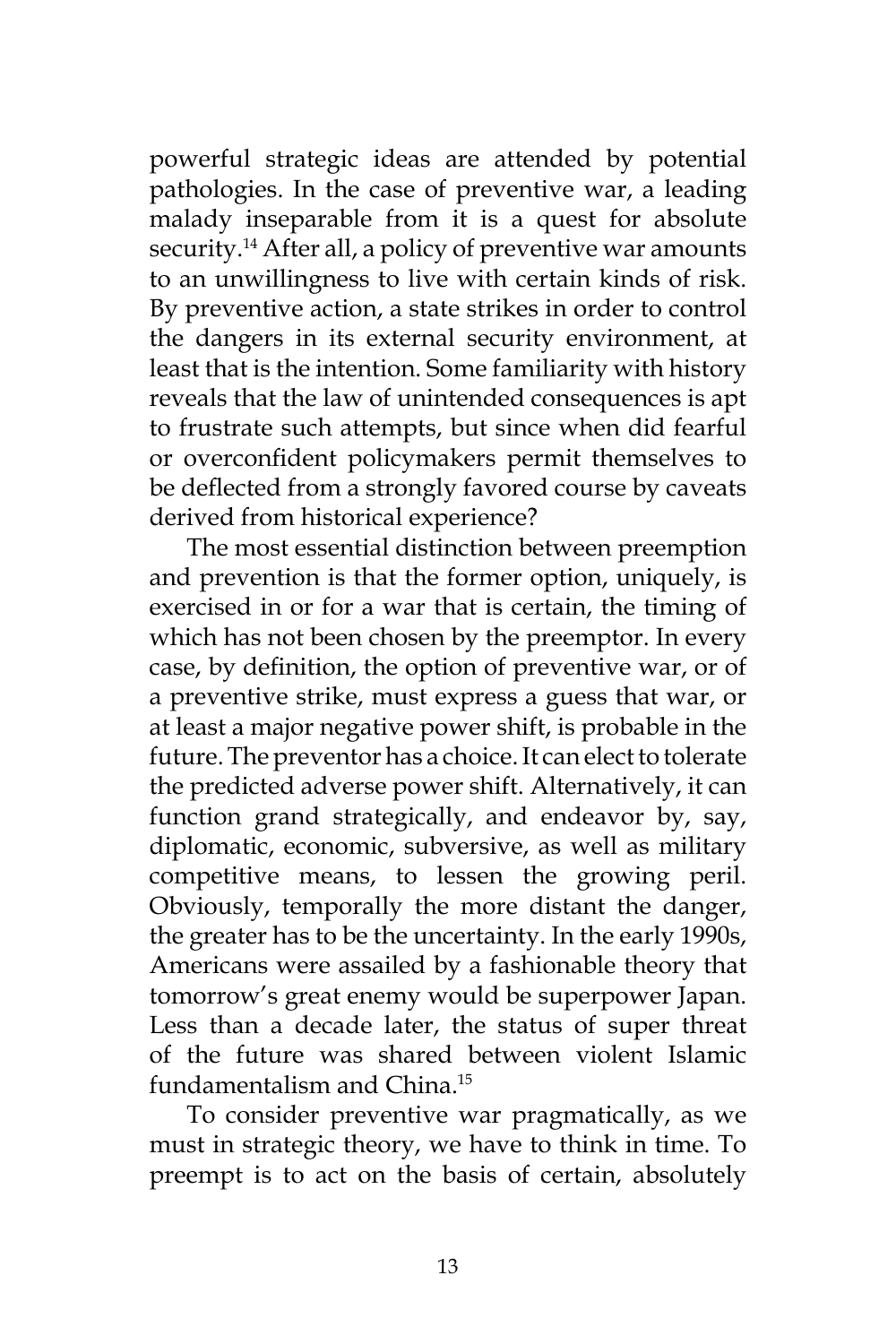contemporary knowledge. In the sharpest of contrast, to launch a preventive war is to act bereft of temporal discipline. It is probably sensible to maintain that the closer to today is the predicted maturing of danger, the less the risk of unsound prediction. But, are any temporal or other kinds of breakpoints suggested by strategic theory? Does a preventive war doctrine oblige one to consider taking forestalling military action only against states whose capabilities (and intentions?) are estimated to mature within, say, 10 years, or 15 years, or when? And just how great does an estimated threat need to be for it to warrant entry on the preventor's hit list?

Contrary to appearances, perhaps, this monograph is not attempting to ridicule the notion of preventive war. The purpose is strictly explanatory. If one endorses the concept of prevention, there is no evading the kind of difficulty outlined in the paragraph immediately above. Any and every preventive war is launched because its executors believe that it is preferable to fight today rather than tomorrow. But, many wars that were predicted never occurred.16 Also, many a state or potential coalition that could pose a deadly peril in the future failed to develop in a menacing way. Contingency, personality, surprise, and general uncertainty render strategic futurology a profoundly unscientific enterprise. And the more distant the menace in time, the greater the risk of misestimation. This is not utterly to condemn preventive war as a strategic concept; that would be foolish. But it is to suggest in the strongest possible terms that, as an accepted policy option, it is fraught with an awesome possibility of error. And, perhaps needless to say, if a state wages preventive war against a distinctly immature threat, there will be no way of ever knowing whether the war was prudent or unnecessary.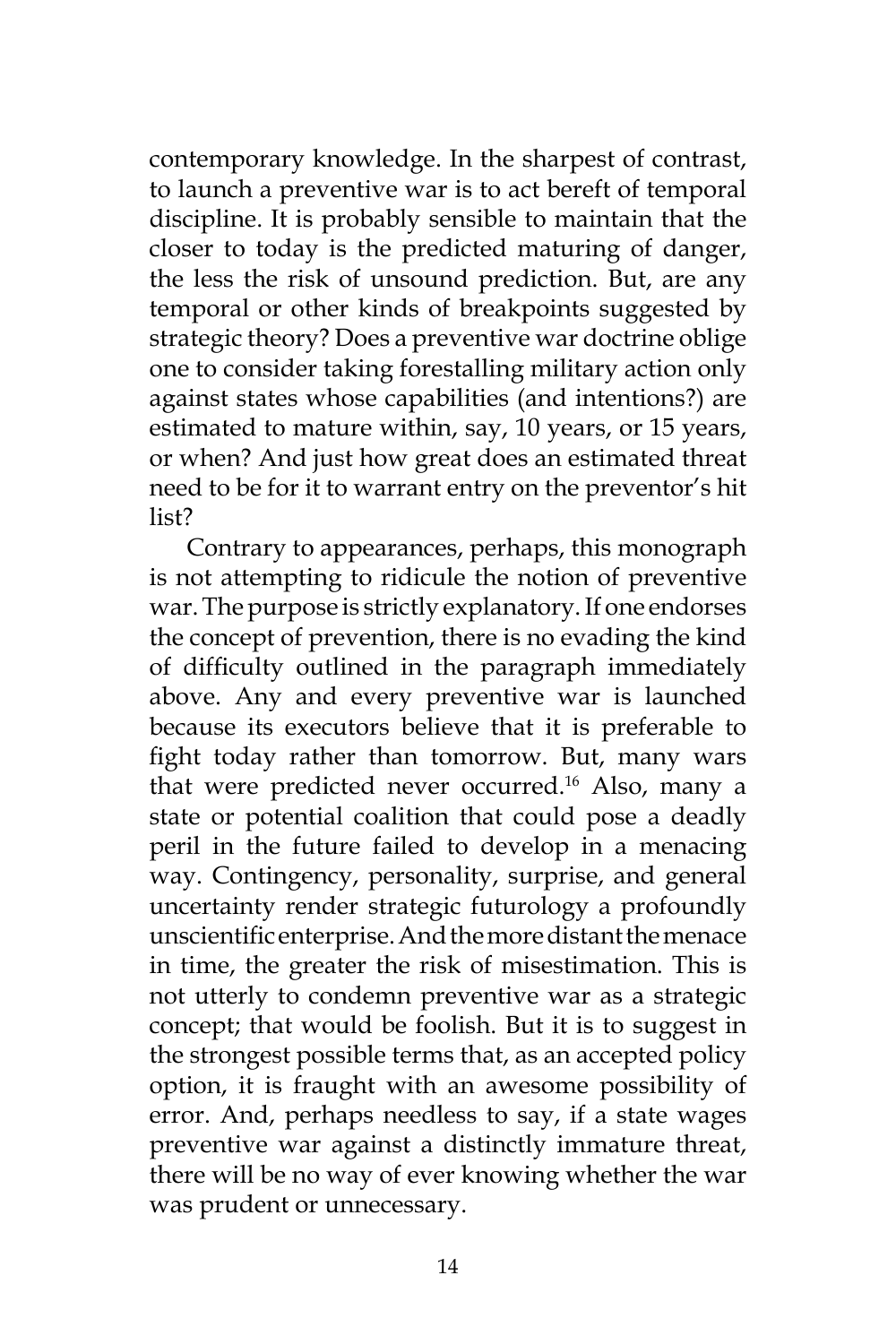# **Precautionary.**

Precautionary war, our third strategic concept, is war launched to arrest developments beyond the outer temporal or other bounds of detectable current menace. In other words, a precautionary war is a preventive war waged not on the basis of any noteworthy evidence of ill intent or dangerous capabilities, but rather because those unwelcome phenomena might appear in the future. A precautionary war is a war waged "just in case," on the basis of the principle, "better safe than sorry." It is war most usually located at the far end of the timeline from preemption through prevention in response to an ever more distantly perceived danger. Alternatively, a precautionary war can be launched strictly opportunistically, as an attempt to derive maximum benefit from some more major event. For example, had the United States proceeded from Baghdad to Damascus in 2003, the Syrian option would have been precautionary rather than preventive.

If two of the strategic concepts explained in this section, prevention and precaution, are appreciated to be perilously vague in real world application, at least their meaning should now be plain enough. Although it is vital to achieve strategic conceptual clarity, theoretical neatness and transparency is only one, albeit necessary, step towards prudent policy and strategy. The concept of preventive war has to pass what one can call "the Brodie test." Bernard Brodie wrote:

Strategic thinking, or "theory" if one prefers, is nothing if not pragmatic. Strategy is a "how to do it" study, a guide to accomplishing something and doing it efficiently. As in many other branches of politics, the question that matters in strategy is: Will the idea work? More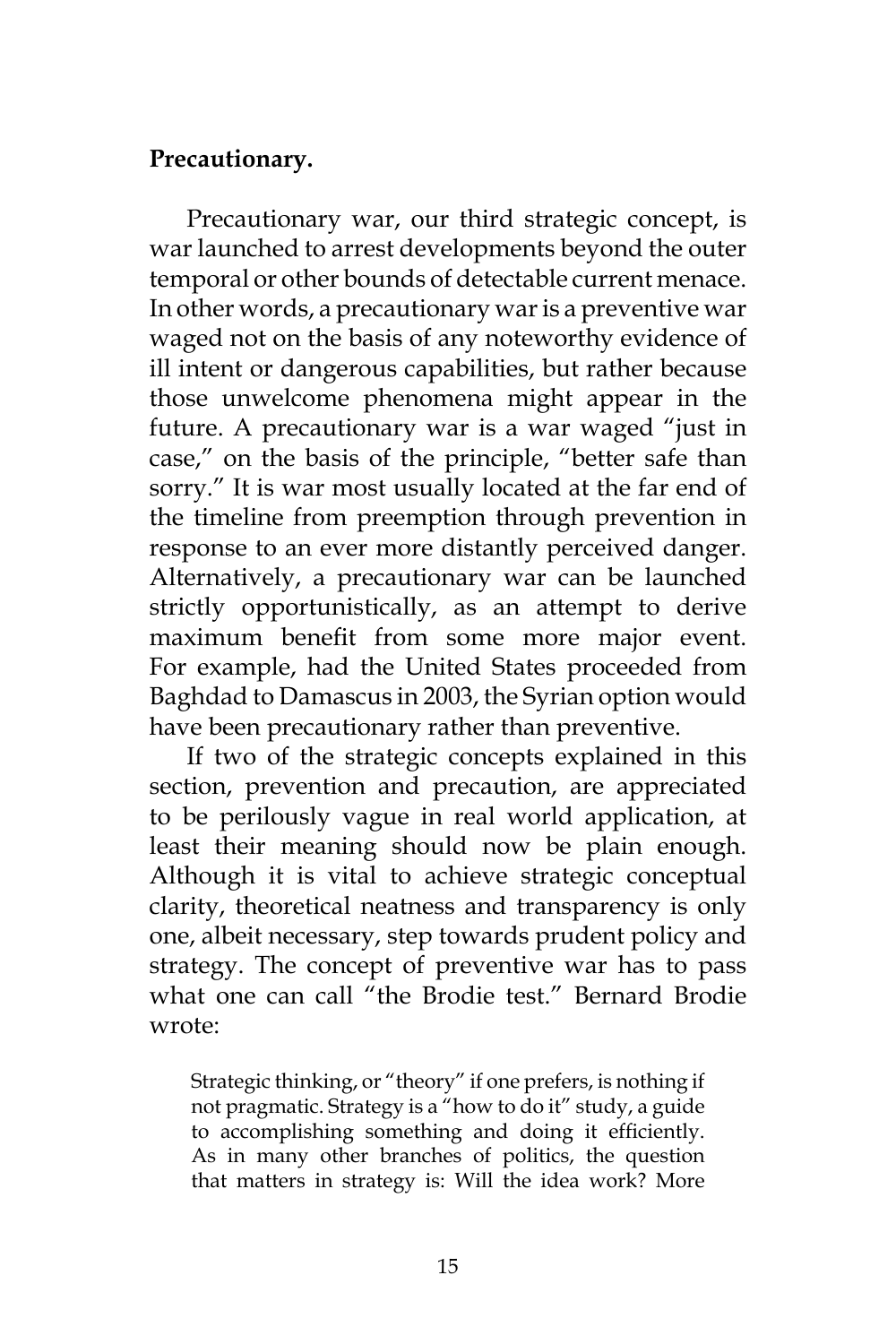important, will it be likely to work under the special circumstances under which it will next be tested? These circumstances are not likely to be known or knowable much in advance of the moment of testing, though the uncertainty is itself a factor to be reckoned with in one's strategic doctrine.17

The problem today is that one can clarify the meaning of the strategic ideas, as here I hope, but that essential task does not advance the building of the needful theory. There is at present no strategic theory of or for preventive war. This lack is as complete as it is perhaps remarkable, given the all too rich historical record of the phenomenon. A later section will seek, carefully, to add a little useful theory to the bare concept which is all that exists at present.

# **LAW AND CULTURE**

Unlike the obliging certainty of the case for preemption—one is or seen to be under attack preventive action is nearly always controversial. Even if it is not controversial at the time, should it fail militarily and therefore strategically and politically, it is certain to be the subject of bitter debate. To wage preventive war is to shoot on suspicion. Should the preventive action be intended to forestall developments that require at least several years to mature, then the suspicion, though strong, could hardly offer a compelling reason for war now. If the preventive war is designed to forestall entirely a path of development that would or could be deemed threatening, then one is in the policy realm of precautionary offensive strategic behavior, as explained in the previous section. In truth, the meaning of prevention is as crystal clear as its implications are inalienably uncertain. A preventive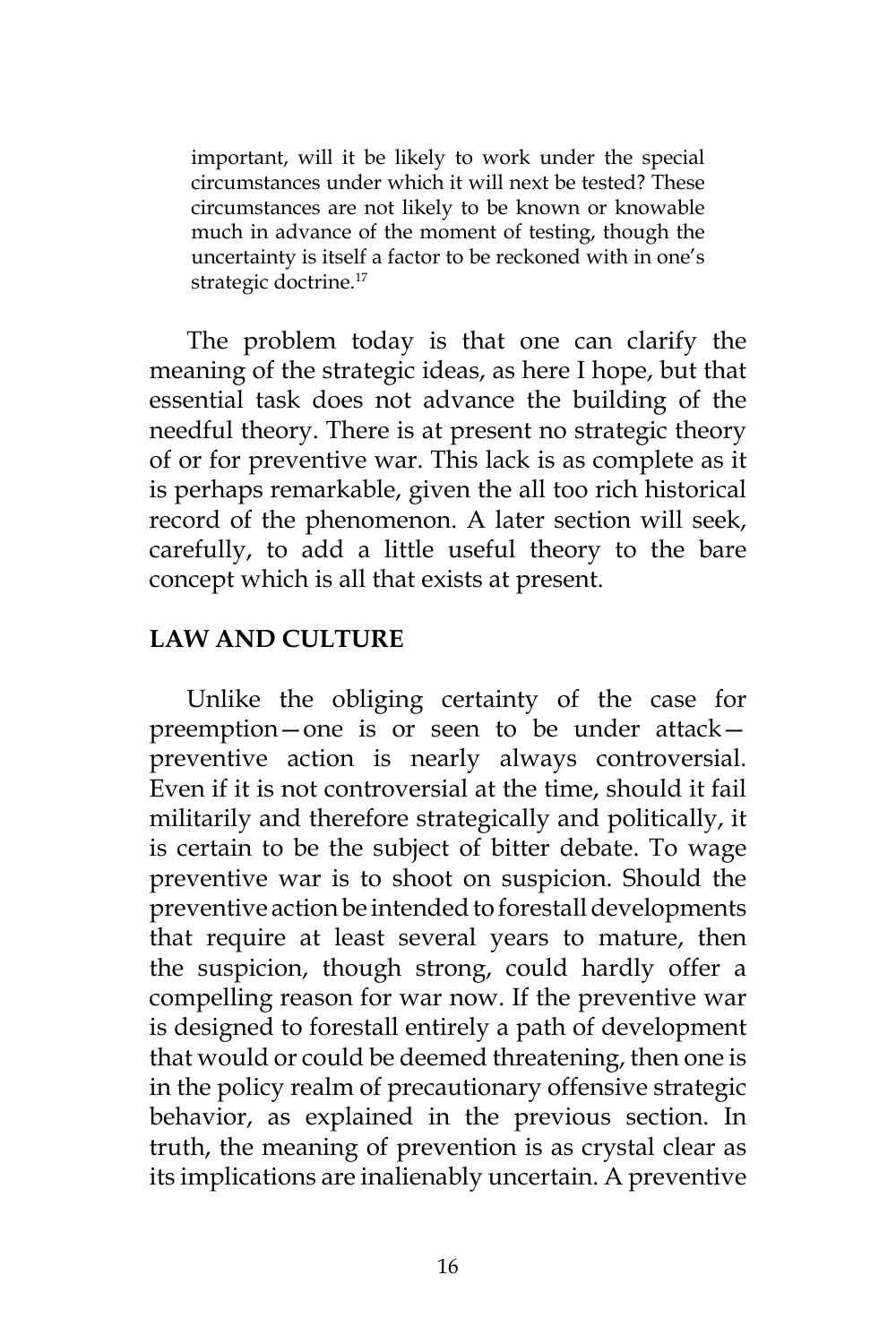war is a war that a state chooses to launch in order to prevent some future danger from happening. Because the future is by definition unknown and unknowable, preventive action has to entail striking on the basis of guesswork about more or less distant threats. And threats, of course, are a matter of guesses about capabilities times political intentions. Capabilities can be predicted with some, one must commit only to some, confidence, but political intentions can alter overnight. To choose to wage a preventive war requires a state to conduct complex cost-benefit guesswork. That exercise is expressed politely as calculation. The state comes to the conclusion that war now is preferable to war tomorrow or, at the least, to an adverse shift in the balance of power.

So far, so clear. But, how is the concept and policy of preventive war to be operationalized? Whereas the preemptor has only two choices, to strike first or to ride out the enemy's first strike and then strike back, the potential agent of preventive war has many choices, at least in theory. A state considering preventive war has a choice of timing, "Should we wait?" Also, if the state is functioning with a national security policy and strategy worthy of being so called, the military option will be only one of the ways in which anticipated evils might be prevented.

Recent and indeed current history demonstrates that when there is a whiff of preventive gunpowder in the air, there will be no shortage of people and states arguing for patience and delay while diplomacy does its job—economic pressures, bribery, and the possible benign effect of domestic change in the preventee, to coin another term. Plainly, the less pressing the strategic case for prompt and hopefully decisive military behavior, the greater the nominal range of alternatives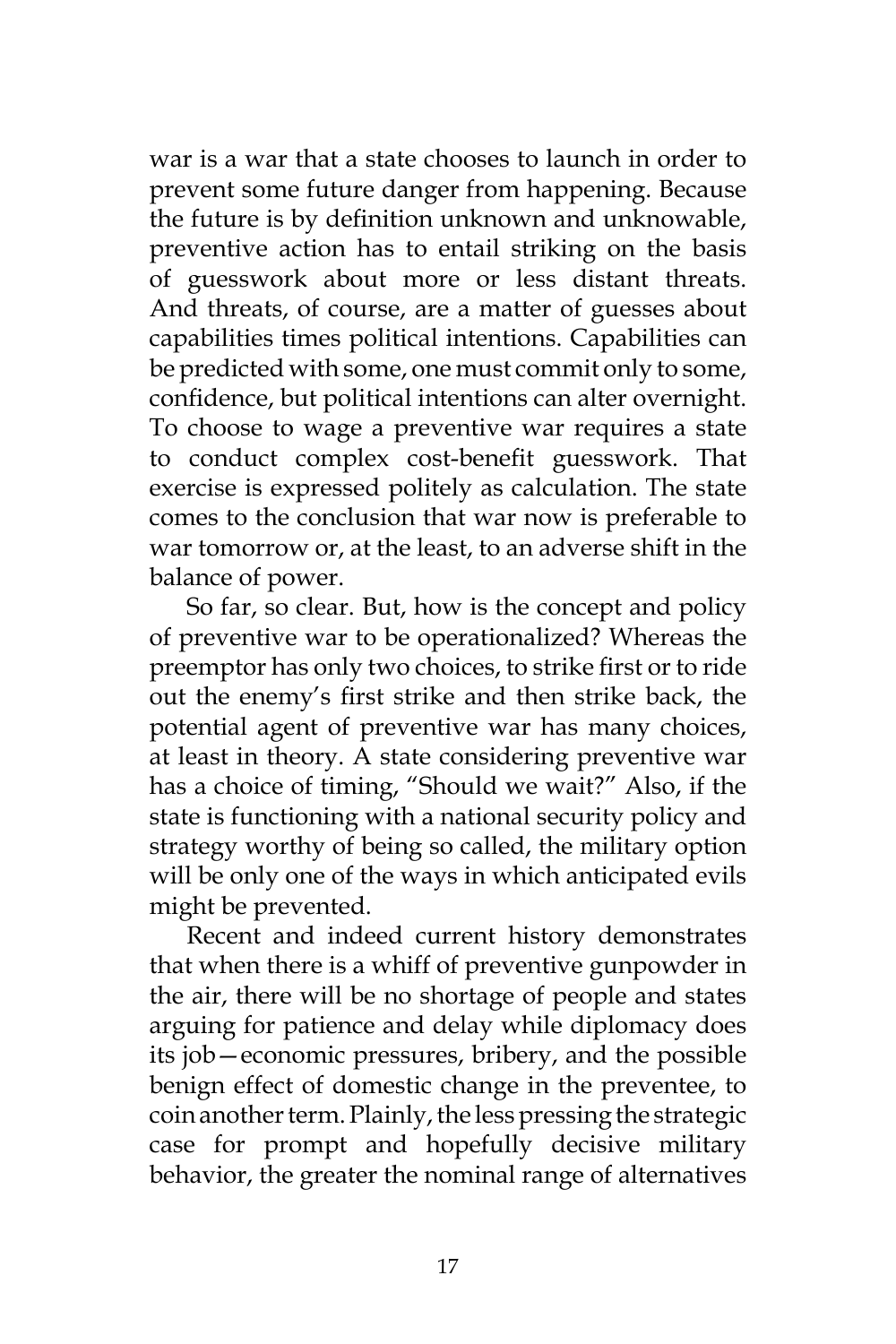to war. Politicians eager to avoid war, up to a point an understandable and meritorious determination, will never be short of excuses, even good reasons, to postpone hostilities. Who knows what will happen tomorrow? The policymaker who has read his or her Clausewitz will know that war, even preventive war, is always a gamble, and that plans can be upset by the independent will and behavior of the enemy as well as by friction. Moreover, even when policymakers have excellent reason to believe the "victory is certain" briefings by advisors, they should understand that a preventive war, unlike a preventive strike or raid, may not be over when the enemy's regular forces are defeated.18 Witness Iraq today. A theory, let alone a policy and strategy, of preventive war has to accommodate the implications that there is a lot more to war than warfare. A state and society militarily bested in a surprise assault cannot be assumed to be willing to cooperate with the victorious power of the preventor.

This author holds Clausewitz's *On War* in the highest regard for its probing of the nature of war and strategy. However, *On War*, though a timeless classic, naturally reflects the political and moral context of its time of drafting. The principal Clausewitzian dictum, which holds that "war is merely the continuation of policy by other means," is both true and yet apt to mislead today.19 War is no longer regarded as just another tool of statecraft. Because of the appalling strategic history of the 20th century, with its two world wars and the longstanding menace of a third, peace has acquired a moral and political value that it did not have in Clausewitz's day.<sup>20</sup> Of course, Clausewitz's dictum retains its authority. War must be waged for political reasons and in a manner that reflects the scope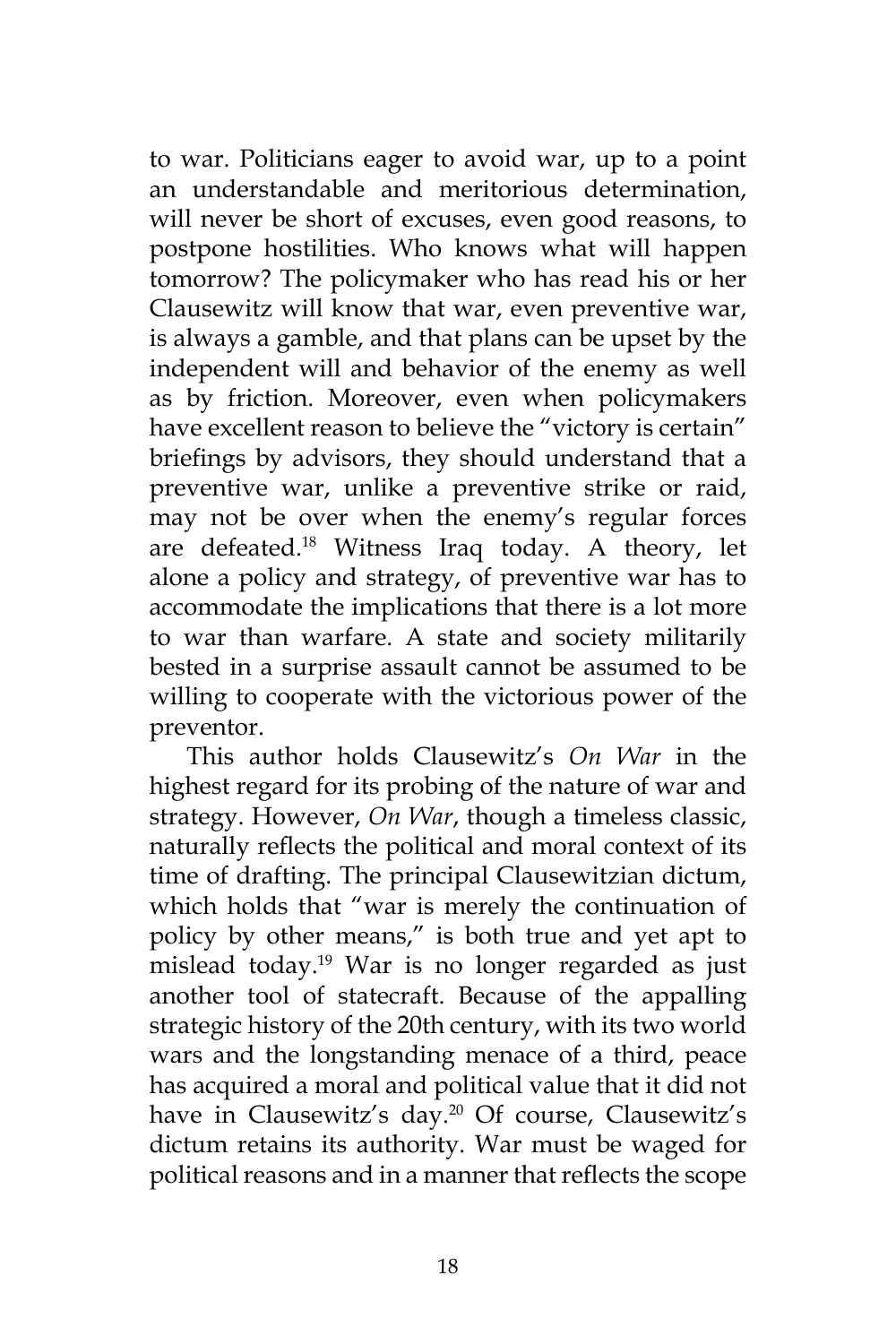of those reasons. But, war is not "merely" one option along with such others as, for examples, diplomacy, economic sanctions, and political subversion. Ever since 1919 and the founding of the League of Nations in the Treaty of Versailles, war has been morally singularized in statecraft. Unfortunately, this rejection of politically motivated violence has taken root only unevenly around the world. Almost nowhere, save possibly among the older members of the European Union (EU), has it taken command of policy. Nonetheless, *On War*, might misinform people who are considering preventive war as a policy option.

With some good reason, one can claim that the Charter of the United Nations (UN) provides grounds that can justify any use of force. Superficially, the Charter only licences self-defense, which it notes is an inherent right. But it does not restrict what a state may do in self-defense. The Charter, as we explain later, is interpreted widely as not placing a state under the obligation to receive the first blow, or to strike first only on the basis of totally unambiguous warning that an attack is either underway or is about to be launched. In other words, the Charter's recognition of the right and duty of self-defense assuredly can be, indeed is, interpreted as licensing a forestalling blow on the part of the intended victim state. This is not to deny the language of Article 51, which does appear to qualify the inherent right of self-defense with the conditioning phrase, "if an armed attack occurs." But what is an acceptable time lapse between a forestalling strike and the anticipated aggression? Silence meets that question. No legal authority provides an answer. If a state can point plausibly to a truly imminent threat, it is in, or close enough to, the legally and morally uncontentious zone of preemption. However, the UN Charter, in effect,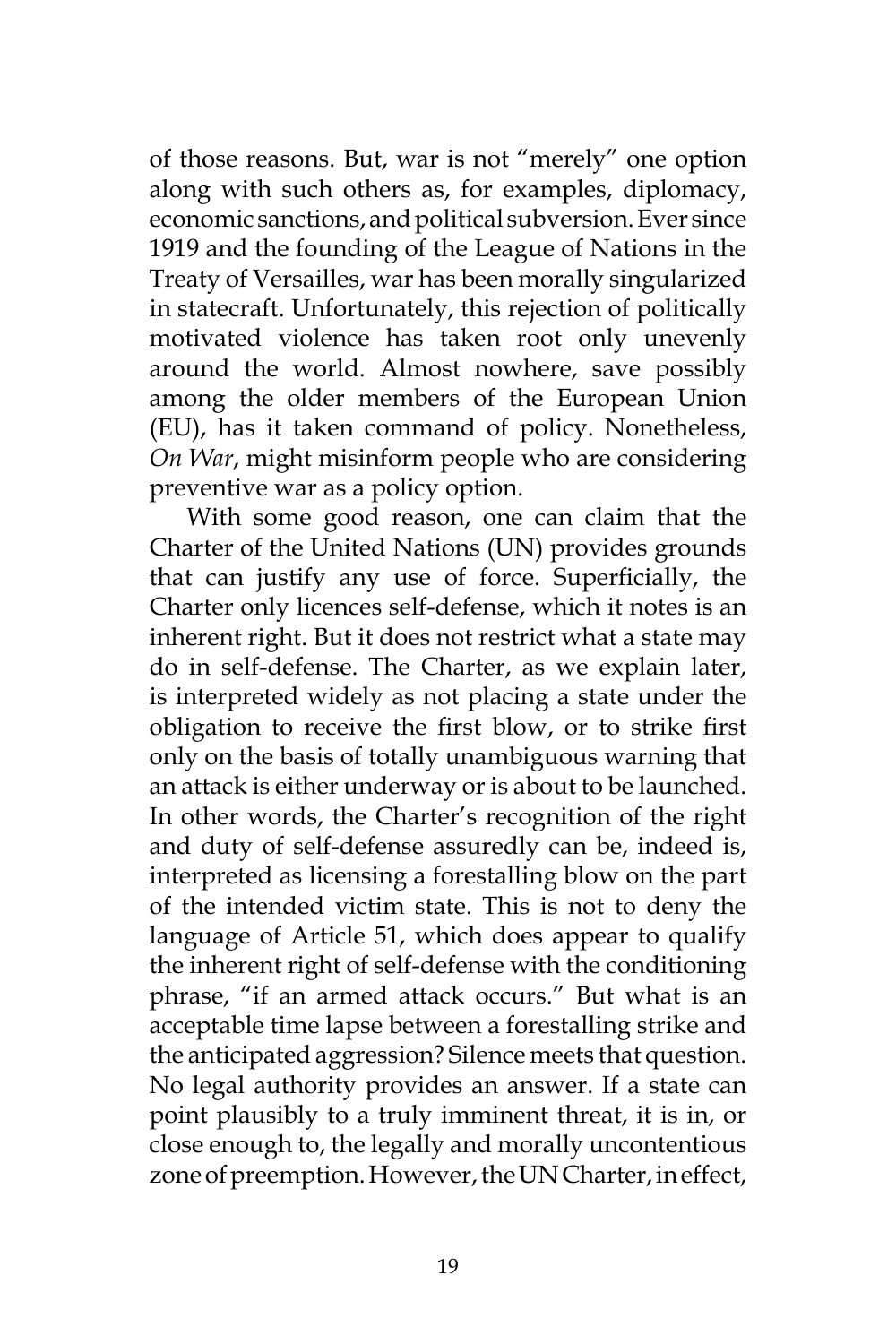can be, and is, interpreted as tolerating preventive war. Needless to add, perhaps, such an interpretation is as legally sound and politically expedient as it is an obvious violation of the plain nominal, though not genuine political, intent of the Charter. Recall that members of the UN are obliged to forswear the use of force in their international relations, except, of course, in the dire circumstances of self-defense.<sup>21</sup>

Whether or not legal, quasi-legal, and moral issues should count for much in the U.S. debate over prevention is a matter for debate. For the moment we will withhold judgment, being satisfied simply to register the point that war is regarded, nearly universally, as being a qualitatively different instrument of policy from the rest of the tools in the grand strategy basket. This is a fact that Americans ignore or discount at their political peril. The singularization of war as behavior requiring extraordinary justification is by no means strictly the product of 1914-18. The just war doctrine of the Catholic Church has long sought to hold Christians to a fairly tough standard for the resort to war to be legitimate. As we plunge into the argument over preventive war, it is useful to bear in mind the standard six requirements of the doctrine. Just war doctrine requires: (1) a just cause; (2) legitimate authority; (3) right intention; (4) proportionality; (5) likelihood of success; and (6) resort to war only as a last resort.<sup>22</sup> These potent criteria are as unambiguous in their essential meaning as they are useless as a practical guide. When is the last resort? As much to the point, who has the right to decide? According to the UN Charter, every sovereign state has an inherent right of self-defense, and hence has a duty to judge on its own behalf when is its last resort.

On the resort to war, international law is highly permissive in practice. However, it cannot be doubted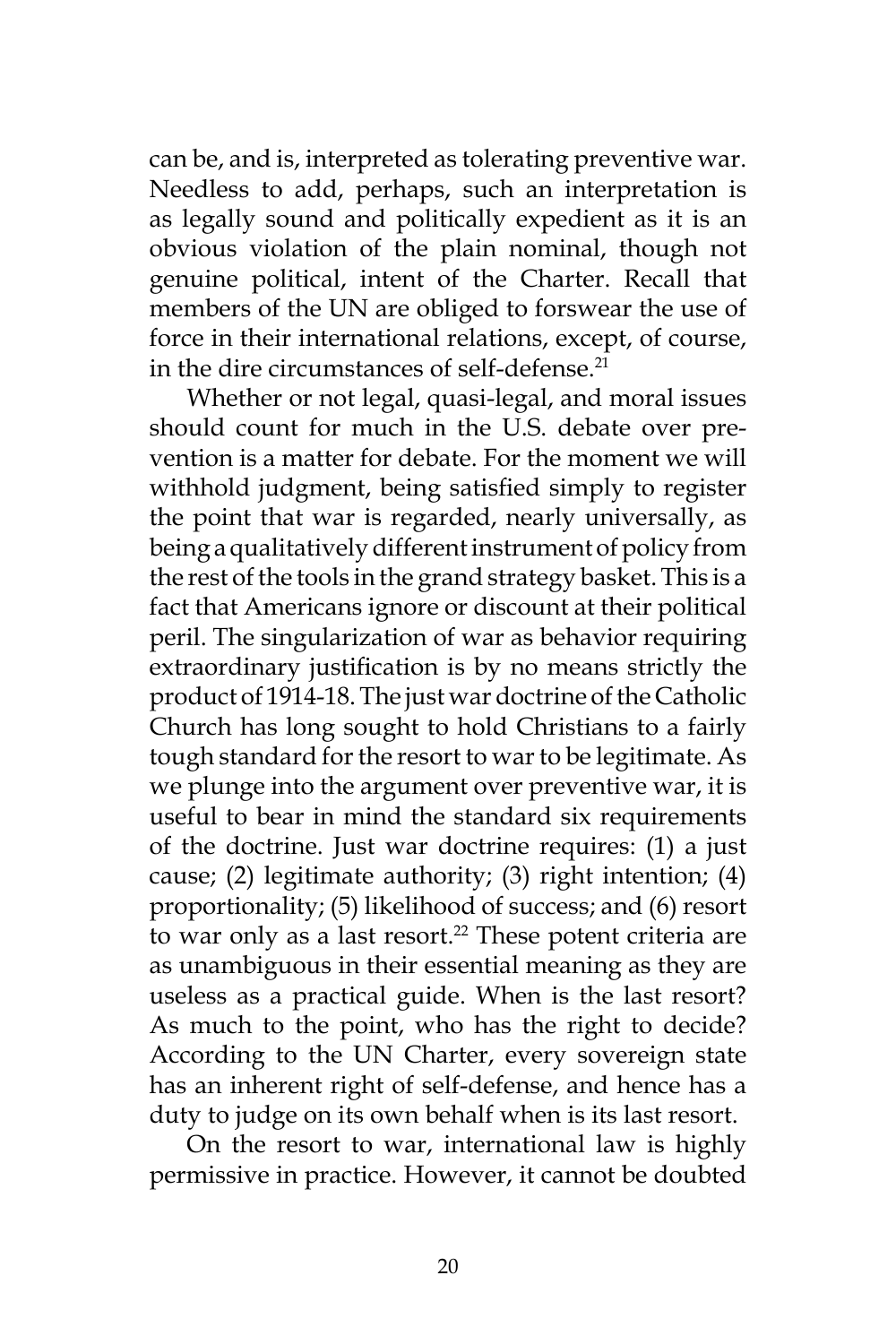that, even with its permissiveness duly granted, it does not license powerful states to wage aggressive wars simply because they anticipate a large net benefit as a consequence. They can always find some character of preventive excuse. A preventive war can only be regarded as such if it is waged for the highly plausible specific purpose of forestalling an extraordinary danger. If that standard is relaxed, one is back in the culture of statecraft of the 18th and 19th centuries. In those years wars could be, and were, waged in order to restore a balance of power. For example, the Crimean War of 1854-56 was waged, by Britain at least, for the purpose of curbing the power and influence of Russia. The France of Napoleon III, the principal instigator of the war, was motivated by nothing more serious than a quest for glory for a fragile regime in Paris.

To repeat, there is nothing worth debating about preemption. If the attack is certain, there are only two reasons for withholding the use of force. First, it may not be feasible to preempt. If the attack is already underway, it may be highly uncertain just what remains in known locations of the enemy's forces to be struck without delay. Also, it is a distinct possibility that one's military instrument is not ready to preempt. It may lack the necessary intelligence, or suitable ordnance to inflict crippling damage. Second, it may be judged politically and morally important to allow the enemy to fire the first shot and thereby brand himself unquestionably as the aggressor.<sup>23</sup> Needless to say, the second judgment is most unlikely to be persuasive in the face of a nuclear attack. However, if the nuclear attack is very large, specifically if it is from Russia, the only state other than the United States capable of launching a nuclear attack with many hundreds or several thousands of warheads, it may be calculated that there would be no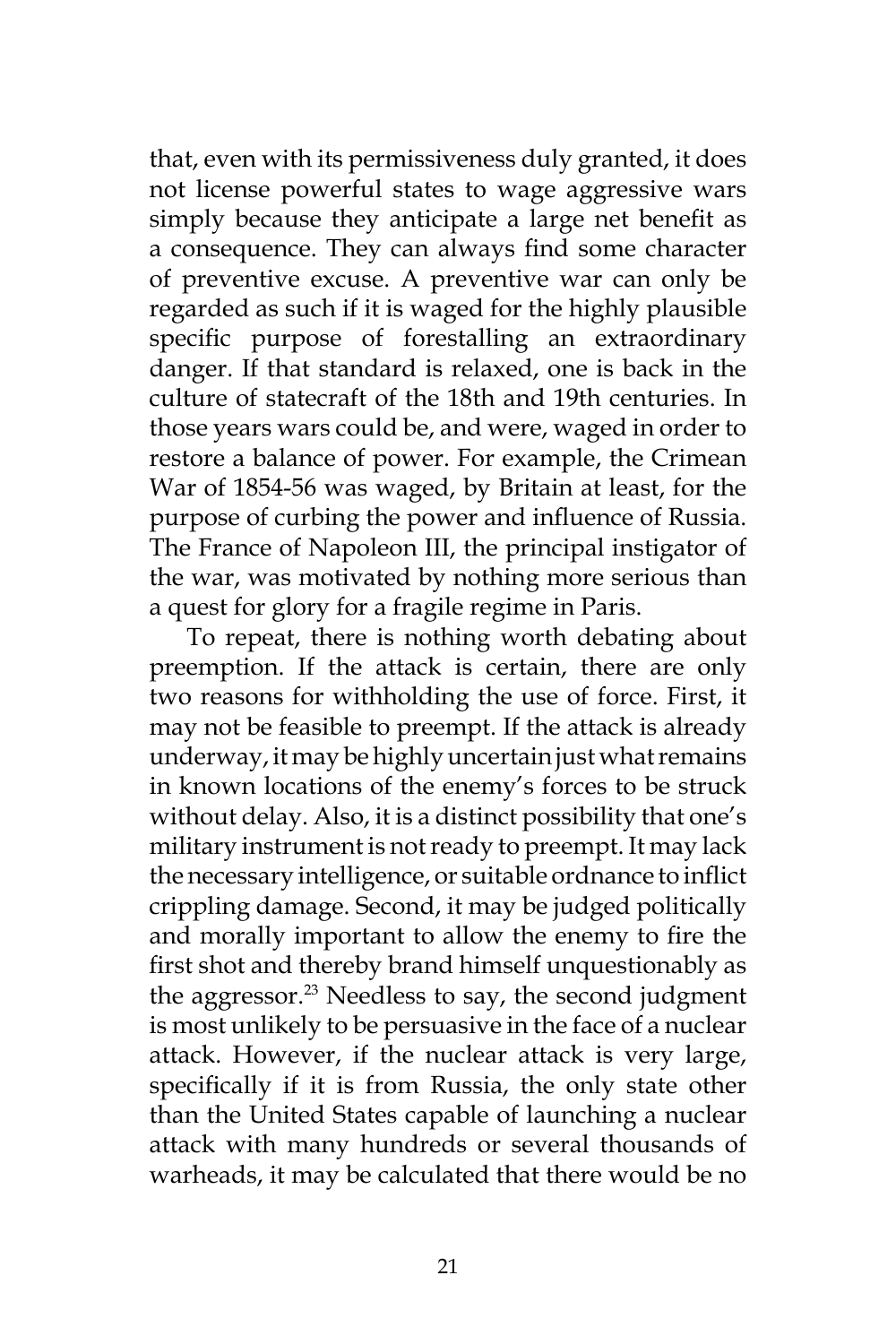strategic advantage in preempting by way of LOW or LUA. U.S. preemption would not be able to disrupt or blunt an assault on such a scale.

Preventive war has a suitably ominous ring to it. It is almost a frightening concept. By and large, only strong states might wage it, and who or what can restrict their freedom of policy choice? The difference in time between the menaces targeted by preemption and precaution may well be several years, or even longer, but a highly risk averse great power might decide that prompt military prevention for assured control is better than belated efforts at forcible cure. The great or super power as good doctor of international order could persuade itself that timely force is effective preventive medicine. Recall that the default justification for the resort to war is that war has the ability to resolve dilemmas that prove resistant to all other measures. A generously calculated timely assault must preclude knowledge of whether or not any of the non-military tools of statecraft would have succeeded eventually. We will now leave the zone of strategic theory and abstract argument and examine briefly the historical record of preventive war.

# **STRATEGIC HISTORY**

At some risk of complicating matters unduly, we must observe that history does not provide us with a neat and convenient class of plainly preventive wars. What one discovers on close examination is that most— I nearly said all—wars include a preventive motive on the part of a belligerent, and sometimes on the part of both major belligerents. I must hasten to add that the presence of a preventive war motive does not warrant our classifying the subsequent hostilities as a preventive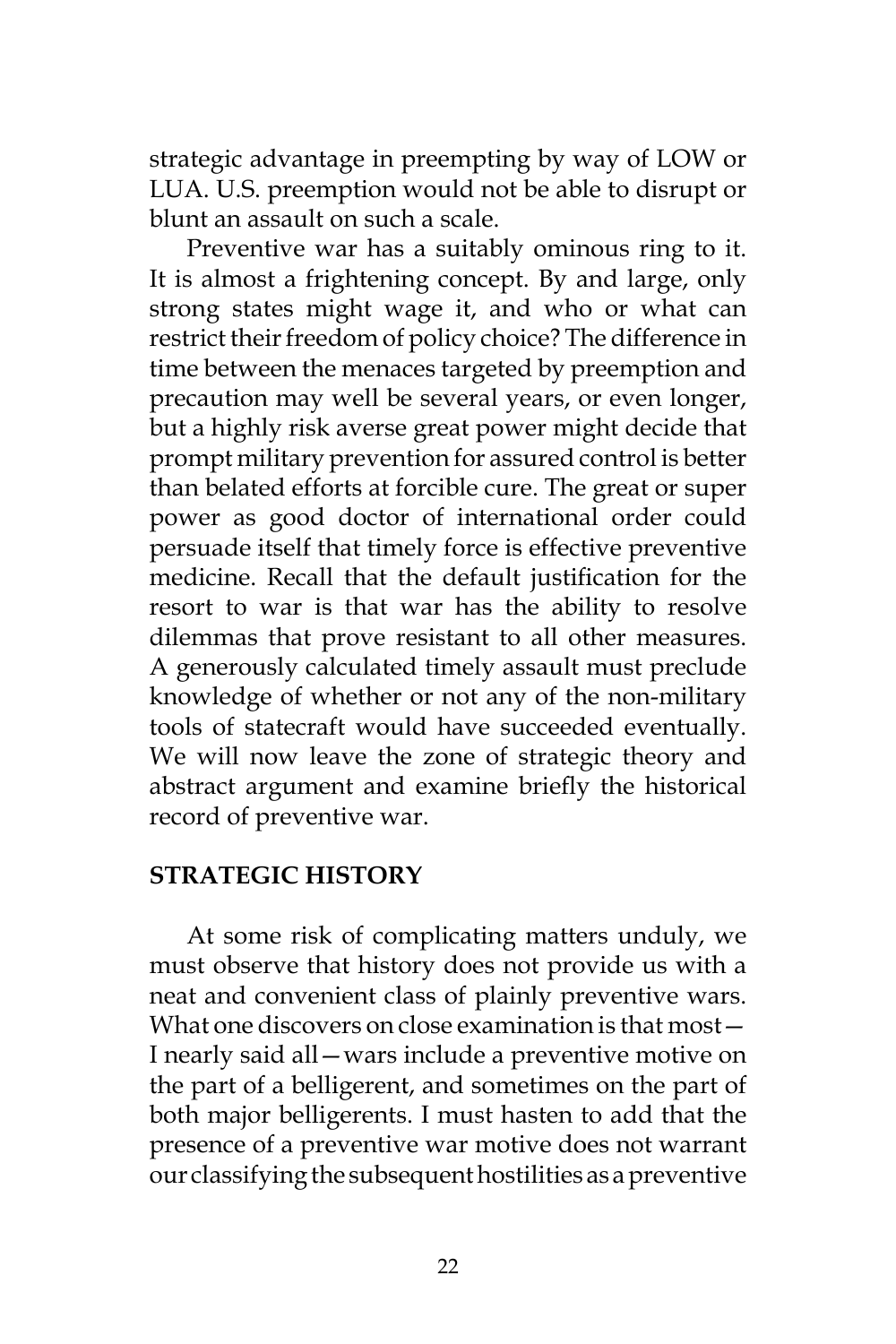war. The point is that a preventive motive is likely to be only one urge to fight among many, at least in most cases. In order to wage a preventive war, it is not always necessary to fire the first shot or be the first to declare war. For example, it is not hard to sustain the argument that for the United States, World War II, both in Europe and in Asia-Pacific, was a preventive project. This may seem counterfactual, not to say bizarre to some readers. After all, did not Japan shoot first on December 7, 1941, and did not Germany declare war on the United States quite gratuitously on December 11? In fact, the United States had been waging preventive economic warfare against Imperial Japan for at least 18 months prior to Pearl Harbor. By a progressively tighter, eventually total blockade on oil and iron and steel, beginning selectively in July 1940, Washington hoped to coerce Japan into changing policy course in China, though the most immediate issue was the Japanese intervention in French Indo-China.<sup>24</sup> This was a thoroughly futile venture, since it required Japan to reverse its foreign policy of 50 years and abandon its dream of great power status and influence. Tokyo believed it had no practical choice other than to fight. The point is, that the United States acted from a powerfully preventive motive, and it applied pressure with the economic and financial rather than the military instrument of grand strategy. Neither the United States nor Japan desired war in 1941, but U.S. measures of economic blockade left Japan with no alternative to war consistent with its sense of national honor. The oil embargo eventually would literally immobilize the Japanese Navy. So Washington confronted Tokyo with the unenviable choice between de facto complete political surrender of its ambitions in China, or war.

With respect to Germany, a more subtle statesman than Adolf Hitler could have sought to remain neutral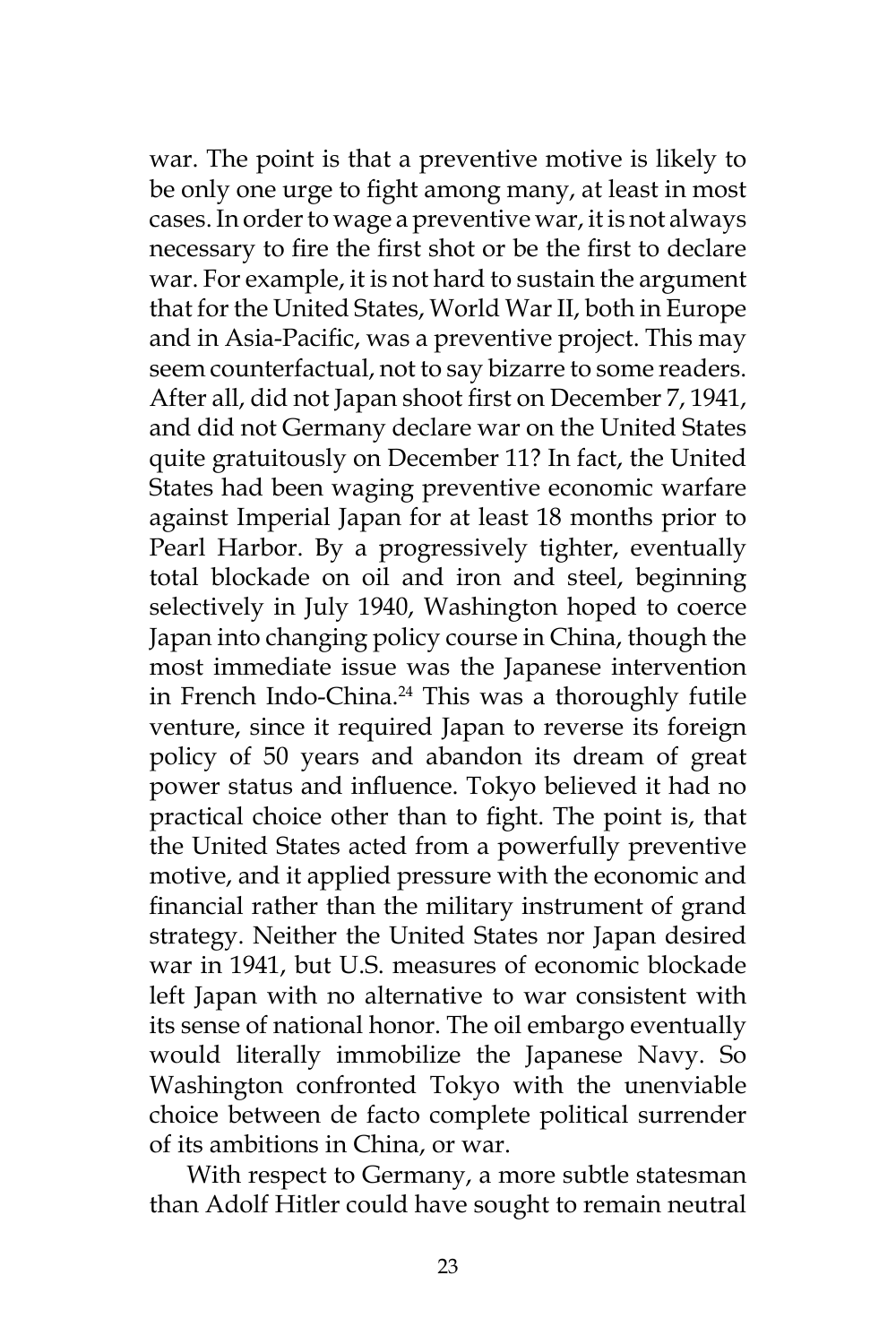in the Asia-Pacific War. But for reasons that are not relevant to this monograph, he elected to join his Japanese ally, notwithstanding Tokyo's fairly resolute neutrality in Germany's struggle with the Union of Soviet Socialist Republics (USSR). Although Germany declared war on December 11, 1941, the United States had been exercising a hugely partial variant of neutrality for many months. U.S. warships escorted convoys far out into the Atlantic, and they had orders to sink U-boats on sight. In addition, the lend-lease transaction with Britain of bases for ships and materiel was not exactly proper behavior for a neutral state. In 1940-41, President Roosevelt did not have the domestic, hence the congressional, backing for war with Germany. But he had a powerful preventive motive for such a commitment, if and when it became domestically feasible. The President knew that a Third Reich victorious in Europe, possibly in possession of a substantial fraction of the British Royal Navy, would pose a predictably deadly menace in the long term to the United States. We know that he was correct to be fearful. Hitler did intend to move on from his anticipated victory in the East to the conduct of a global struggle with America. From an economically and strategically secure super continental foundation in a conquered Eurasia, Germany would have prepared for a maritime-air conflict with the United States. Even during World War II, Germany was pouring concrete for a great new naval base at Trondheim in Norway on the Atlantic.

Pearl Harbor was a political threat to Roosevelt's policy; because the American people wanted vengeance against Japan, they had no particular quarrel with Germany. Fortunately, Hitler's rather ill-considered declaration of war solved Roosevelt's political problem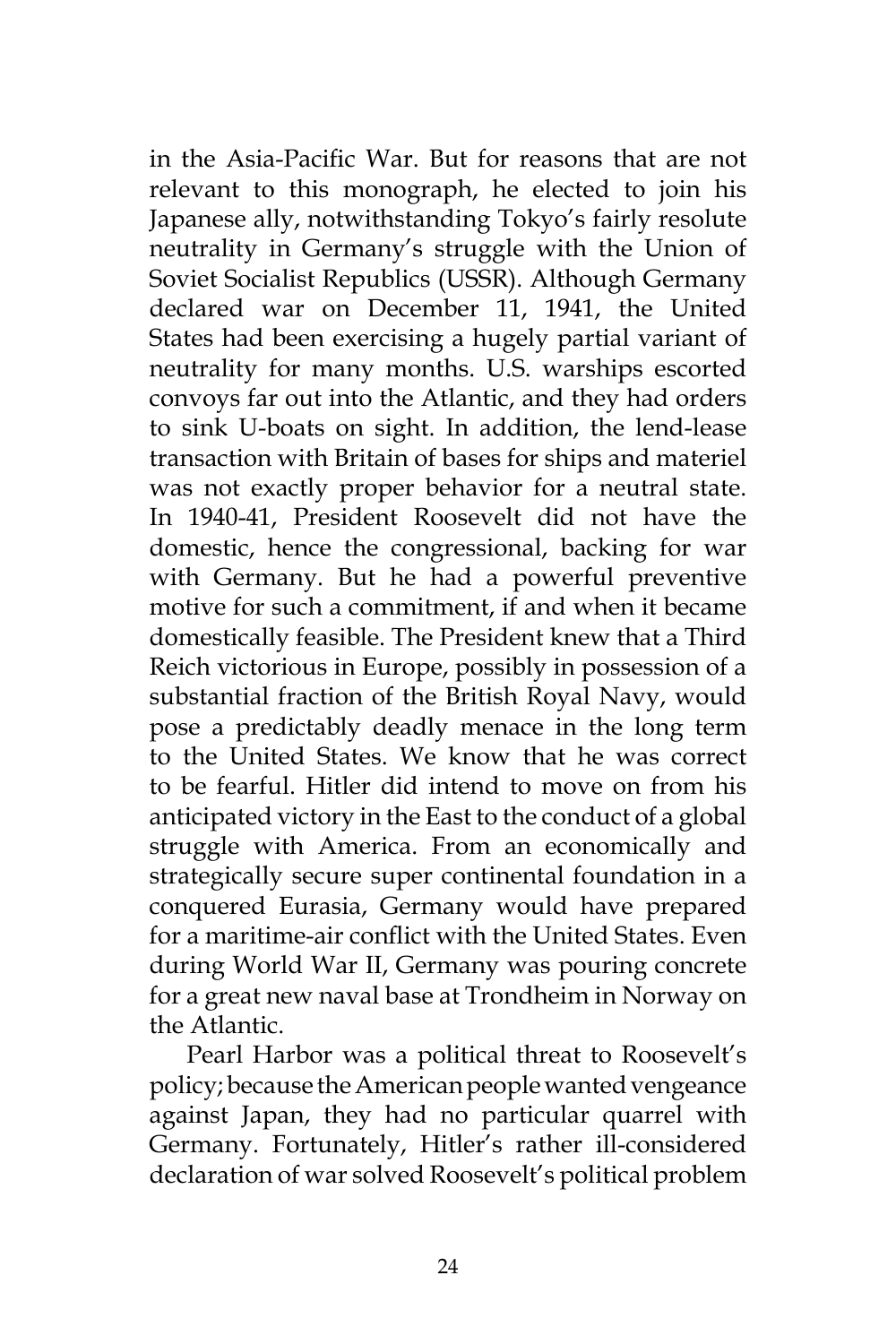for him.25 In an obvious sense, Germany compelled the United States to wage war, though it must be said that Hitler had shown, for him, extraordinary restraint in 1941 in tolerating unneutral U.S. activities on behalf of Britain and then Russia. But in a less obvious sense, the United States waged a preventive war against Germany. It entered the conflict as early as was politically possible, with the timing dictated by Hitler and despite a very powerful domestic "pull of the Pacific." U.S. policy and strategy never wavered from commitment to the agreed Allied principle of "Germany First" as the prime adversary to defeat. Without Hitler's intervention, it would have been extremely difficult for Roosevelt to commit the United States to the war in Europe.

If we wind the historical record back a generation to 1917, we discover an even plainer example of the United States deciding to wage preventive war. Germany's announcement of its third campaign of unrestricted Uboat warfare provided the occasion, the excuse, for the public moral outrage that permitted President Wilson to ask for a declaration of war. However, Germany was not threatening U.S. security in any meaningful sense in 1916 or 1917, despite some foolish meddling in Mexico and in the United States itself with German-American organizations. Not only was the U.S. decision for war in no sense whatsoever preemptive, it was preventive to the point of being arguably precautionary. In short, the United States chose to wage a preventive war as an Associated Power of the Allies. Wilson recognized that a German-dominated Europe must constitute a serious threat to U.S. national security. In its own most vital interest, America had to prevent a German victory and then exploit the anticipated fact of its dominant weight and influence as having been the deciding factor in the war in order to shape the postwar international order.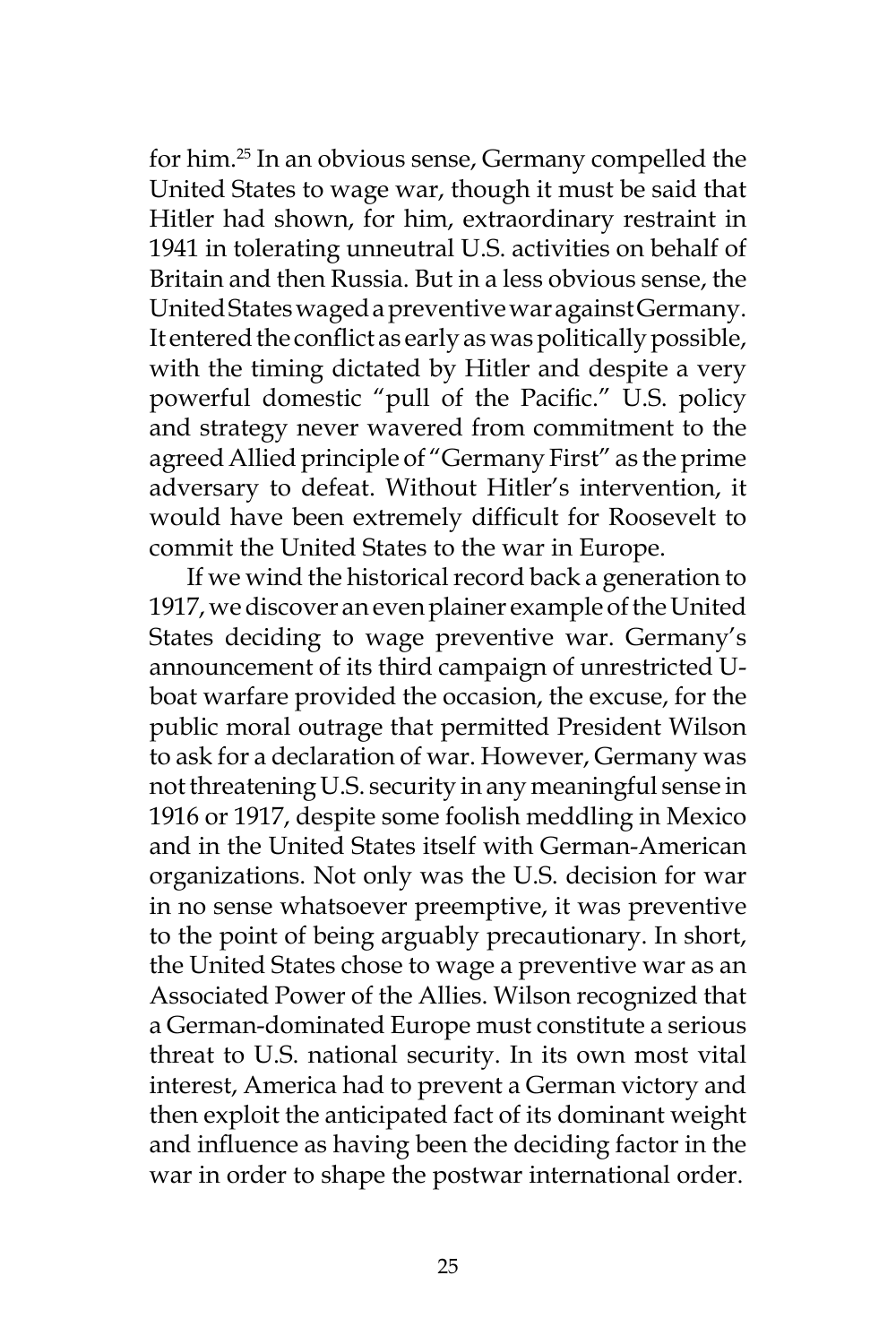In truth, the reasons for war are always many and mixed. What this monograph suggests is that considerations of prevention typically play a sometimes greater, sometimes lesser, role. It is rare to find a conflict wherein there is no spore of a preventive motive to be found. With regard to the great Cold War of 1947- 89, it is standard to cite the deadly trio of geopolitics, ideology, and personality as combining to produce the fatal brew which resulted in 42 years of nuclear shadowed global menace.<sup>26</sup> But, austerely viewed, in 1946-47 both Washington and Moscow decided to wage preventive nonmilitary conflict. The United States was determined to prevent the USSR from expanding its sphere of control any further, while the USSR was no less determined to prevent the United States from rolling back its hard won gains.<sup>27</sup>

If we turn from great wars to lesser ones, again focussing on the American historical record, the evidence of preventive motivation is overwhelming. To repeat, motives are always several, if not many, but it is difficult to find examples of American warfare wherein intention to prevent future trouble was not a factor. The Civil War was waged to prevent the destruction of the Union. The Spanish-American War was contrived, among other reasons, in order to prevent European colonial powers picking up the remnants of the erstwhile Spanish Empire. America's internal frontier advanced from the Eastern seaboard to the Pacific because of a long series of aggressive, in good part preventive, wars waged against native Americans, Frenchmen, Spaniards, and Mexicans. More recently, the United States chose to fight in Korea in 1950 to prevent the forcible unification of the peninsula, an outcome believed to have dire implications in Japan and for Stalin and Mao's estimation of U.S. resolve.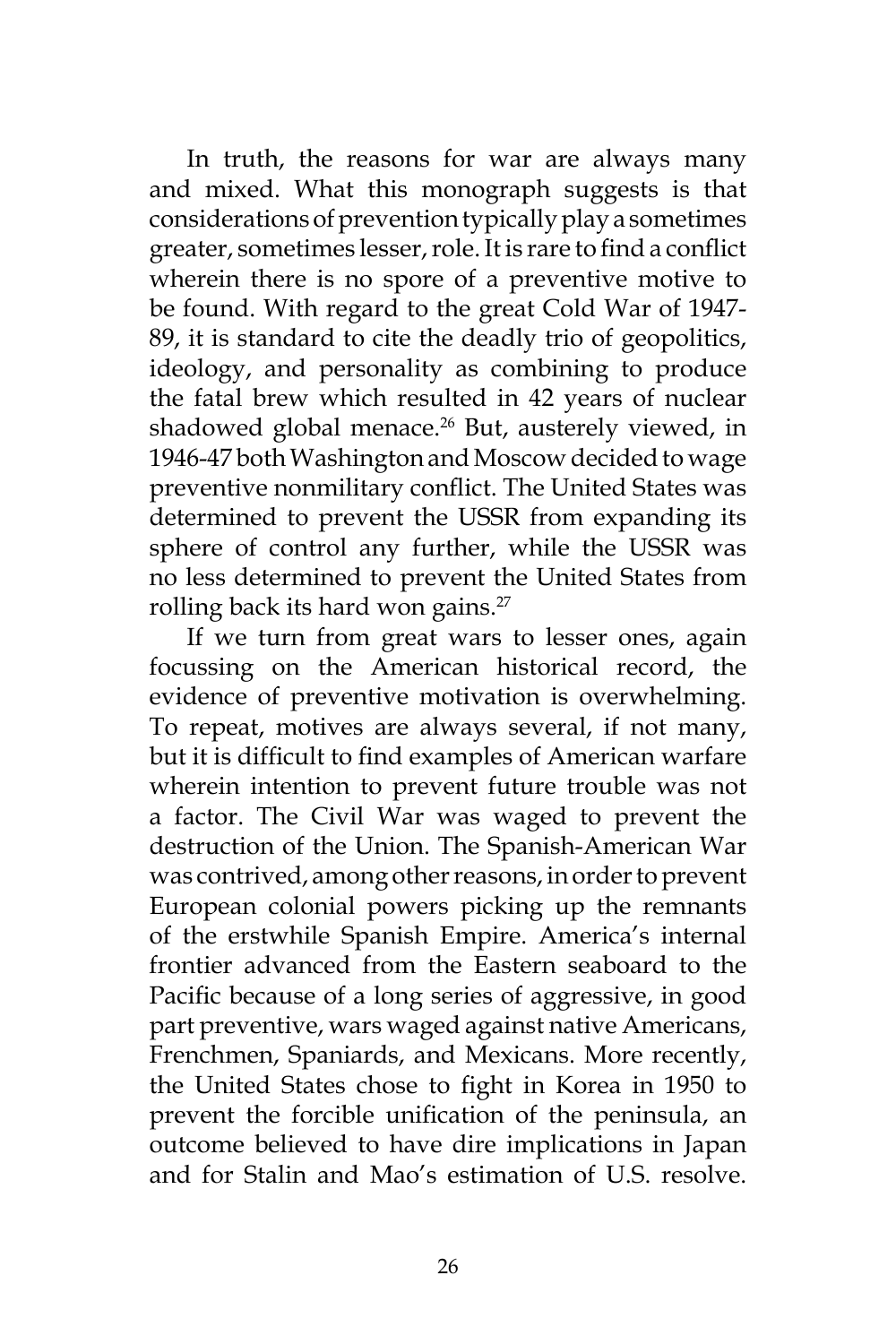The U.S. decision to defend South Vietnam was a preventive policy move. In long restrospect, the domino theory looks better and better, when viewed in the historical context of 1965, that is. The deployment of U.S. combat forces to South Vietnam in 1965 was entirely discretionary; there was no direct, or even indirect, threat to the United States. However, it is not difficult to discern the motive of prevention when one applies the Thucydidean triptych of "fear, honor, and interest," to the U.S. policy dilemma in 1965.<sup>28</sup>

To bring the record up to date, both Afghanistan 2001 and Iraq 2003 unquestionably were preventive wars. The Gulf War of 1991 was preventive, at least in the sense that a powerful motive behind U.S. policy in 1990-91 was to prevent Iraq proceeding from its easy conquest of Kuwait to the oil fields of Saudi Arabia and the small Gulf states. Indeed, so prevalent is the motive of prevention as a spur to war that there is good reason to wonder if the concept retains any useful meaning. Rigorously regarded, prevention probably always has to be present as a motivation. When states or other security communities fight, they have to be motivated by an intention to prevent some undesired condition. I do not wish to demolish the utility of the concept of prevention, or of preventive war. However, I must point out that far from being a rare and awful crime against an historical norm, preventive war is, and has always been, so common, that its occurrence seems remarkable only to those who do not know their history.

It follows inexorably from the analysis above that the so-called Bush Doctrine is historically unremarkable, notwithstanding all the excitement that it occasioned in 2002-03. Of course, the historical, political, ethical, and legal contexts have changed over the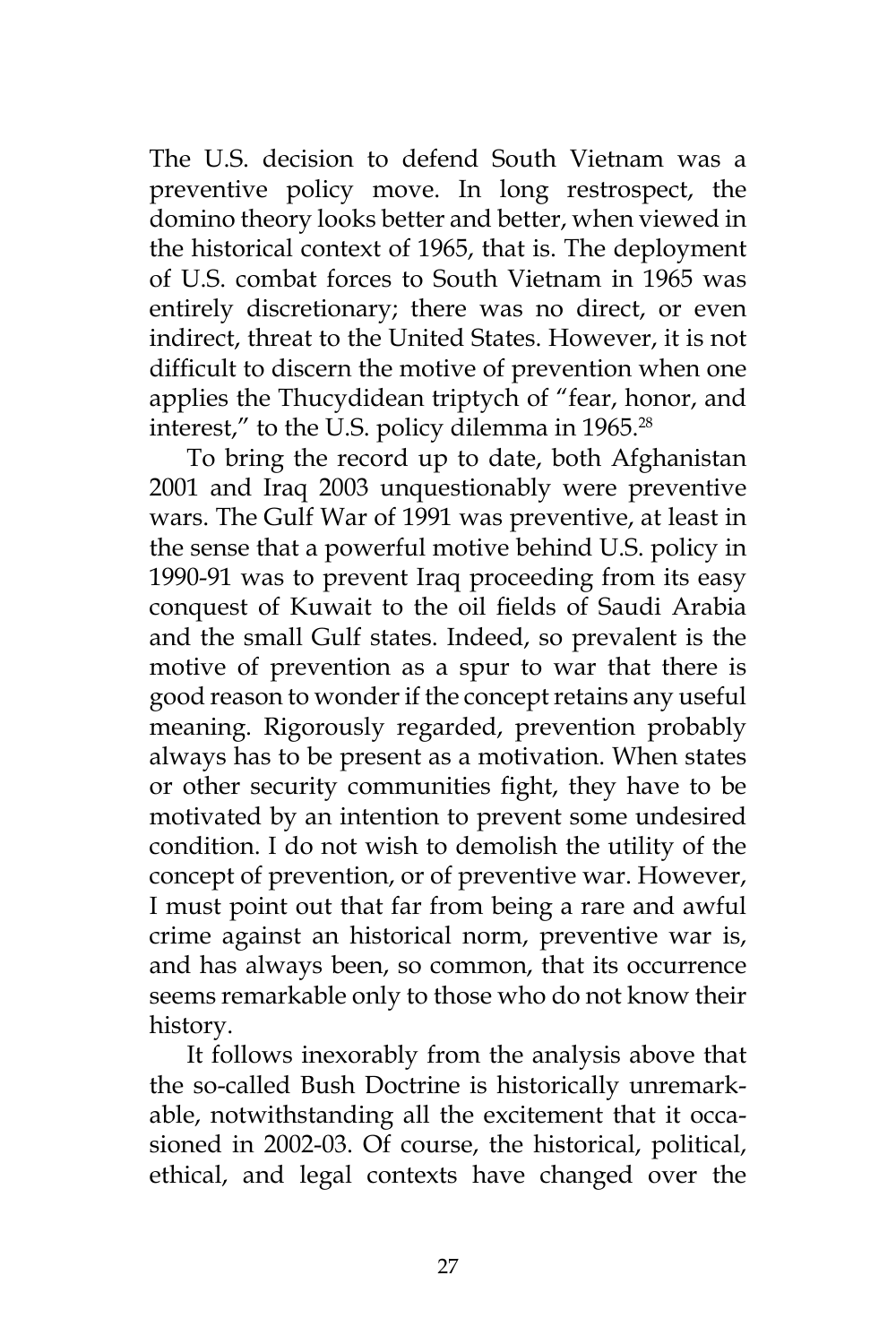century, as they must. It is true to claim that to launch a preventive war in the 21st century does require extraordinary justification. According to one interpretation of what passes for international law today, such a decision needs to be justifiable with direct respect to the needs of self-defense.<sup>29</sup> As noted earlier, the more distant the threat is judged to be from maturity, the more difficult it is to provide compelling arguments in favor of forcible preventive action. One does not have to be a thoroughgoing cynic in order to appreciate that the emergence of a full grown menace most likely would be as convincing a potential justification for preventive action as it would be too mature to be arrested definitively: It would be too late. If the menace in question includes the threat of WMD, policymakers should be expected to consider the precautionary principle that prevention is highly desirable, or even essential, if there is no cure or prospect of tolerable recovery.

Prevention and preventive war suffer from a near demonic reputation that, by and large, they do not merit. We have argued that prevention is an entirely usual motive for war, albeit in company with other reasons to fight. Obviously, the concept, perhaps the principle, of preventive military action, is open to abuse. An aggressive imperial or hegemonic power could wage a series of wars, all for the purpose of preventing the emergence of future challenges to its burgeoning imperium. However, that is less than a killer argument. Virtually every useful and necessary strategic concept can be abused by the unscrupulous. It is a fact that states have always waged preventive wars, or at least have waged wars for reasons that assuredly included prevention as a significant element. Moreover, it is a safe prediction that they will continue to do so, despite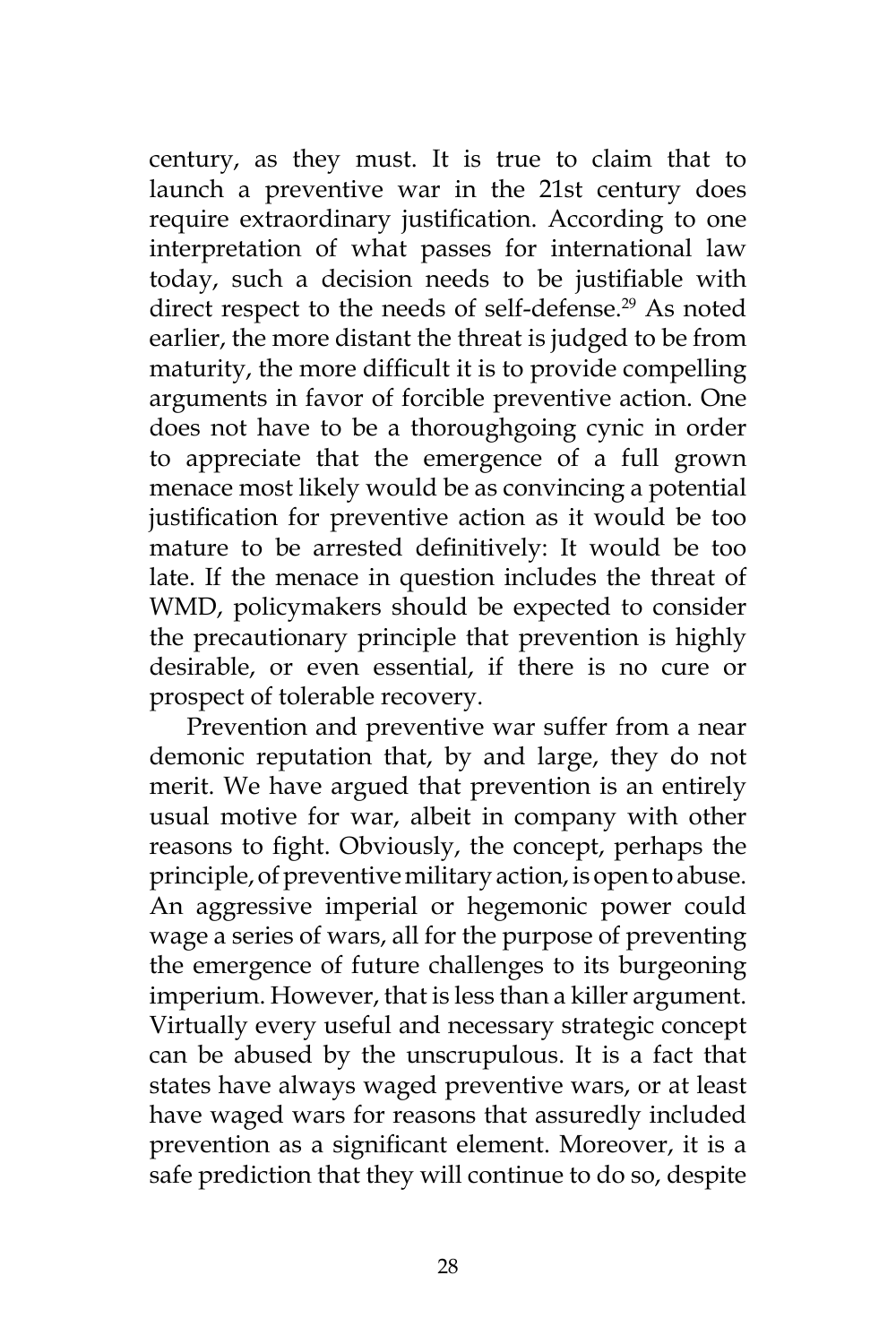evolving norms and laws that require justification in terms of the forestalling of a very plausibly predictable or imminent threat to national security.

# **DEBATING PREVENTION**

Historians of the Cold War tell us that the U.S. Government considered and rejected waging preventive war in the late 1940s and early 1950s in order to forestall the growth of the Soviet atomic arsenal.30 A similar debate occurred in the early 1960s regarding the Chinese nuclear program. After the Cold War, the United States is known to have prepared seriously, in 1994 in particular, for the option of striking at North Korea's secret and illegal nuclear facilities.31 Today, the North Korean challenge to the Non-Proliferation Treaty (NPT) regime remains, even though Pyongyang uniquely has exited that regime, while it has been joined in the cross-hairs of would-be preventors by the Islamic Republic of Iran. The latter has become the menace of the decade and beyond, and, as a result, the focus of most recent and current U.S. debate over the merit and otherwise in preventive war.<sup>32</sup> This monograph endeavors to avoid debating the Iranian case specifically, because its purpose is to provide a basis for understanding the issues associated with preventive action in many circumstances.

Lawrence Freedman advises that "Prevention can be seen as preemption in slow motion, more anticipatory or forward thinking, perhaps even looking beyond the target's current intentions to those that might be acquired along with greatly enhanced capabilities."33 That is interesting, but misleading. It blurs what should be the clear distinction between preemption and prevention. As this monograph has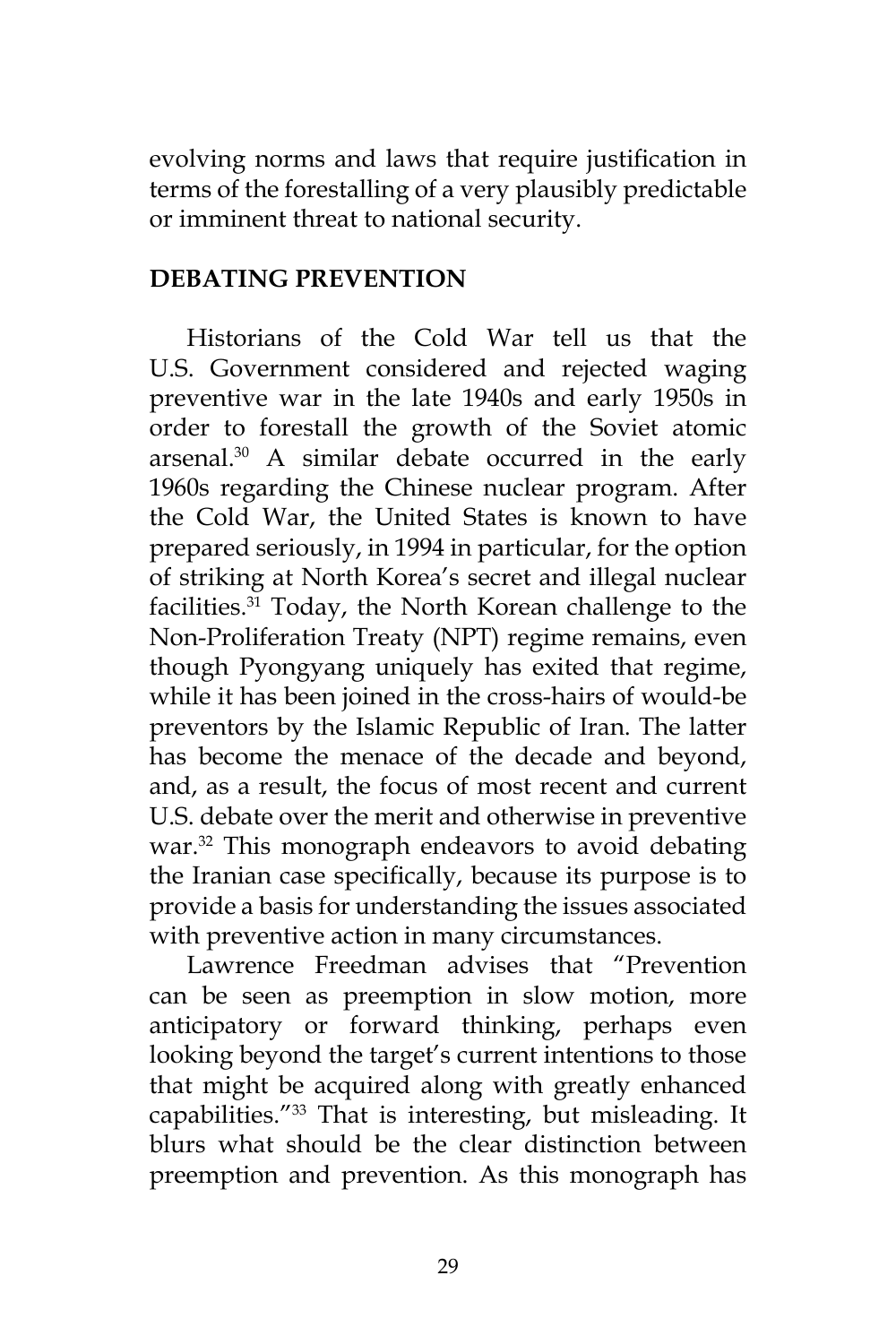claimed repeatedly, there is and should be no debate over preemption. The inherent right of self-defense recognized by the UN Charter does not oblige a victim or target state to receive the first blow passively. A target state may choose to let an enemy strike first, but that has to be strictly a pragmatic judgment.

The Bush Doctrine, so-called, declared what it miscalled a preemptive intention to prevent the world's most dangerous regimes from acquiring the world's most dangerous weapons. This sounded like truly muscular counterproliferation; a noble cause, indeed. Unfortunately, or fortunately, international and domestic politics, strategy, and military operations, combine to provide complexities that are certain to harass and generally threaten to frustrate the bold counterproliferator.

It is necessary to assert the historical authority of context. Even if the United States does have, or were to have, a doctrine of prevention truly worthy of the title, when and where it would be applied in action must depend upon the specific circumstances of the case at issue. President Bush and others have likened the asserted doctrine of "preemption" to such dominant guiding concepts from yesteryear as deterrence and containment. This is both wrong and dangerously misleading. Both deterrence and containment have the signal virtue that they provide a prudent, relatively low risk, default option for policy. In other words, when in doubt, deter and contain. If one elevates preemption, actually prevention, to the policy conceptual heights as the default option, what is one saying? The answer is that, when in doubt, the United States will shoot on suspicion, taking preventive action on the grounds that it prefers to be safe rather than sorry. To quote the ominous prose of the *National Security Strategy* of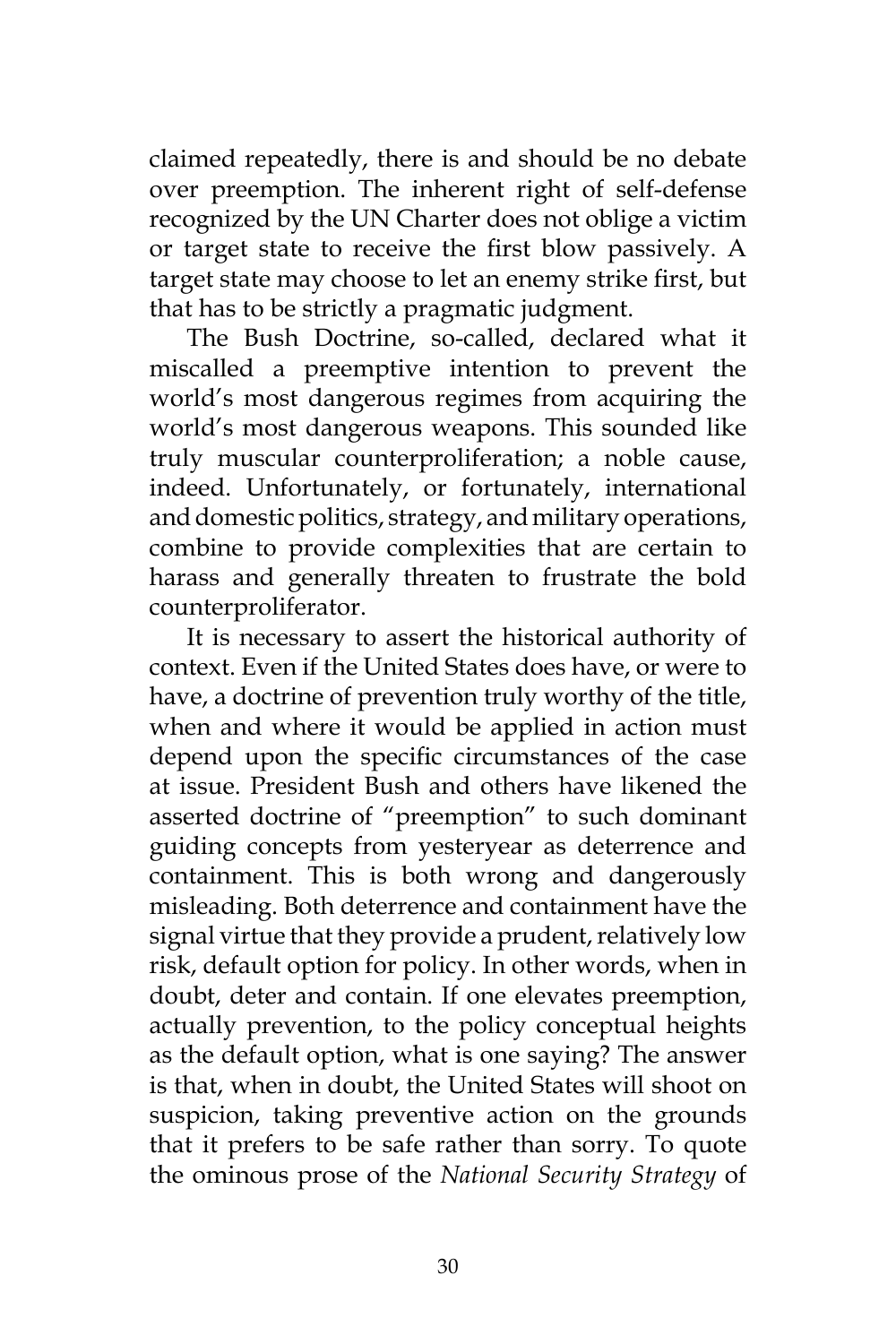2002, "History will judge harshly those who saw this coming danger but failed to act."34 To which one could be moved to reply that there will be so many dangers anticipated for the future, that the United States might well find itself engaged in more wars than it can afford or conduct effectively.

This section summarizes and presents the debate over preventive war doctrine by means of presenting and critiquing seven broad charges that have been levelled and repeated all but endlessly in recent years. These are not straw targets for easy demolition. Each has merit, some merit at least. The purpose of this discourse is to arm the reader with the principal questions and concerns that will need detailed attention, and some specific answers, in each historical case. The final two arguments are of a more general character. The five debating points are listed below.

1. **Preventive war is an act of aggression.** As such it is both illegal and immoral. Let there be no confusion over the practical meaning of a decision to wage preventive war. Such a decision translates as an unprovoked attack upon another supposedly sovereign state. Of course, there is provocation, but it is not of the kind that carries weight in court. The preventive warrior is provoked by what he believes the intention of the preventee will be at some time in the future. Some commentators seek to provide justification by stretching the usual meaning of preemption. It is argued that prevention is really preemption assessed probabilistically rather than temporally. In other words, on this line of explanation, a preventive attack is preemptive if one is sufficiently convinced that an attack will, or would be forthcoming.<sup>35</sup> The author admires conceptual ingenuity, but is unconvinced by these arguments. A mild version of the probabilistic judgment in lieu of temporal imminence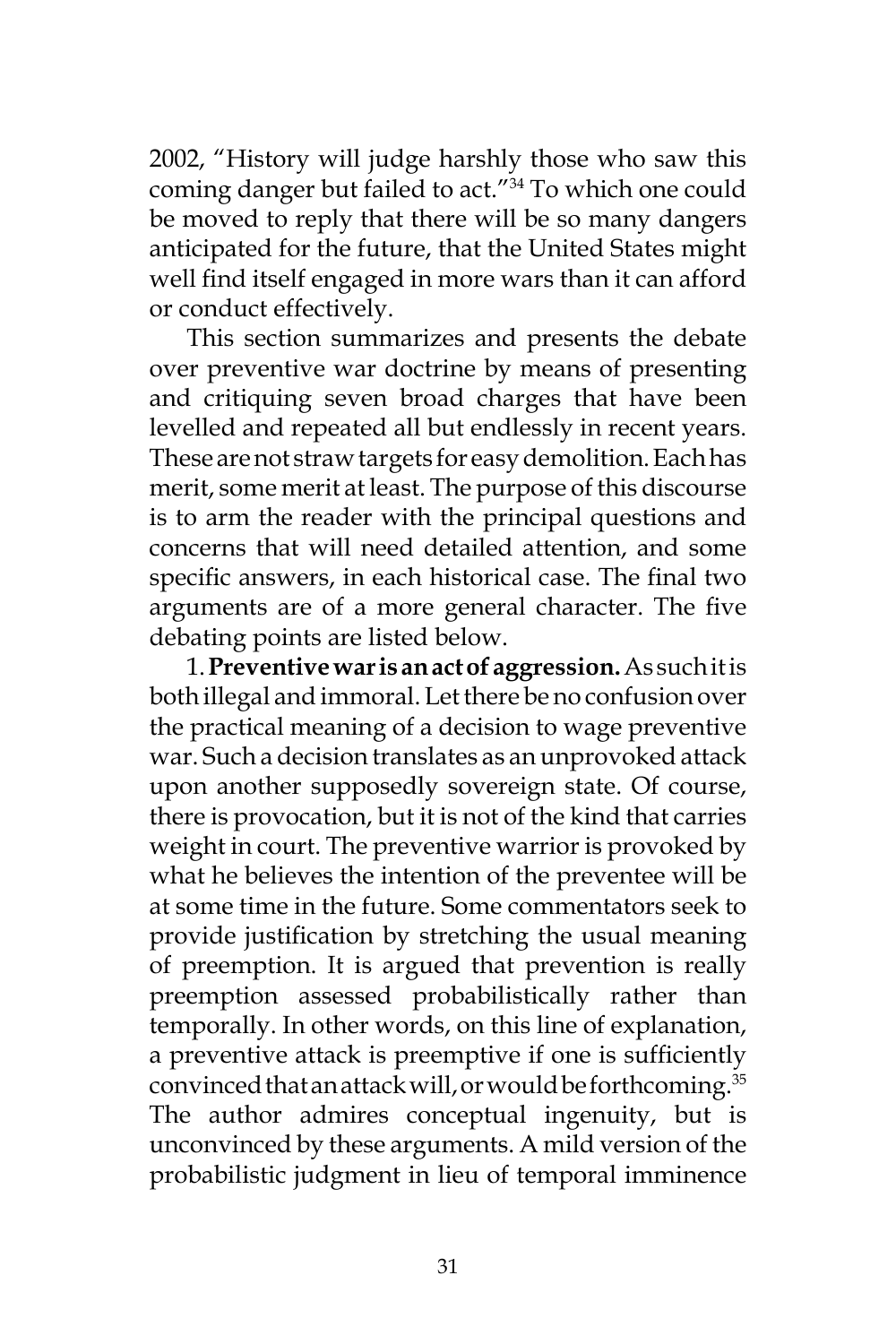is a conservatively prudent adherence to what has come to be known as "the precautionary principle" as an approach to risk management. $36$  These concepts precautionary principle and risk management can serve as politically, morally, and legally, more acceptable terms for preventive war.

Is preventive war illegal? Why is not such a war simply a war of aggression, since it has not been provoked by harmful behavior on the part of the target state? The answer is that there is no international law that truly restricts the use of force. This is not to deny that there appears to be such law, and it is located primarily in the UN Charter. However, all is not as it seems. To quote the highly relevant, if somewhat depressing, judgment of Professor David Kennedy of the Harvard Law School, "Over the years, what began as an effort to monopolize force has become a constitutional regime of legitimate justifications for warfare. There is no doubt that the Charter system of principles has legitimated a great deal of warfare."37 He proceeds to explain that:

The Charter came to be read as a constitutional document articulating the legitimate justifications for warfare. Lengthy articles and books were written parsing the meaning of "aggression" and "intervention." Does economic pressure count? The conventional levers of diplomacy—the routine arrangements of commercial life—suddenly seemed arrayed as a continuum with violence. At the same time, it was hard to think of a use of force that *could not* be legitimated in the Charter's terms. It is a rare statesman who launches a war simply to *be aggressive*. There is almost always something else to be said  $\ldots$ <sup>38</sup>

We have made repeated reference to what international law, most especially in the form of the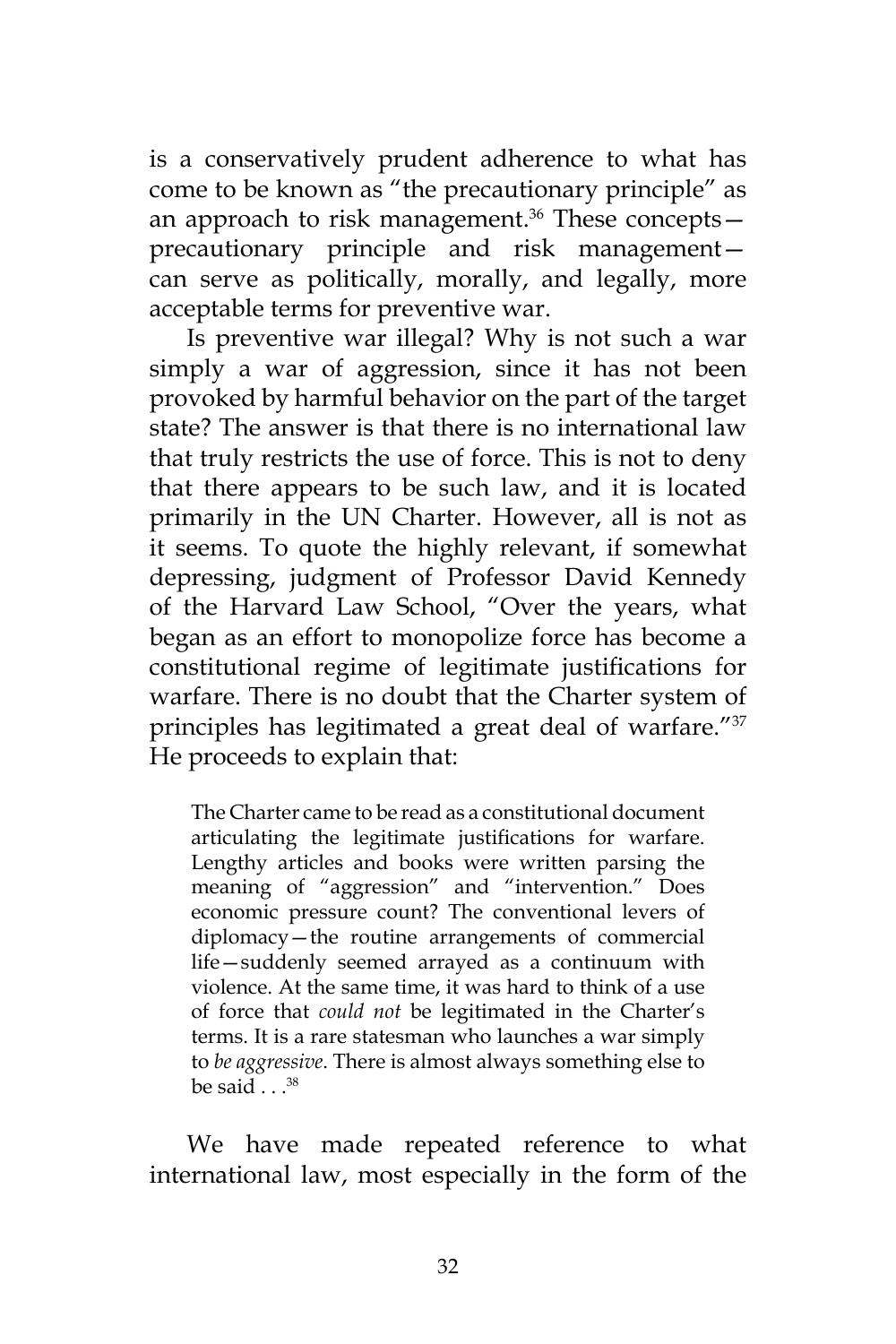UN Charter, does and does not prohibit. It is time to be more explicit. With assistance from the distinguished legal authority, Professor Leslie C. Green, formerly of the U.S. Naval War College, let us specify the legal context for the resort to force.39

- The preamble to the UN Charter expresses the determination of "the peoples of the United Nations to save succeeding generations from the scourge of war . . ."
- Article 1 of the Charter states that the first purpose of the UN is "to maintain international peace and security, and to that end: to take effective collective measures for the prevention and removal of threats to the peace, and in conformity with the principles of justice and international law, adjustment or settlement of international disputes or situations which might lead to a breach of the peace."
- Article 2 (4) of the Charter obliges members to "refrain in their international relations from the threat or use of force against the territorial integrity or political independence of any state."
- Article 51 proceeds to the heart of the matter. It affirms the:

inherent right of individual or collective selfdefence if an armed attack occurs against a Member of the United Nations, until the Security Council has taken the measures necessary to maintain international peace and security. Measures taken in the exercise of this right of self defence shall be immediately reported to the Security Council and shall not in any way affect the authority and responsibility of the Security Council to take at any time such action as it deems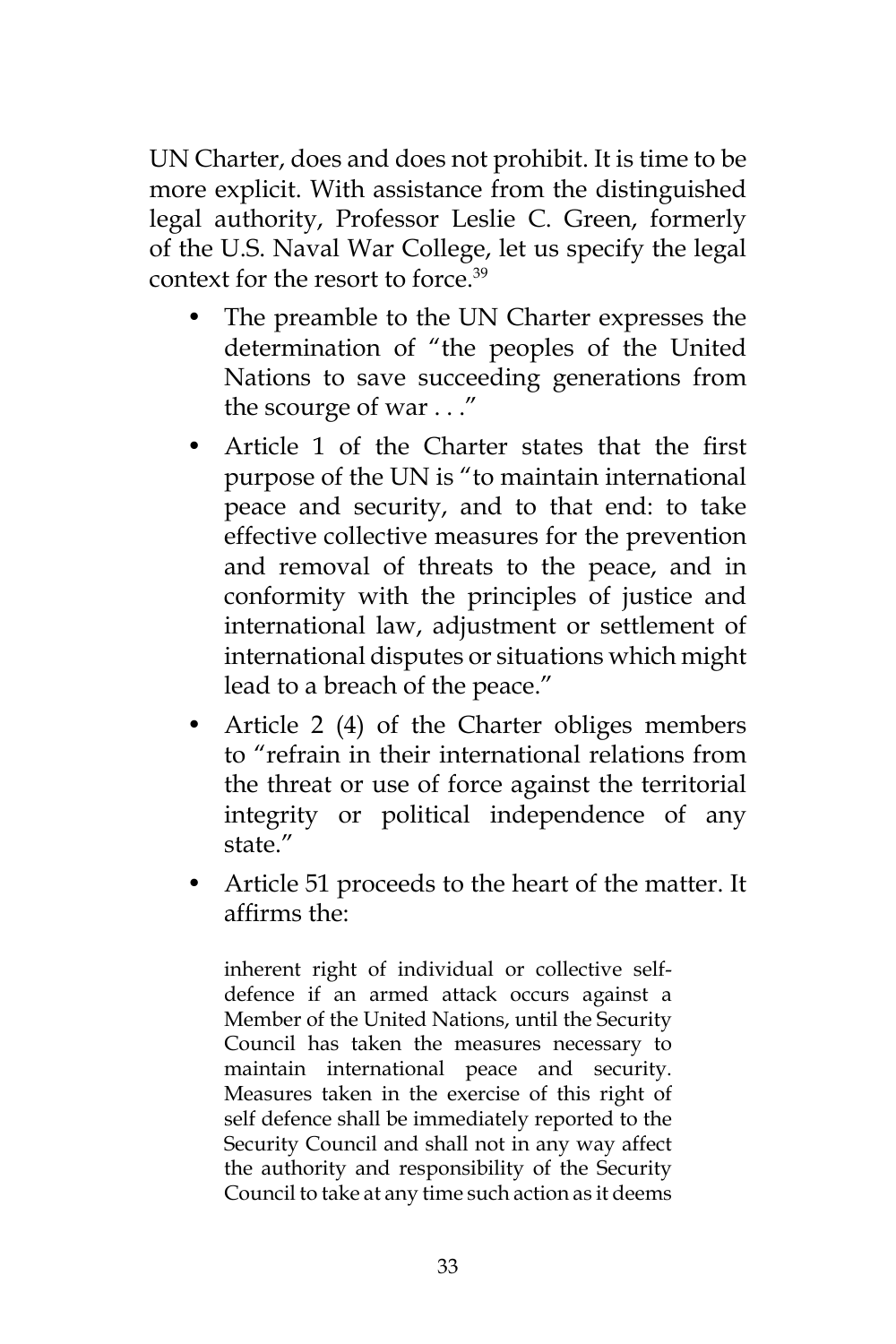necessary to maintain or restore international peace and security."

The contextualizing clause, "if an armed attack occurs against a member of the United Nations," is a minor legal difficulty for the intending preventor. But it is widely held, sensibly enough, not to restrict the anticipated victim to passivity prior to the assault. That would contradict the prudent exercise of the master principle of "the inherent right of individual or collective self defence."

• Chapter VII of the Charter reserves to the Security Council authority in cases of threats to the peace or acts of aggression "to make recommendations or decide what measures shall be taken . . . to maintain or restore international peace and security." Those measures include economic as well as military action (Articles 41 and 42). Of course, Security Council behavior is always subject to potential show-stopping discipline by the exercise of its veto power by one or more of the five Permanent Members.

Professor Green's excellent summary of the legal context of our subject concludes with the flat claim that "[i]t is clear, therefore, that the Charter does not per se declare war to be illegal or merely criminal, but merely a breach of treaty subject to the sanctions embodied in that treaty."40 Writing as a political and strategic analyst rather than a lawyer, this author must add to Green's professional judgment recognition of the fact that the UN Charter is more a political than a legal document. Moreover, it is a "living" political document. It is a political document in legal form. The more realistic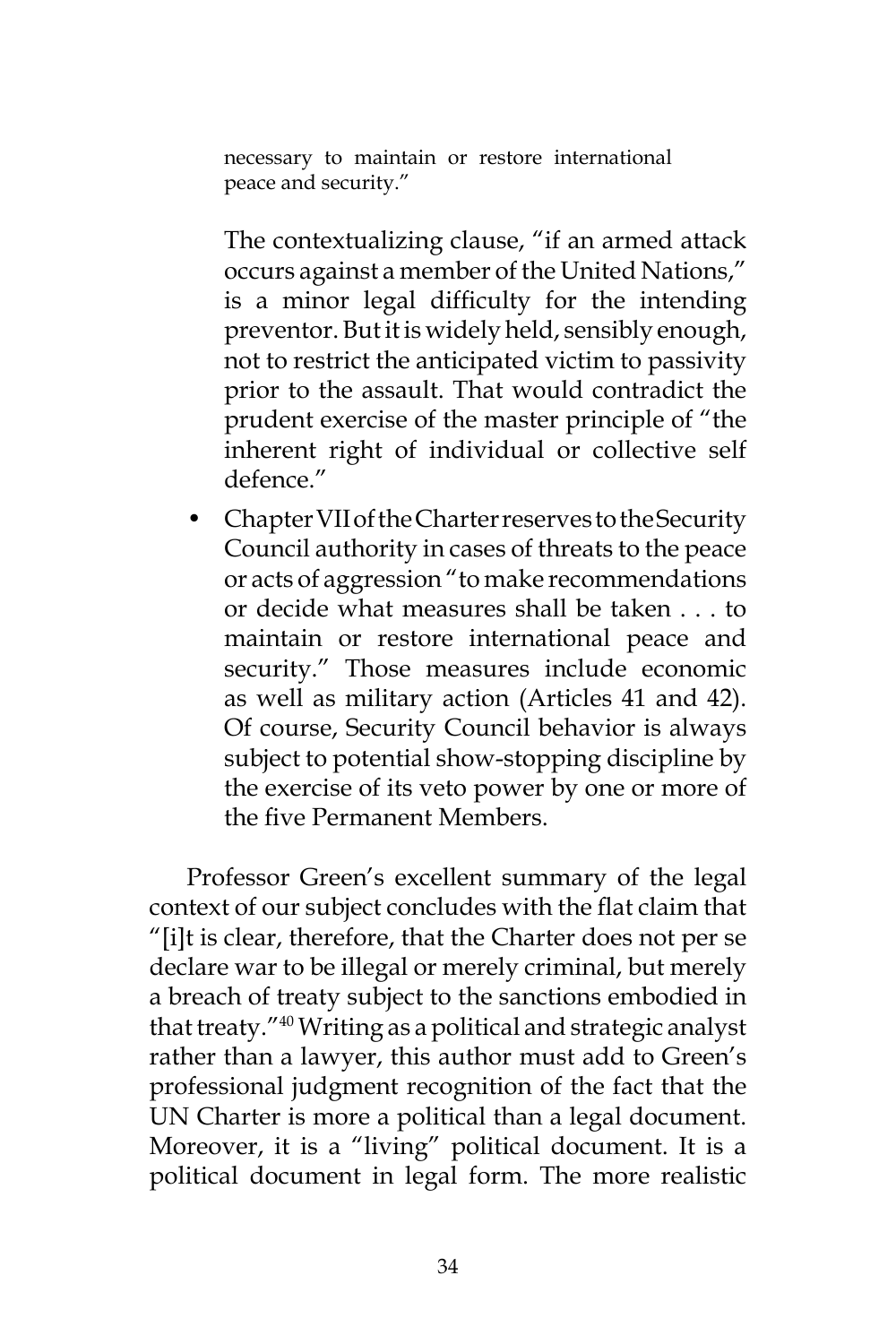among the UN's founders were not confused on this crucial point, but the necessary clarity has not always been widely shared. Professional lawyers have a culture that commits them to approach world affairs legally. In addition, many people who simply oppose the use of force all but reflexively, are more than happy to seize on the presumed authority of an apolitical and astrategic reading of Charter language to lend legitimacy to their moral convictions.

Some people take the view that a state can only resort to force, in other words shoot first, if the action is strictly preemptive in self-defense, or if warfare is licensed explicitly by a resolution of the Security Council (UNSC). This interpretation of the Charter is broadly rejected, first, in favor of the view that the inherent right of self-defense does not require a state to wait to be attacked before it can take active measures to protect itself. Second, the UNSC does not represent the moral authority of the global community, claims of convenience to the contrary notwithstanding. In practice, it is driven by the balance of influence among five highly self-regarding Permanent Members whose judgments on the legality of, say, U.S. strategic behavior, will have nothing much to do with considerations of law or morality.

Overall, there is no doubt that preventive war is not prohibited by an international law that is interpreted intelligently. With respect to moral judgment, that will rest upon the persuasiveness, or otherwise, of the claims advanced for anticipatory self-defense, and, of course, upon the interests and popular feelings at stake in a conflict. To summarize: (1) preemption is unquestionably legal, it is self-defense in the face of an unfolding and self-evidently imminent threat; (2) preventive war is legal as a forestalling move for self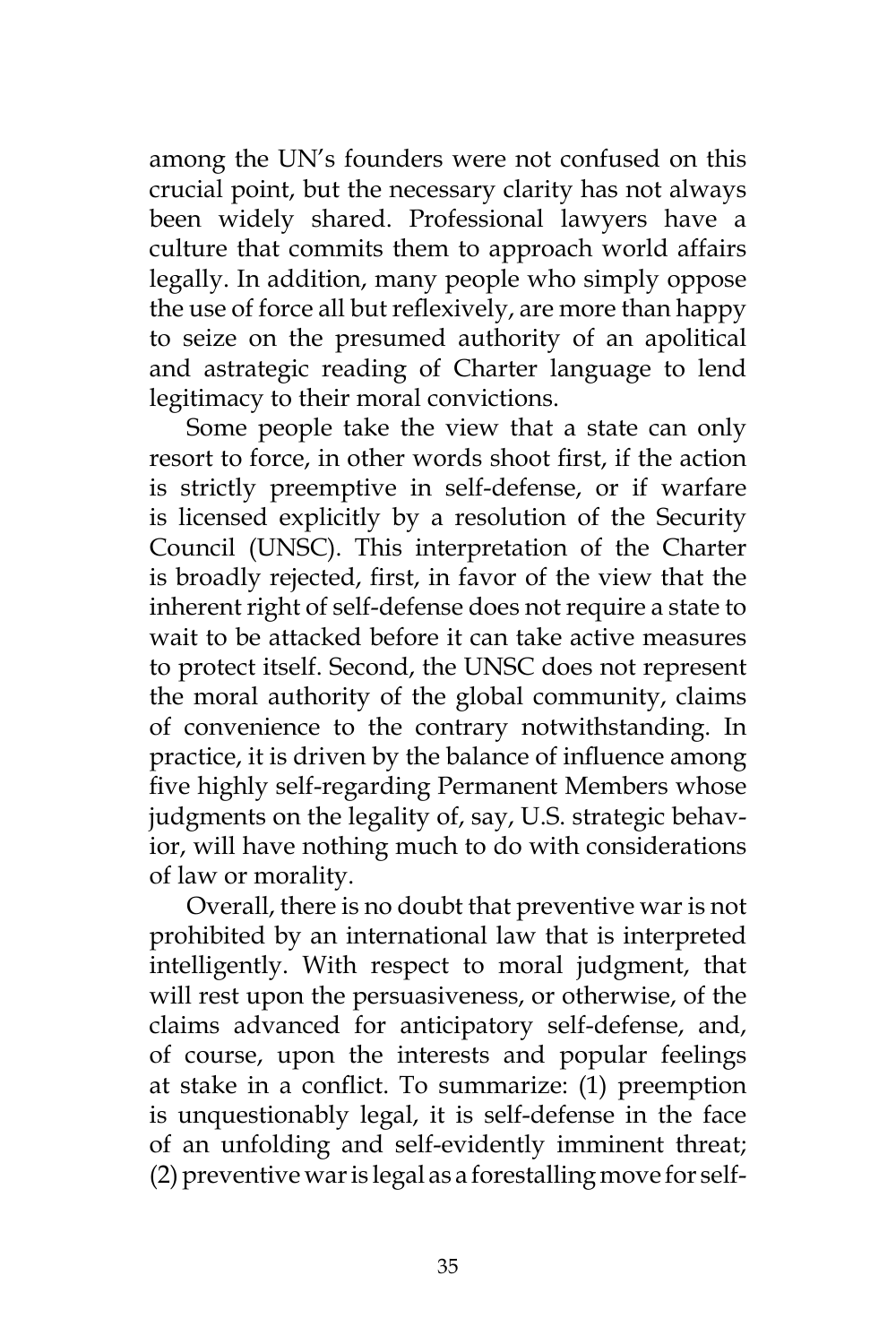defense, but, as behavior, it is indistinguishable from the waging of aggressive war. As Professor Kennedy wryly suggests, aggressors always have some excuse for their misdeeds.<sup>41</sup>

2. **Preemption and prevention are only feasible if intelligence is immaculate.** Robert R. Tomes insists that "[P]reemption, to be an effective component of national security strategy, requires exquisite intelligence. It requires deep insights into adversary capabilities and interests, accurate indicators and warning, prescient decision making capabilities, and superior battlefield intelligence."42

This is plausible, but overstated. It is agreeable to have exquisite intelligence, but Tomes is in danger of setting the standard so high that it cannot be met. This monograph suggests, contra Tomes, that for preemption and prevention one has to settle for intelligence that is good enough. Good enough, that is, to enable military force to do the job it is assigned. With respect to preemption, although exquisite, wellnigh perfect, intelligence would be desirable, it is likely to be the case that a lower quality of information will suffice to enable the preemptor to achieve a seriously disrupting effect. In fact, one could argue that given the would-be preemptor's choices—to strike first or to be struck first—it almost does not matter how good is the intelligence. One preempts as best one can with the information available. Since it is far too late to prevent the attack, virtually any harm that can be inflicted on the enemy's confidence, plans, and forces, must be welcome.

Intelligence for preventive war, as a discrete preventive strike, is a somewhat, though only somewhat, different matter. The claim that preventive military action against, for example, North Korea or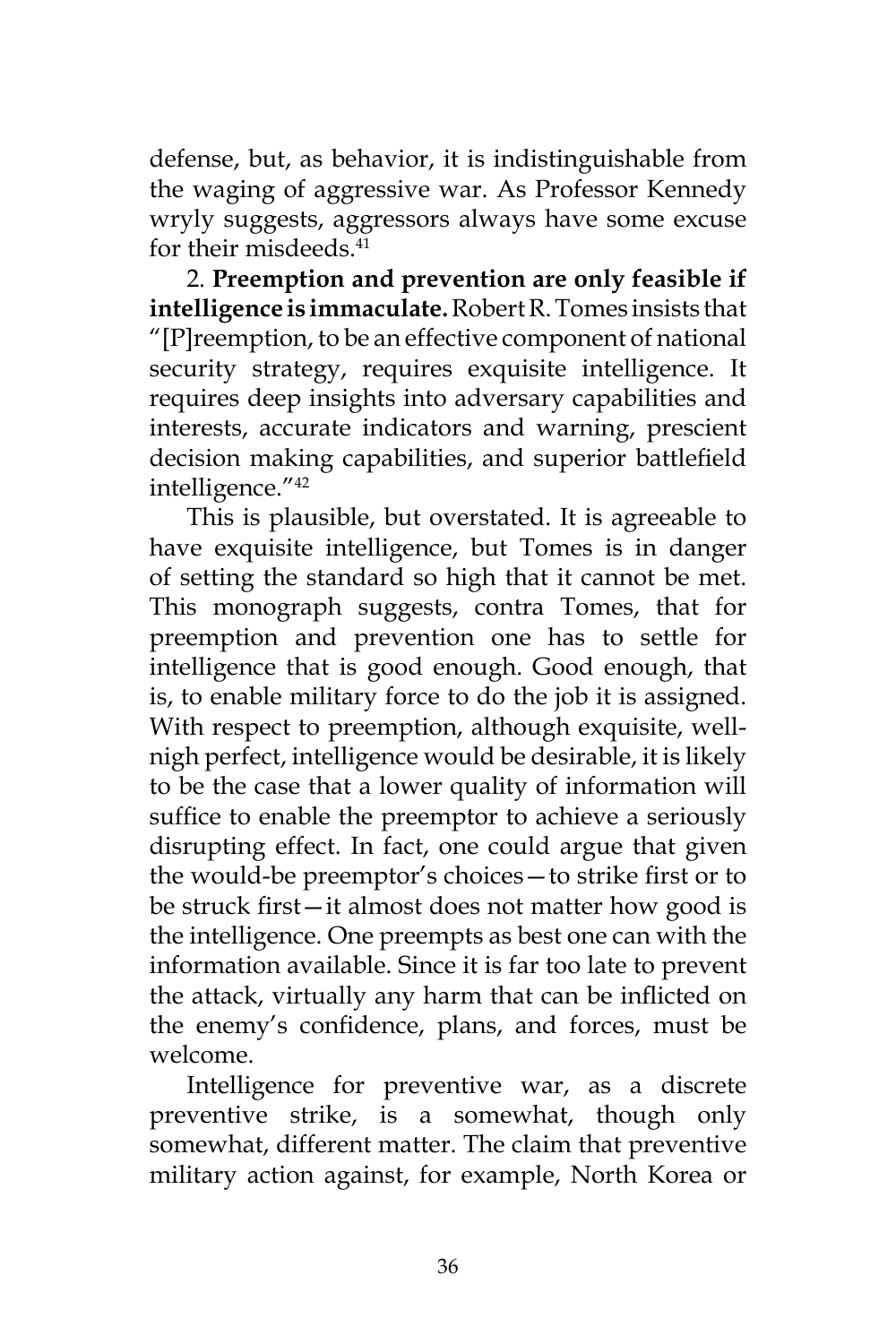Iran, is not practicable because the United States and its allies lack near perfect intelligence on those countries' WMD infrastructures, is as popular as it is fallacious. There may be excellent reasons why preventive strikes against North Korea and Iran would be poor ideas, but the absence of truly "exquisite intelligence" is not one of them. If we believe Clausewitz rather than Sun-tzu, we know that war is a chaotic realm of uncertainty and friction, and that intelligence habitually is flawed. Such is the nature of warfare. The point that needs to be emphasized is not that intelligence does not matter, that would be absurd. Rather is the valid point to the effect that intelligence need not be immaculate in order to be good enough. Certainly with regard to a nuclear program that has yet to produce operational weapons, it does not follow that because one lacks reliable information on every facility, a preventive strike must fail. Fail to achieve what? A preventive strike guided by very good, but assuredly not immaculate, intelligence, could and should retard a nuclear program by many years. Such an enforced delay might well be judged a highly satisfactory military outcome. Of course, there is far more to the issue of prevention than strictly military considerations.

One must note in favor of this second claim critical of preventive action, that less than immaculate intelligence could well prove disastrous if the target state has operational WMD, some, even just one or two, of which escape preventive execution. The merit in active missile defense is self-evident for such a case. Thinking back to Imperial Germany and Grand Admiral Tirpitz's "Risk Fleet," history reveals many cases when the development of a new highly potent military capability creates a period of unusual risk, should the intended foreign target of the military program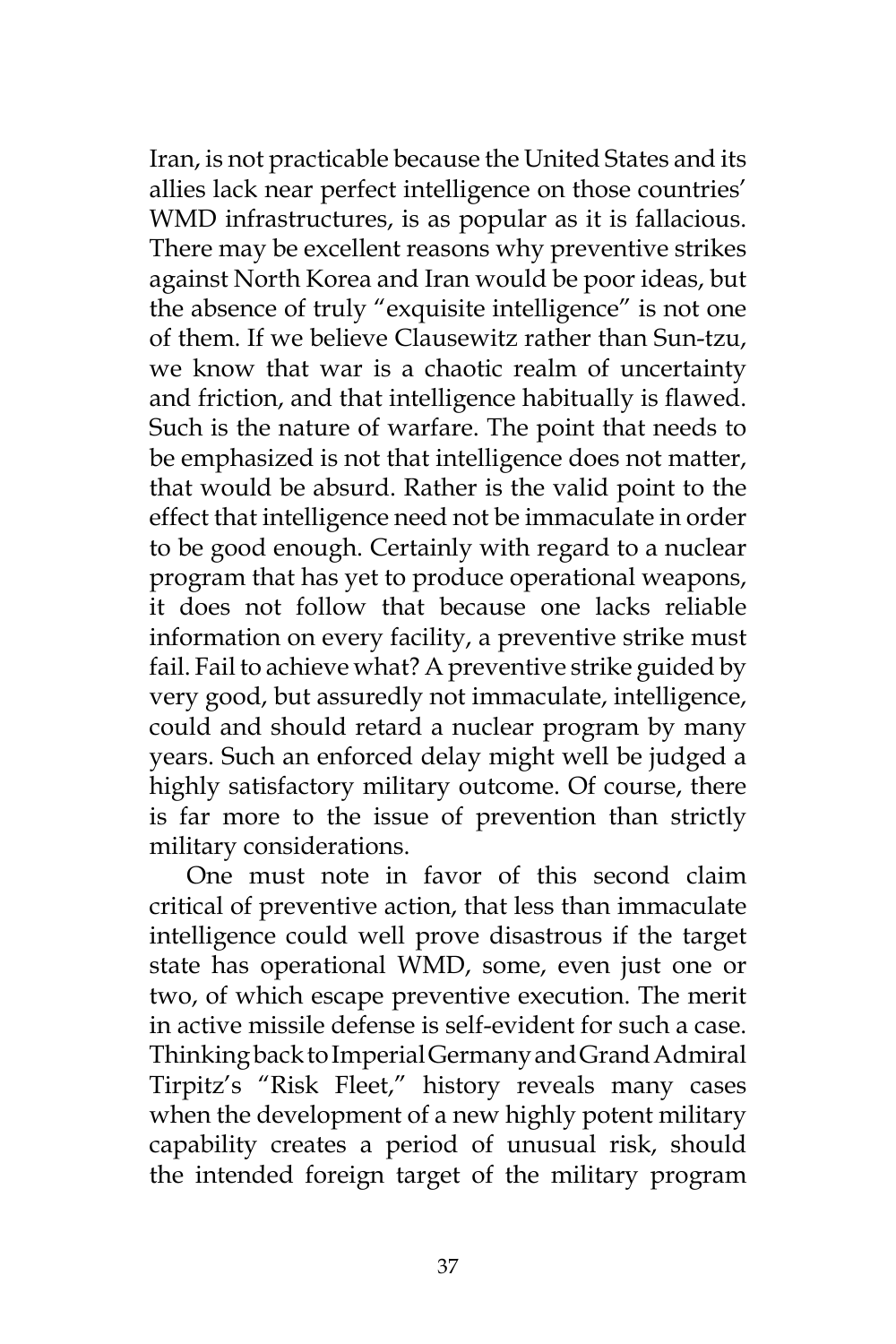decide to prevent its completion.<sup>43</sup> Immediately prior to World War I, not only was Germany's immature High Seas Fleet potentially vulnerable to destruction by Britain's Royal Navy, but Russia's "Great Program" of railroad and army expansion presented Germany with the certain future that, by 1917, its enemy to the East would be more formidable.<sup>44</sup>

For a more complex example, as early as 1937 Hitler calculated that unless he could wage and win the wars that he needed in order to rule all of Europe by 1943 at the latest, Germany's enemies would have caught up in the armaments competition. What is more, the huge material resource advantages enjoyed by the British and French Empires and by the USSR—discounting the United States as a possible initial enemy—meant that Germany only had a few years wherein the balance of military assets would be to its advantage.<sup>45</sup> History shows that the anticipation of major shifts in the military dimension of the balance of power can be periods of acute peril. Other states may well reason "now or never." Certainly they will consider the argument that since war in the future is judged highly probable, the sooner it is launched, the better.

It should be needless to add that transnational norms about war have changed over time. In 1914, even in 1939-41, war was accepted as an inevitable, if regrettable, fact of international historical life. Today, war, and preventive war in particular, is not regarded globally as an ordinary instrument of policy. This means that no matter how legal a preventive strike may be held to be, to launch a war, unprovoked, is to surrender the moral high ground. The degree to which this would count as a factor in pre-attack policy deliberation, must depend upon the strength of the anxiety that is pulling the state towards exercise of the preventive option.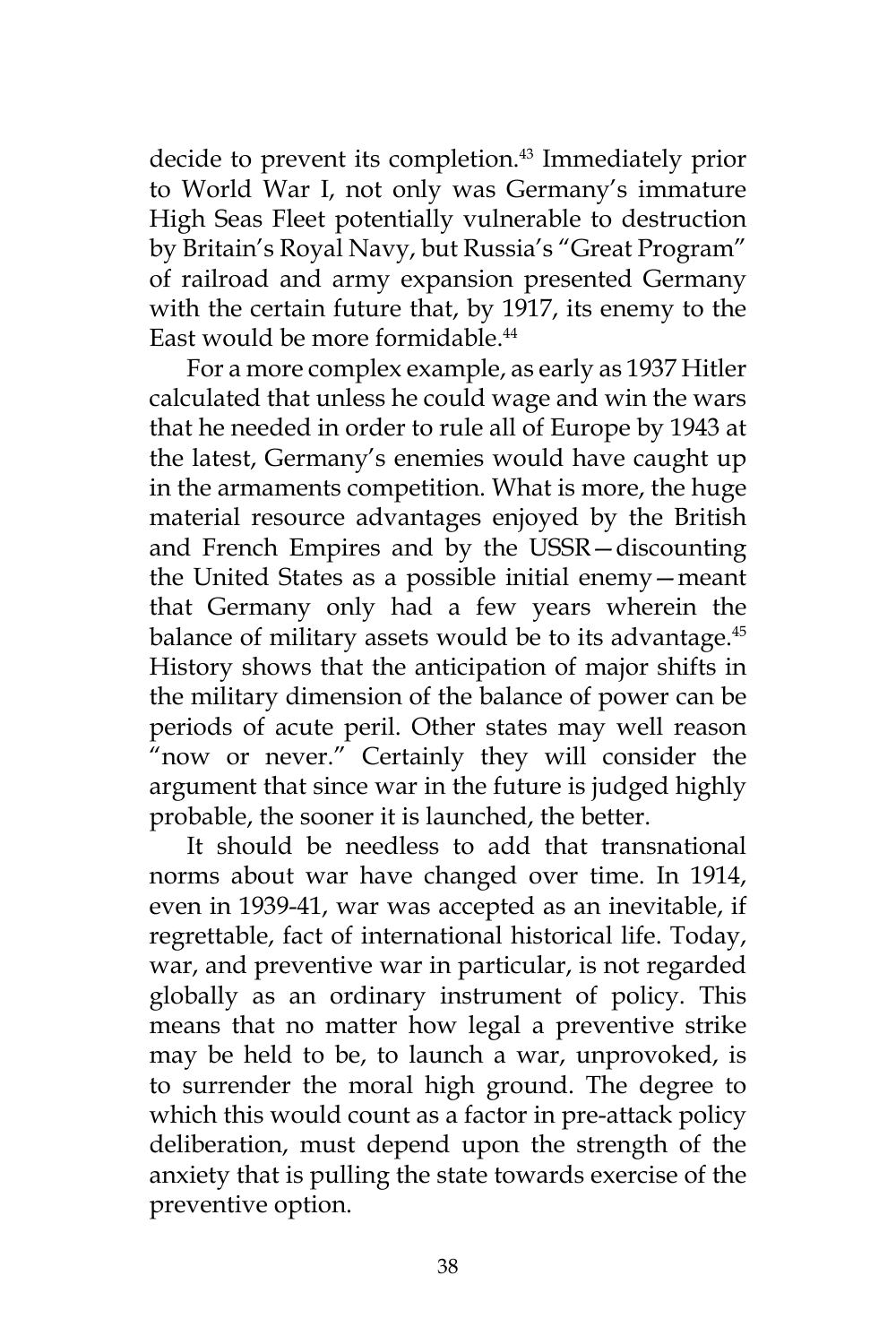In addition to the normative violation that preventive action represents today, the quality of intelligence on the target state has to be ever less reliable the further into the future one is peering. Threat equals capability times political intention, as noted already, when the wouldbe preventor is substituting perceived probability of danger for temporal pressure, thereby arguably stretching the strategic domain of preemption. But how confident can one be that intelligence on a state's political intentions is accurate even for today, let alone for a period literally years in the future? Also, military programs can founder for a host of reasons: change in key decisionmakers, lack of resources, or a shift in the state's security context, to cite only a few.

It follows from this discussion that intelligence must be ever more questionable, the further into the future it aspires to probe. Furthermore, even intelligence on current conditions and activities, with a view to provision of necessary, or highly desirable, targeting data, is certain to be imperfect. These are high confidence generalizations. However, it does not necessarily follow from these points skeptical of the quality of intelligence, that as a consequence effective preventive action is always militarily impractical. Perfection of knowledge and of cultural understanding are worthy goals, but they are not realistic as strict requirements, as essential enablers, for all cases of possible preventive warfare.

The argument here is not that we should abandon any standard of required confidence in our intelligence. To suggest that intelligence needs only to be good enough does not imply a relaxed approach to the vital subject. Rather, the purpose is to challenge the notion that only "immaculate" or "exquisite" intelligence can be good enough. That may or may not be true.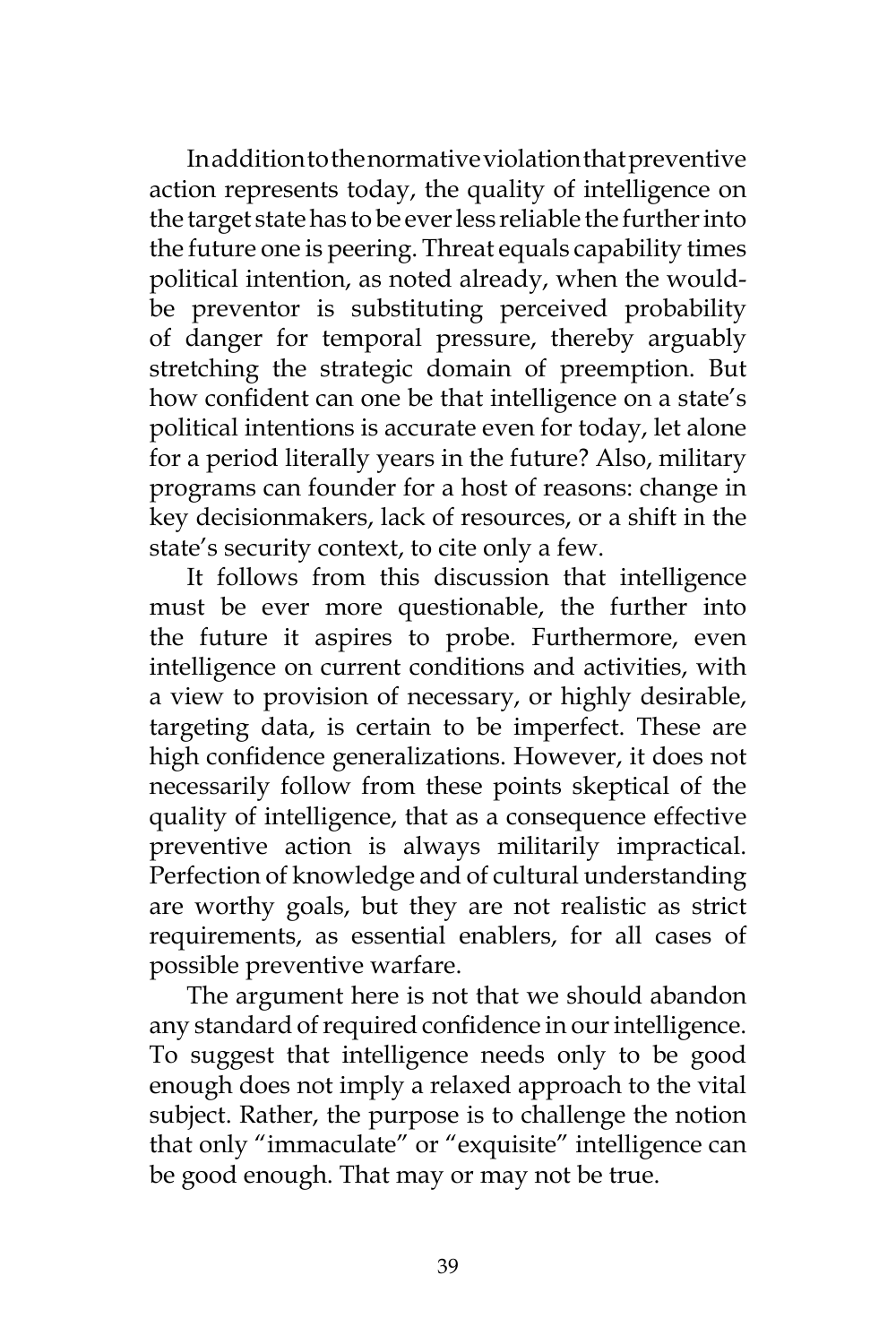3. **Prevention is not a "silver bullet," a panacea.** Preventive war, especially a preventive strike, can be regarded by incautious commentators who do not respect Clausewitz as a definitive solution to a problem that appears resistant to all other policy measures. The dynamics of debate drive opposing positions further apart. From being seen as a possible answer to a pressing or even distant dilemma, advocacy of the military option all too easily evolves from the status of possible answer to recommendation as the solution. It is well to remember that for prevention even to be a live option for debate, the issue in question has to be a most challenging one. Advocates of military prevention may be correct in their criticism of nonmilitary options, including long-term deterrence and containment. However, just because deterrence is unreliable, which it certainly is, it does not follow that a preventive strike offers the certainty of a satisfactory alternative.<sup>46</sup>

Intelligence is bound to be imperfect. The surprise preventive attack may not achieve surprise; friction and ill luck may impede efficient execution of the assault as planned; and key elements in the target set might escape destruction or even detection. In other words, the military option cannot offer a guarantee of complete success, and incomplete success might amount to failure. Preventive war, though practicable in some cases, cannot prudently be viewed as a "silver bullet," as a panacea. It is not certain to be swift, decisively victorious, and definitive in positive consequences. Strong advocates of the preventive war option could do worse than remind themselves of the moral axiom that "those who live by the sword shall perish by the sword."

4. **Preventive action, even if militarily successful, can only be assessed properly in terms of its consequences.** The familiar axiom that there is much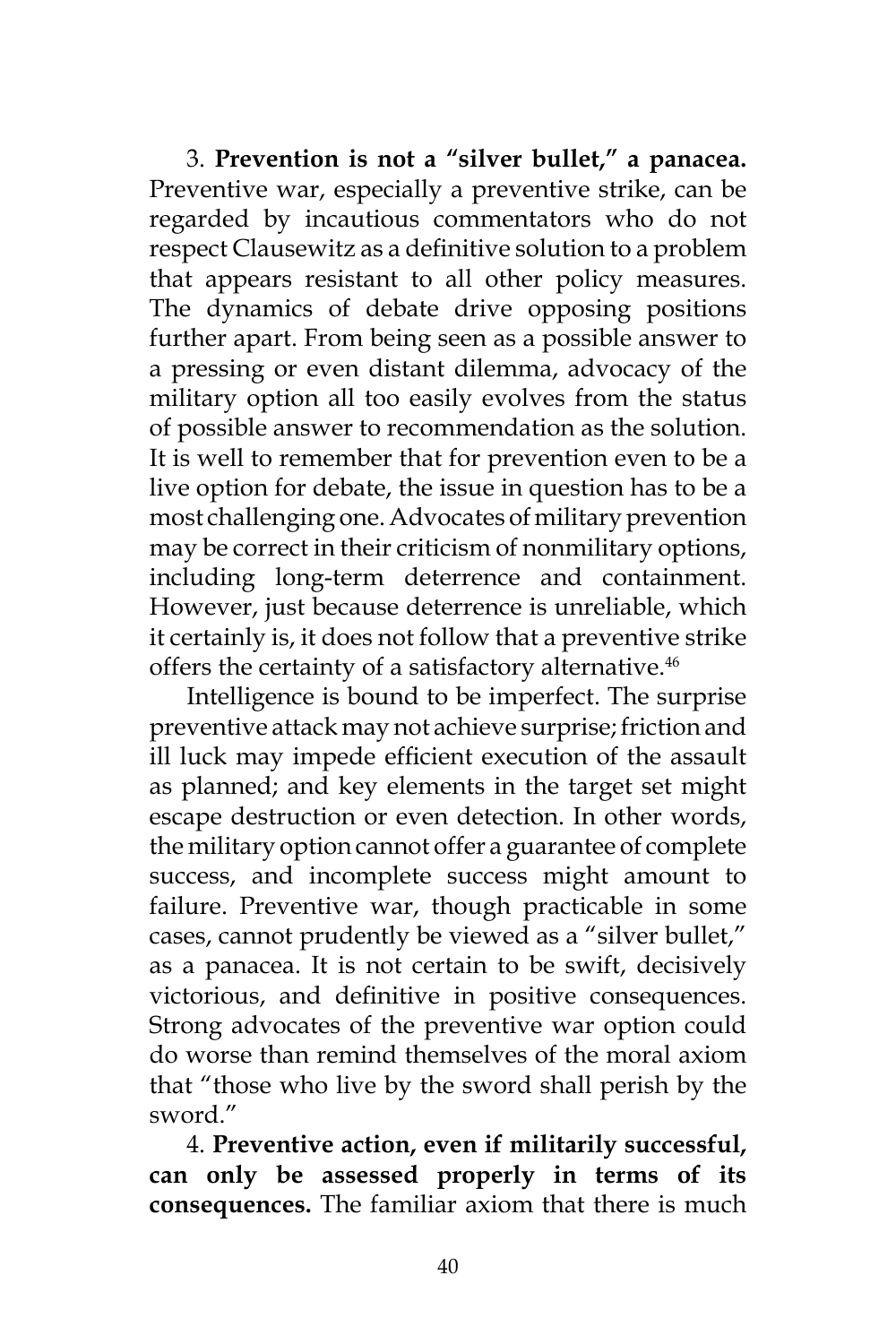more to war than warfare alone applies with almost spectacular accuracy to preventive action. The preventive option, as with all other choices in statecraft and strategy, has to be considered in terms of expected benefits and likely costs. It is a mistake simply to compare estimates of benefits with guesses as to costs, because the two columns are not independent of each other. To be specific, should the preventive strike or war prove militarily unsatisfactory, or to have consequences that commit one to protracted warfare after the swift campaign, then the costs of the preventive option will escalate way beyond the scale of the initial calculation. There are no laws of history, but many bold decisions for action intended to resolve a current or anticipated threat have had consequences that were quite unintended and even thoroughly unanticipated.<sup>47</sup>

Because of the complexity of international relations, it is difficult in the extreme to predict the consequences of behavior. A prime attraction of the preventive option is its promise of swift and decisive action to solve a dilemma that appears likely, even certain, to be resistant to all nonforcible means. But preventive action, even if staged just as a raid, is apt to have costs that were not anticipated. When debating prevention, it is essential that the costs side of the ledger be considered, as well as the benefits. Those costs can include loss of political reputation, whether or not the operation is militarily successful, since preventive warfare is always a choice challengeable on political, strategic, legal, and moral grounds. Even states that share the preventor's alarmist view of a development will worry, lest a decision to wage preventive warfare become a habit. Only a faint line divides prudent prevention from an arrogant overreliance upon force. How quickly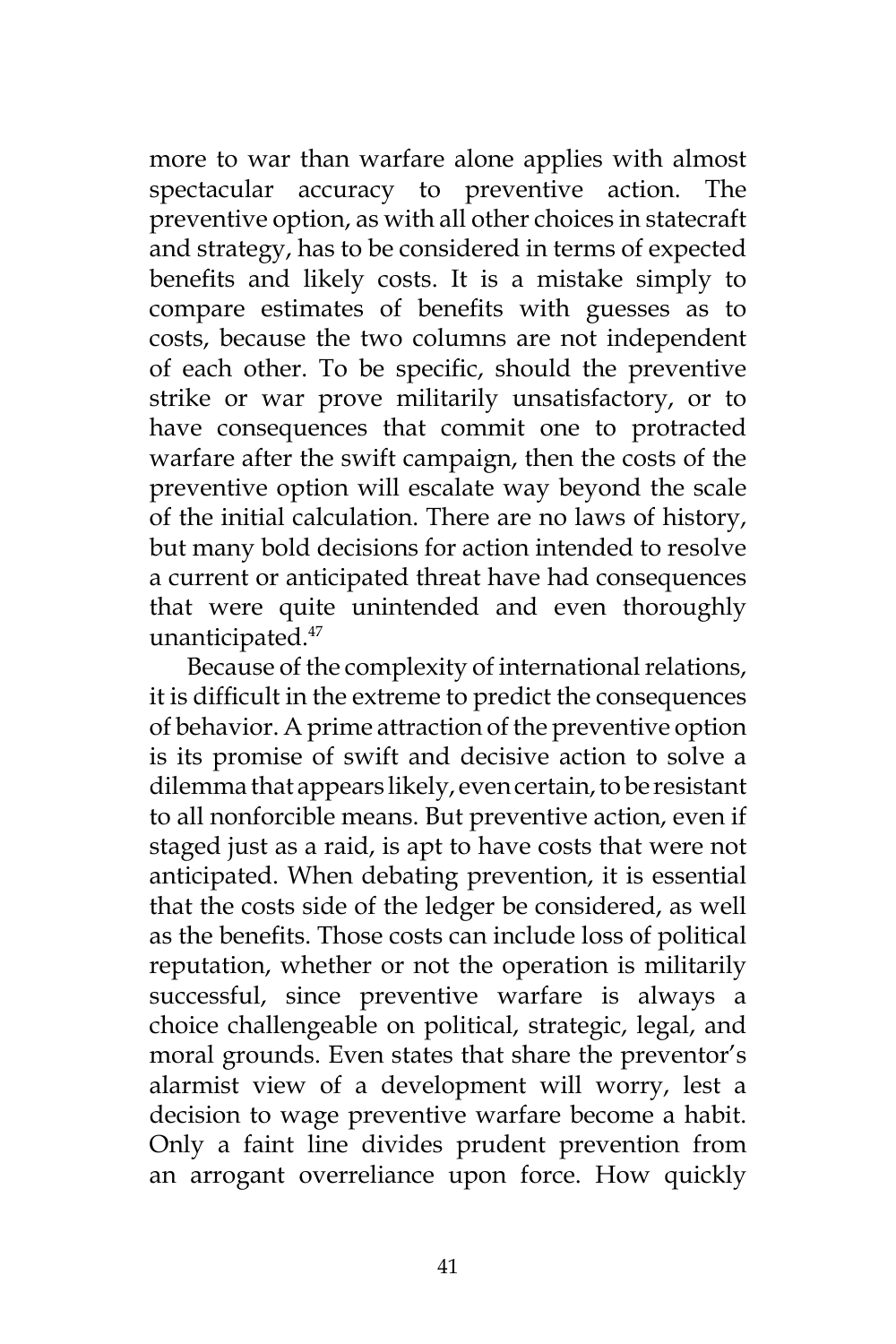does the hegemonic power draw and fire its gun? Is it disinclined to allow much time for the other tools of grand strategy to be effective or to demonstrate that they cannot work? Given the invariably controversial character of a decision to launch preventive warfare, is the preventor, no matter how powerful, prepared to withstand international condemnation of its all but unilateral behavior?

There is far more to preventive warfare than just the military action. As a major act of statecraft, forcible preventive behavior has to be assessed beforehand on a genuinely cost-benefit basis. And the costs have to include political consequences, including first and second-order effects. Above all else in importance, though, will be the military and other consequences of the target state's responses to the attack. It is a besetting sin of policymakers and strategists to neglect to take the independent will and capabilities of the enemy sufficiently into account. This persisting peril is never more likely to appear than in a case where a state has decided that a preventive strike, or war, is the solution to its problems. Careful consideration of enemy options, regular and irregular, military, economic, and political, should precede, not postdate, a decision to exercise the preventive option.

5. **Preventive military action prejudges the failure of other instruments of grand strategy.** Policymakers may be convinced that diplomacy, economic sanctions and bribes, and political subversion will not bring the target state to heel. But by definition, a decision for prevention action is a decision not to allow further time to pass wherein nonmilitary tools would be used in an attempt to persuade, pressure, and coerce the adversary into mending its ways. Since there is what amounts to a global norm licensing the use of force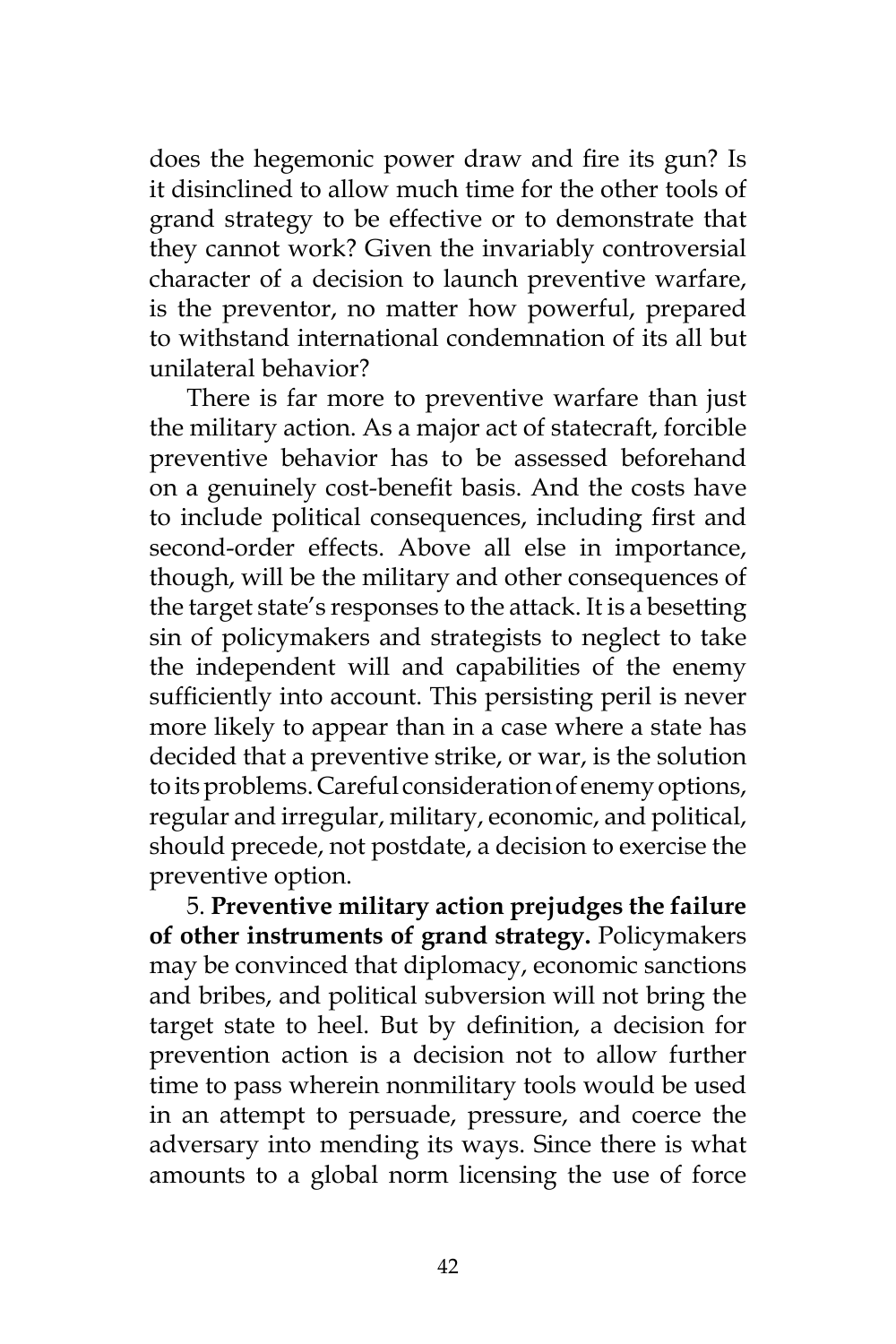only as the last resort, a decision for military prevention unarguably must violate that standard. Recall the rather tortured argument cited already, to the effect that a decision for prevention allegedly can rest on the substitution of believed high probability for temporal immediacy. This monograph, though not unfriendly to all cases of prevention, finds the probabilistic defense of preventive war to be unsatisfactory. Only a distinctly simpleminded determinist uneducated in the role that contingency plays in history could believe that a relatively distant danger will mature with a probability approaching certainty. History is too rich and complex, as well as liable to deliver one or two of Rumsfeld's unknowns and "unknown unknowns," for one to be sure, really sure, that only military action now can prevent intolerable danger much later.<sup>48</sup>

The main trouble with this broad objection to prevention is that it tends to be employed by those whose principal motive is not to discipline the target state, but rather to preclude any military action. If the prevention school is inclined to be unduly dismissive of the coercive and persuasive value of nonmilitary options, so the anything-but-war school will always try to insist that more time is needed for nonmilitary options to work. For them, there is no last resort. In effect, this fifth debating point comprises a clash of two bad arguments. This study advocates that each case of potential preventive war has to be examined on its merits, though in the context of the points, factors, and caveats, specified in the next two sections.

6. **To wage preventive war, even to endorse it as policy, sets a highly undesirable precedent that encourages the resort to force in international relations.** This claim is true, up to a point at least. Furthermore, to proclaim the necessity for preemption,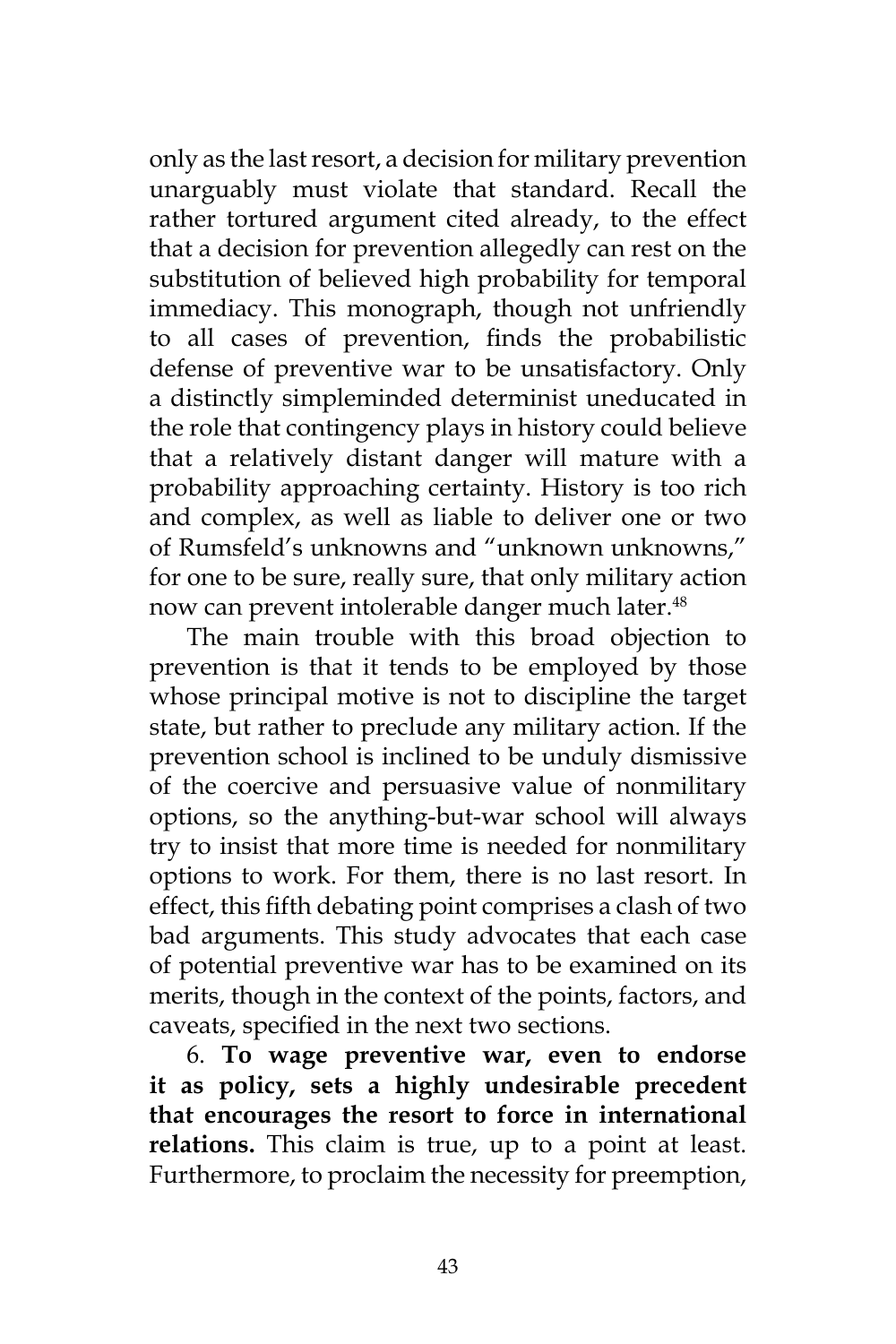as has the United States of recent years, is to imply that war is not only an acceptable instrument of policy, but that it is a fairly ordinary one. In other words, to endorse a doctrine of preemption-meaning-prevention is to challenge the slow and erratic, but nevertheless genuine, growth of a global norm that regards the resort to war as an extraordinary and even desperate measure. A policy that favors military prevention proclaims that it is acceptable to decide coolly and in good time that war is preferable to the conditions predicted for "peace." One can try to argue that a decision to prevent really reflects necessity, but that is not convincing. The truth is that preventive war is a war of discretion. And the world is full of people, not excluding many among Western publics, who would never choose to go to war so long as there was an alternative, virtually no matter how humiliating that alternative might be.

Does a policy of prevention, let alone actual preventive behavior, set a dangerous precedent? In principle, the answer has to be "yes." In practice, some assert there is and needs to be a double standard.<sup>49</sup> To explain, it is claimed (not unreasonably in the view of this monograph), that because the United States has an extraordinary responsibility for maintaining world order, it is permitted to act, indeed sometimes it has to act, in ways that would not be acceptable if practiced by others. The justification is international security. As the principal guardian or sheriff of world order, albeit admittedly self-appointed, the United States must allow itself the policy and strategy to fulfil its unique responsibilities.<sup>50</sup> The taking of occasional preventive action can be necessary if regional order and peace with security is to be protected. Washington should not be impressed by criticism of its preventive war policy by those states that seek to exercise political power without responsibility in the UN.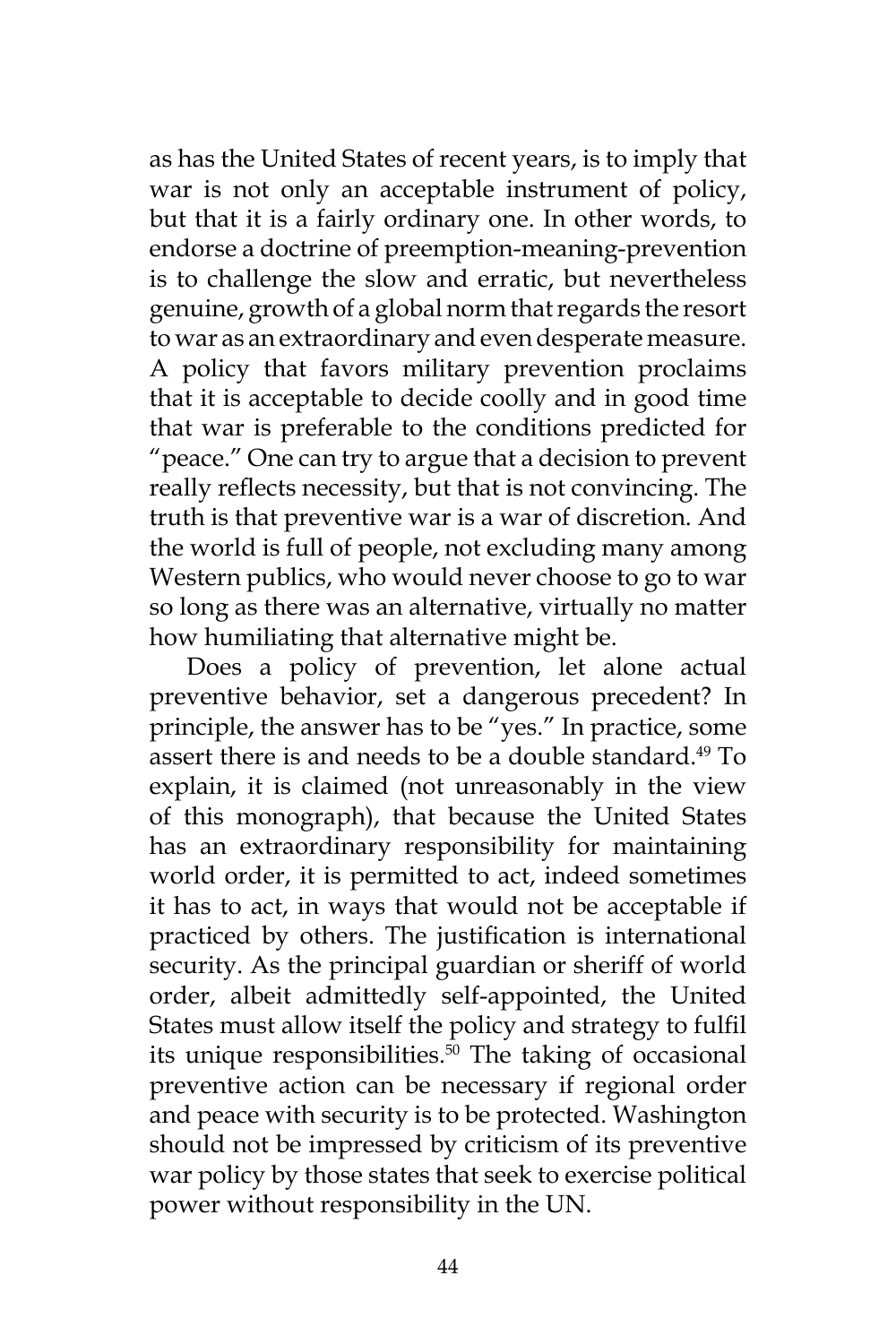No matter what international law affirms to the contrary, all states are not sovereign equals. The UNSC is a great power club, as was the Council of the League of Nations before it, and as, explicitly, was the "Concert System" that functioned usefully from time to time between 1814 and the dismissal of German Chancellor Otto von Bismarck in 1890. The purpose, character, and restricted permanent membership of the UNSC underlines the point that the maintenance of world order can only rest on recognition of the realities of power relations and the contemporary norms that generally govern those relations. Given what world order requires of the United States, or indeed of any guardian state or institution, the claim for a special license to use force is not only reasonable, it is essential. If U.S. behavior should set a precedent, that would be too bad. But it would be a price worth paying, if the alternative had to be a world sheriff armed only with blanks.

7. **A policy that favors preventive warfare expresses a futile quest for absolute security.** It could do so. Most controversial policies contain within them the possibility of misuse. In the hands of a paranoid or boundlessly ambitious political leader, prevention could be a policy for endless warfare. However, the American political system, with its checks and balances, was designed explicitly for the purpose of constraining the executive from excessive folly. Both the Vietnam and the contemporary Iraqi experiences reveal clearly that although the conduct of war is an executive prerogative, in practice that authority is disciplined by public attitudes. Clausewitz made this point superbly with his designation of the passion, the sentiments, of the people as a vital component of his trinitarian theory of war.<sup>51</sup> It is true to claim that power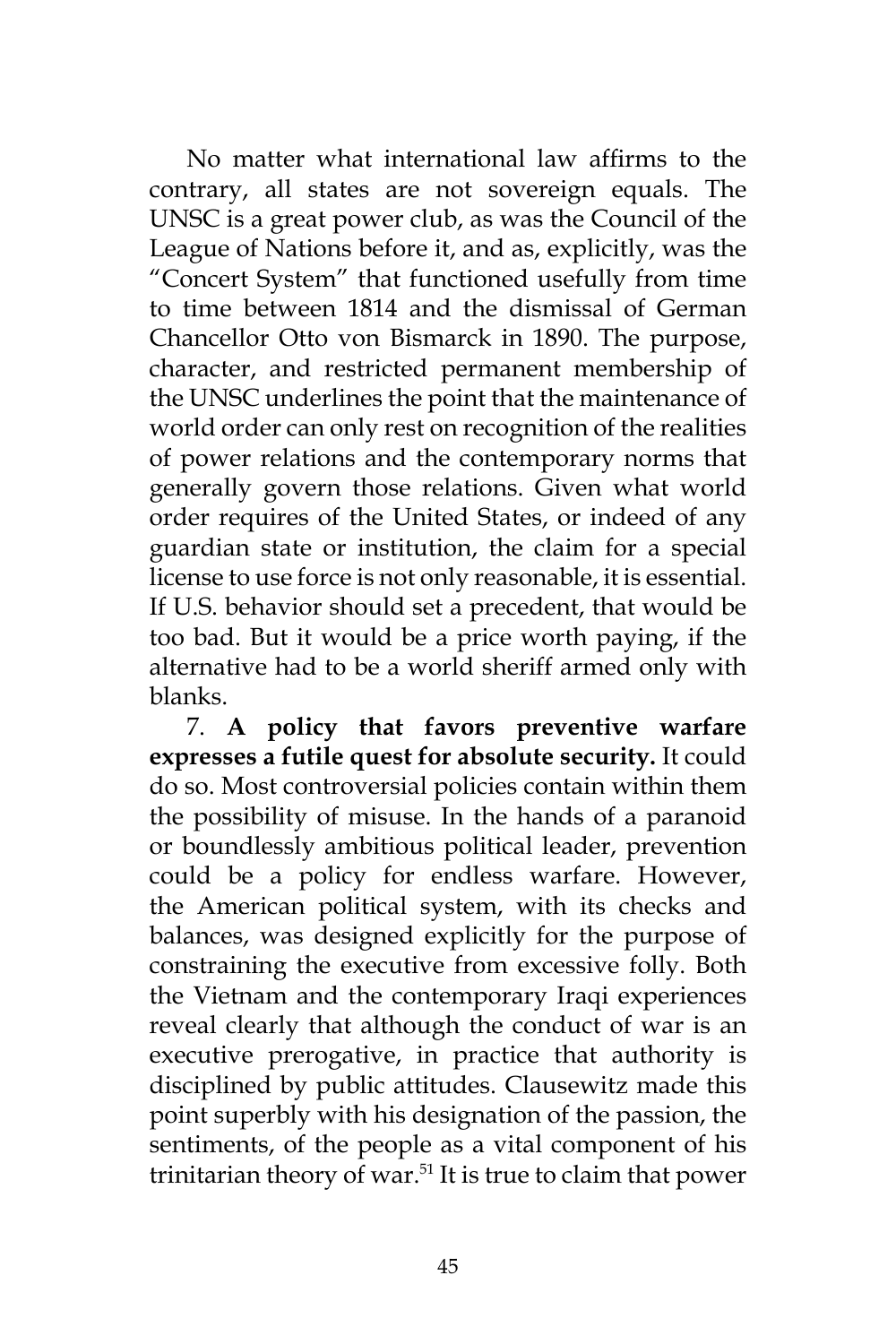can be, and indeed is often, abused, both personally and nationally. It is possible that a state could acquire a taste for the apparent swift decisiveness of preventive warfare and overuse the option. One might argue that the easy success achieved against Taliban Afghanistan in 2001, provided fuel for the urge to seek a similarly rapid success against Saddam Hussein's Iraq. In other words, the delights of military success can be habit forming.

On balance, claim seven is not persuasive, though it certainly contains a germ of truth. A country with unmatched wealth and power, unused to physical insecurity at home—notwithstanding 42 years of nuclear danger, and a high level of gun crime—is vulnerable to demands for policies that supposedly can restore security. But we ought not to endorse the argument that the United States should eschew the preventive war option because it could lead to a futile, endless search for absolute security. One might as well argue that the United States should adopt a defense policy and develop capabilities shaped strictly for homeland security approached in a narrowly geographical sense. Since a president might misuse a military instrument that had a global reach, why not deny the White House even the possibility of such misuse? In other words, constrain policy ends by limiting policy's military means.

This argument has circulated for many decades and, it must be admitted, it does have a certain elementary logic. It is the opinion of this enquiry, however, that the claim that a policy which includes the preventive option might lead to a search for total security is not at all convincing. Of course, folly in high places is always possible, which is one of the many reasons why popular democracy is the superior form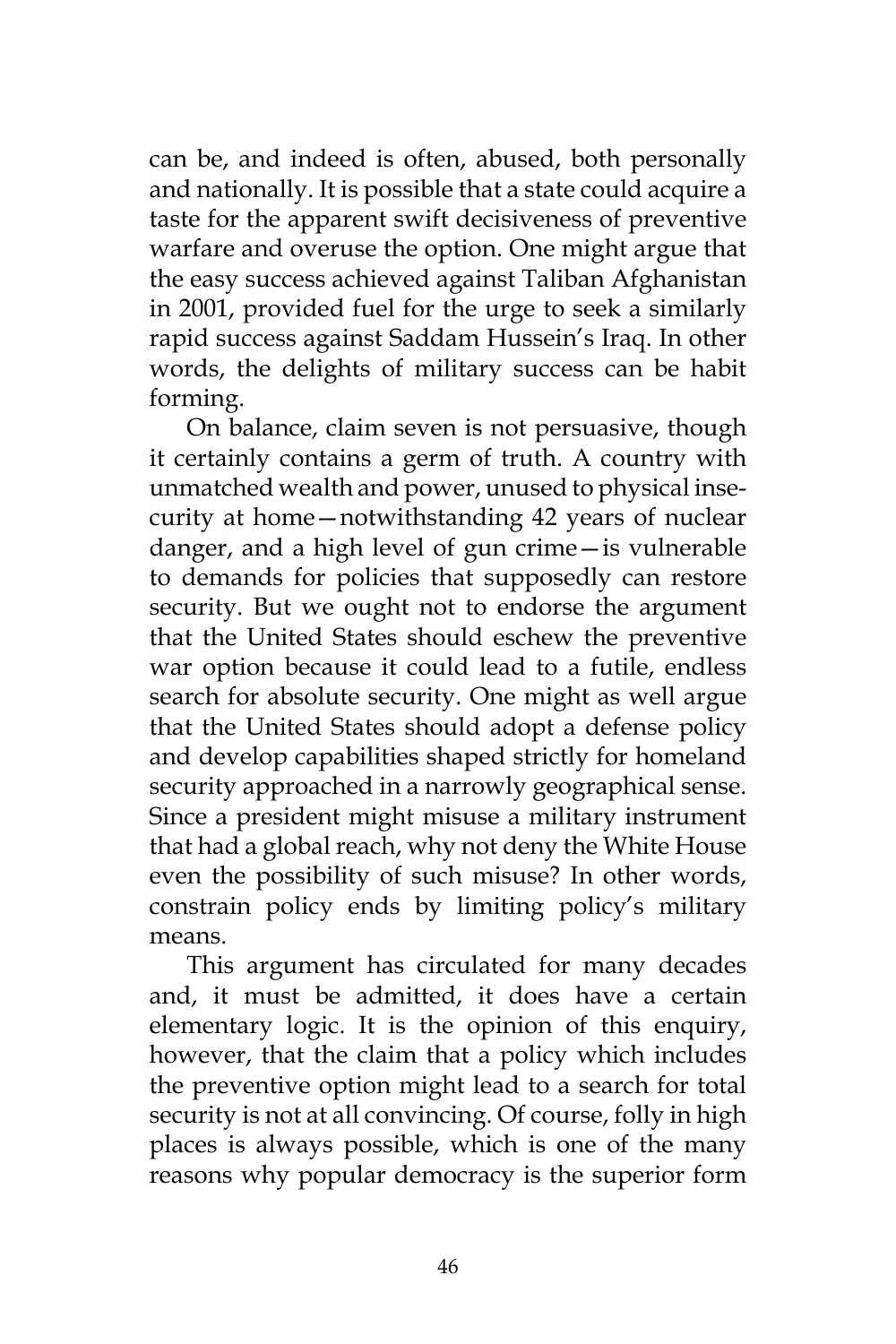of government. It would be absurd to permit the fear of a futile and dangerous quest for absolute security to preclude prevention as a policy option. Despite its absurdity, this rhetorical charge against prevention is a stock favorite among prevention's critics. It should be recognized and dismissed for what it is, a debating point with little pragmatic merit. And strategy, though not always policy, must be nothing if not pragmatic.

We turn now to the quintessentially practical realm of strategy. The next section examines tersely the feasibility of developing a strategic theory of preventive war.

# **STRATEGIC THEORY AND PREVENTIVE WAR**

I have taught strategic theory and worked as a strategic theorist for 40 years. In all that time, up to and including the present, I have never come across a strategic theory of preventive war worthy of the ascription. The political and technical feasibility of preemption was studied endlessly during the Cold War, with both superpowers electing to attempt it on the basis of unambiguous warning of attack. Preventive war was debated within government from time to time, but, on the evidence publicly accessible today, it never came close to acceptance as policy. As for the strategic studies literature, the cupboard is virtually bare. There is no strategic theory of prevention. If prevention is regarded as a powerful strategic concept similar in function, domain, and possibly even authority to deterrence and containment, the absence of theory would be hard to explain. The reality is that prevention is not a strategic concept akin to deterrence and containment, or to limited war or arms control. This study asserts that there is both a lesser and a dominant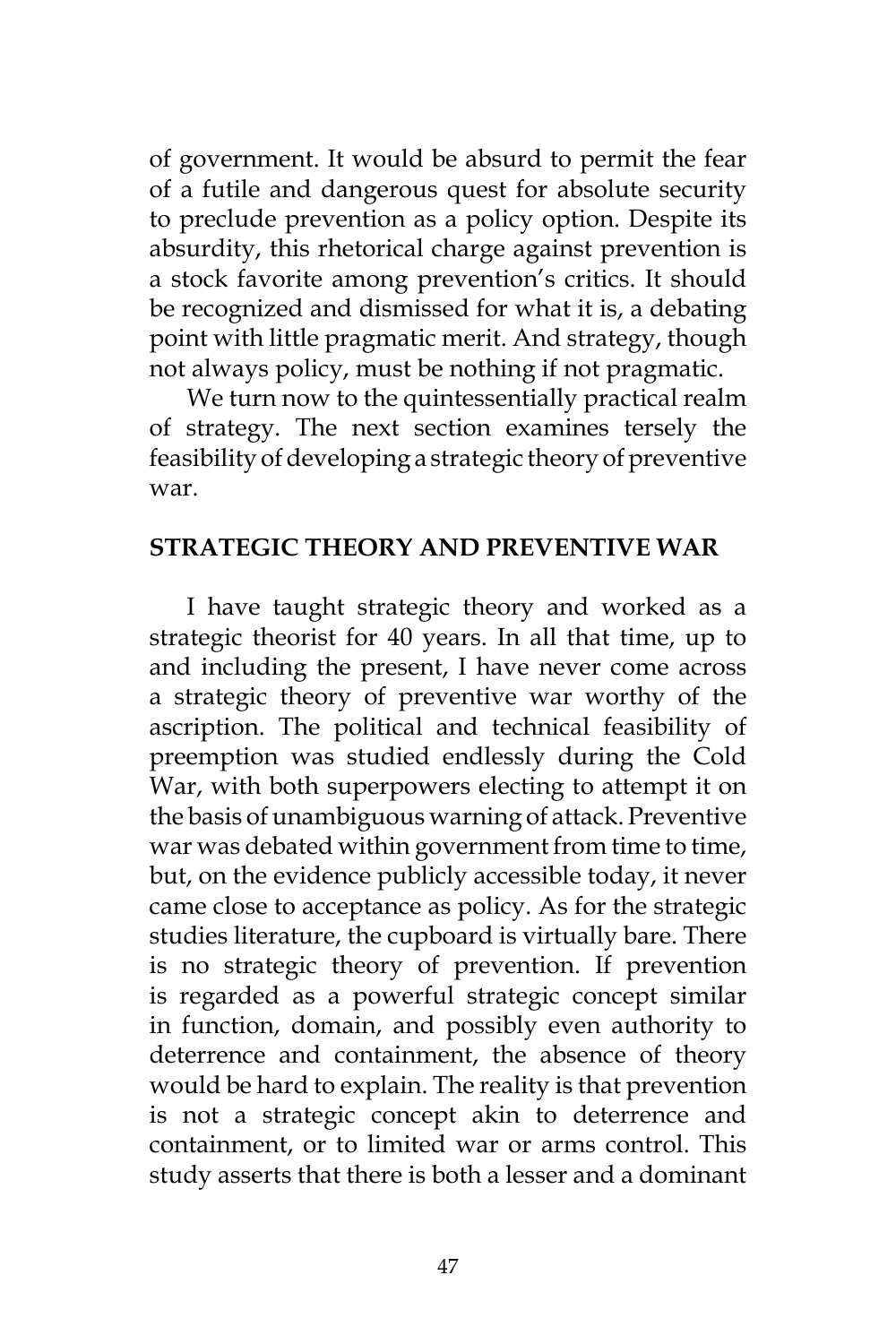compelling reason why strategic theorists appear to have neglected prevention as a strategic idea.

The lesser reason why the library of working strategic concepts is bereft of notable treatments of preventive war is because theorists, when they thought about the topic at all, dismissed it as being a political, not a strategic, subject.<sup>52</sup> Prevention does not lend itself to the kind of rational choice analysis that has been responsible for much of modern strategic theory; deterrence and strategic stability are the leading examples. It lacks a distinctive logical structure. In short, it is not really a strategic idea at all; it is political. The dominant reason for theorists' apparent neglect of preventive war is that such war lacks a distinguishable character. Instead, it is simply war that policymakers decide to wage by way of anticipatory self-defense, to put a generous interpretation on the decision. In other words, when strategic theorists try to come to intellectual grip with the concept of preventive war, they discover that the adjective refers to matters that defy their expertise, while the noun war already is treated more than competently in the theories of war provided by Carl von Clausewitz, Sun-tzu, and Thucydides. The subject is war. When or if policymakers bank on the potency of the adjective, preventive, they neglect at their, and our, peril the eternal nature of war and warfare.

So given the negative judgments just delivered, what can be said by way of an alternative to theory for preventive war? Whether or not a theory is possible, and this author, to repeat, believes that it is not, what does the defense community most need to understand about this controversial idea? What follows is offered as the bare bones of the functional equivalent of a theory of preventive war.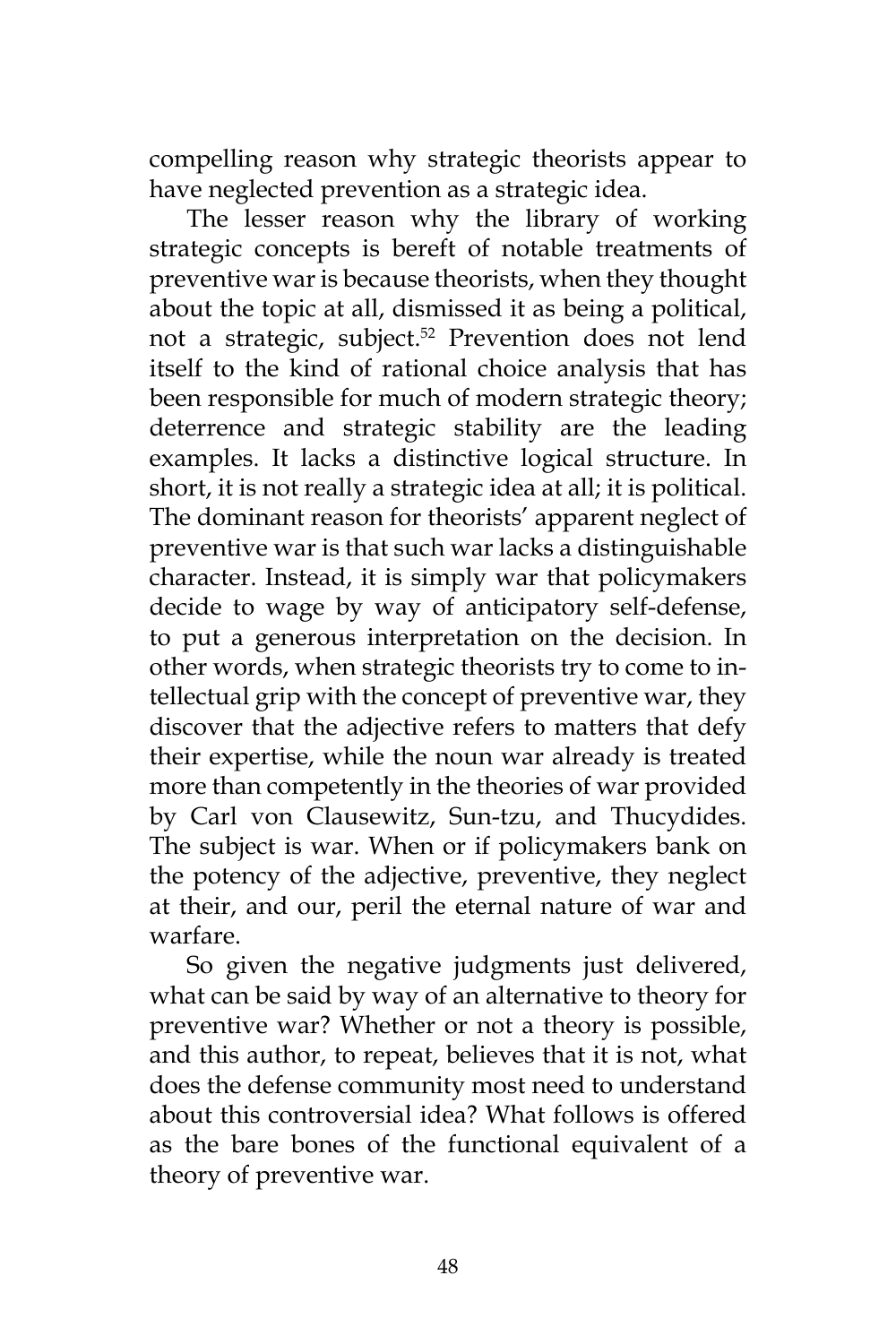1. **Preventive war is war, and preventive warfare is warfare**. It is not a distinctive genus of war and warfare. The distinguishing characteristics of preventive action are motive and timing, though the former is so wellrepresented historically that it is not especially useful as a discriminator. Timing is by far the superior marker.

2. **If preventive war is simply war, it has to follow that it cannot require a unique strategic theory for its understanding and guidance**. It must be governed by the same features that characterize all wars and warfare. To understand preventive war, read and reread Clausewitz carefully.

3. **Preventive war is a gamble because war is always such**. Preventive timing and leading motive do not negate the authority of the Clausewitzian judgment that "[n]o other [than war] human activity is so continuously or universally bound up with chance. And through the element of chance, guesswork and luck come to play a great part in war."<sup>53</sup>

4. **The state or other security entity that launches a preventive war starts with an advantage**. It has selected the timing for combat, and it has the initiative. However, those advantages diminish should the war be other than a single campaign. All attacks lose momentum over time, and many adversaries are able to rally, regroup, and counterattack in various ways. It is not usually safe to assume that the victim-preventee will be a helpless target set. Furthermore, even if a preventive regular character of war achieves rapid victory, it has been fairly common in history for that victory to be marred by "the war after the war." At the core of Clausewitz's trinitarian theory of war was his insistence upon the universal salience of the complex and highly variable relations among passion or hatred, chance, and reason. A state's army may be beaten, but its public might not accept that verdict.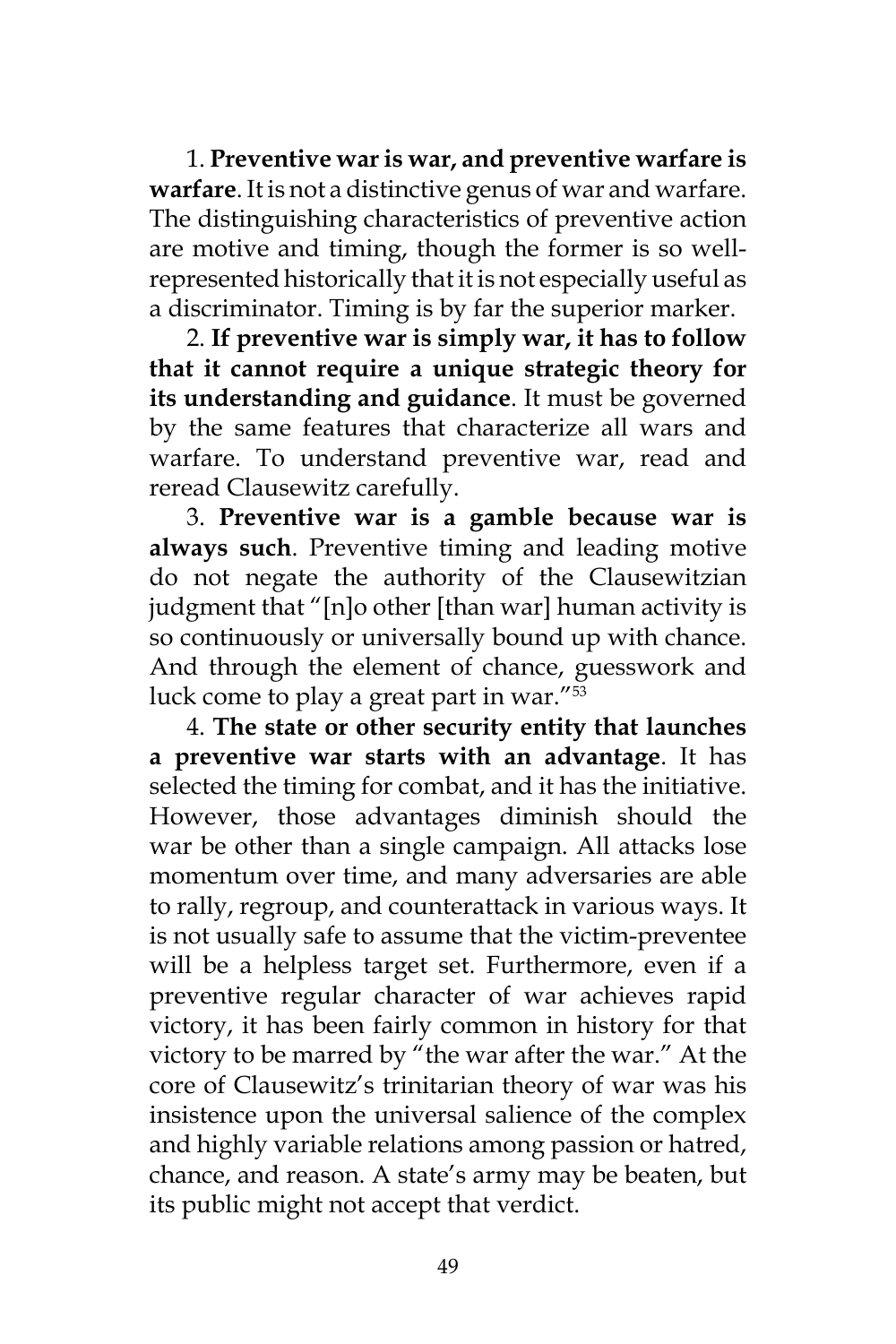5. **When considering preventive military action, the assessment must include anticipated and possible costs, as well as expected benefits**. Policymakers, in common with the rest of us, are ever vulnerable to the censoring effect of their desires and convictions.

6. **A prudent anticipation of high costs should not necessarily be a showstopper for proposals for preventive war**. Cost-free, casualty-free warfare is a fantasy. This is not to deny that Kosovo in 1999 was a casualty-free enterprise for NATO. However, that remarkable historical episode was the exception that proves the rule. If the case for prevention is believed to be compelling, even the certainty of daunting costs of many kinds cannot be permitted to close down the option from live consideration. Each historical case has to be examined on its own terms at the time. There are no metrics, there is no methodology, to which one can delegate the decision to act or not to act.

These six points, and the body of enquiry behind them, enables this monograph to specify some key implications for U.S. policy and strategy. It may be necessary to emphasize that some of these implications express the personal beliefs of the author. Although the claims and recommendations are historically and analytically grounded, there is no denying that in a few cases they are controversial. So be it.

# **KEY IMPLICATIONS OF THE CONCEPTS OF PREEMPTION AND PREVENTION FOR POLICY AND STRATEGY**

1. **Preemption is not controversial**. It is not always feasible or effective, but its inherent desirability cannot be challenged.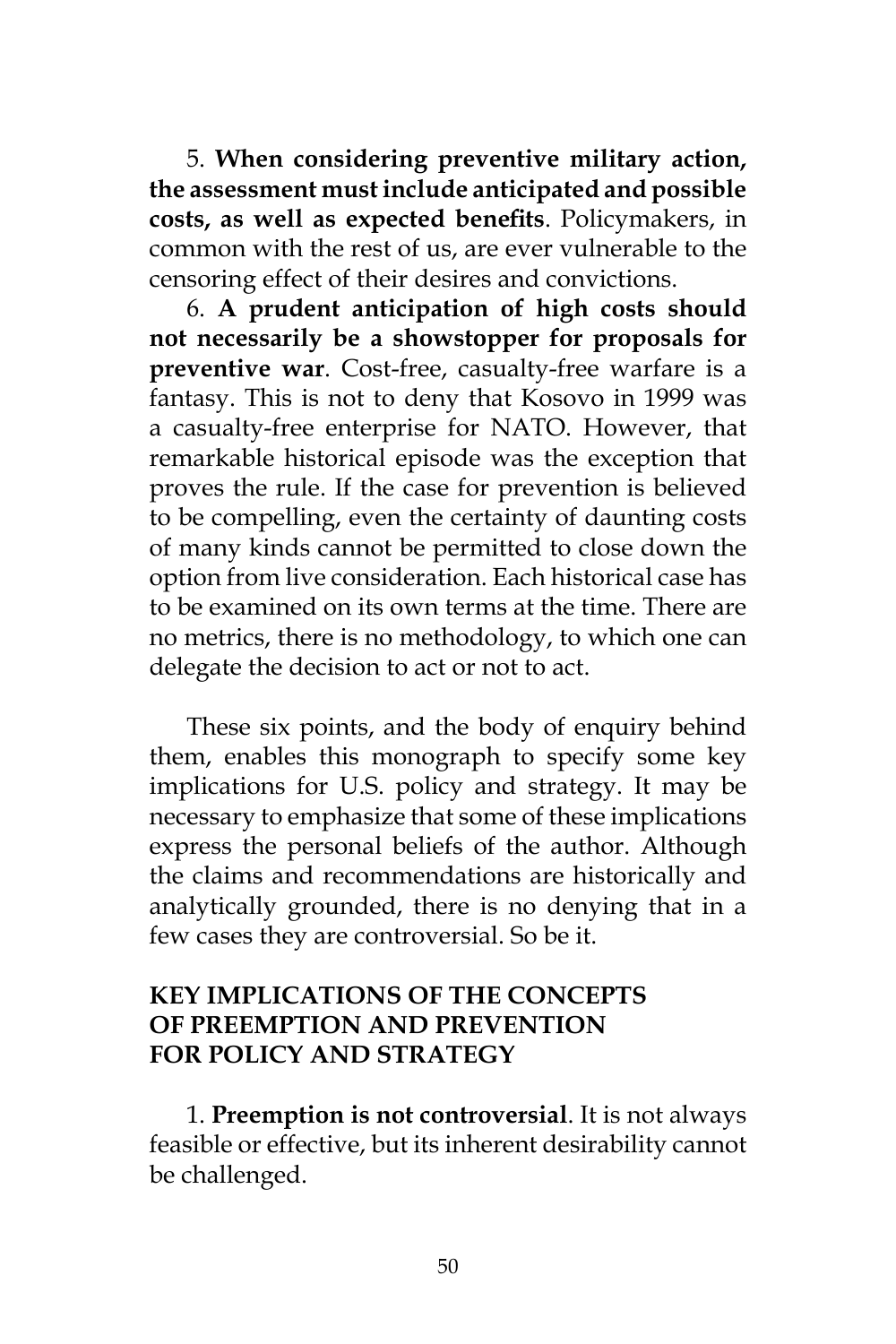2. **To be willing to act preventively requires a determination to proceed in the teeth of much, even great, political opposition**. The United States has to be willing to strike preventively, very, very, occasionally.

3. **The United States should not have, indeed does not need, an explicit doctrine, so miscalled, of prevention (or preemption, meaning prevention)**. Its global role as principal guardian of world order requires it to maintain the capability to behave preventively, and to be willing to use it.

4. **In order to approach the preventive war option prudently, the United States has to accept the necessity for using military force for political ends**.

5. **To wage preventive warfare successfully requires very good intelligence, as does warfare of any character**. It does not require immaculate intelligence. A requirement for the best is the enemy of the good enough.

6. **Military prevention is not, and cannot be, a doctrine, let alone the national security doctrine**. It should be regarded as "an occasional stratagem," certainly not "as the operational concept of choice."54 To go to war, even just to stage a very limited campaign, is to enter the realm of chance, risk, uncertainty, friction, and potentially exorbitant costs. Deterrence is infinitely preferable, if and when it can work.

7. **To endorse the prevention option is to be willing to gamble on military success**. In some cases, the damage required to be inflicted must be close to 100 percent (e.g., if nuclear-armed missiles are the prime targets).55 But in other instances military perfection would not be necessary in order for the strike or campaign to achieve worthwhile strategic and political goals.

8. **In most cases, preventive military action should have the character of a raid, not an invasion**. Strategists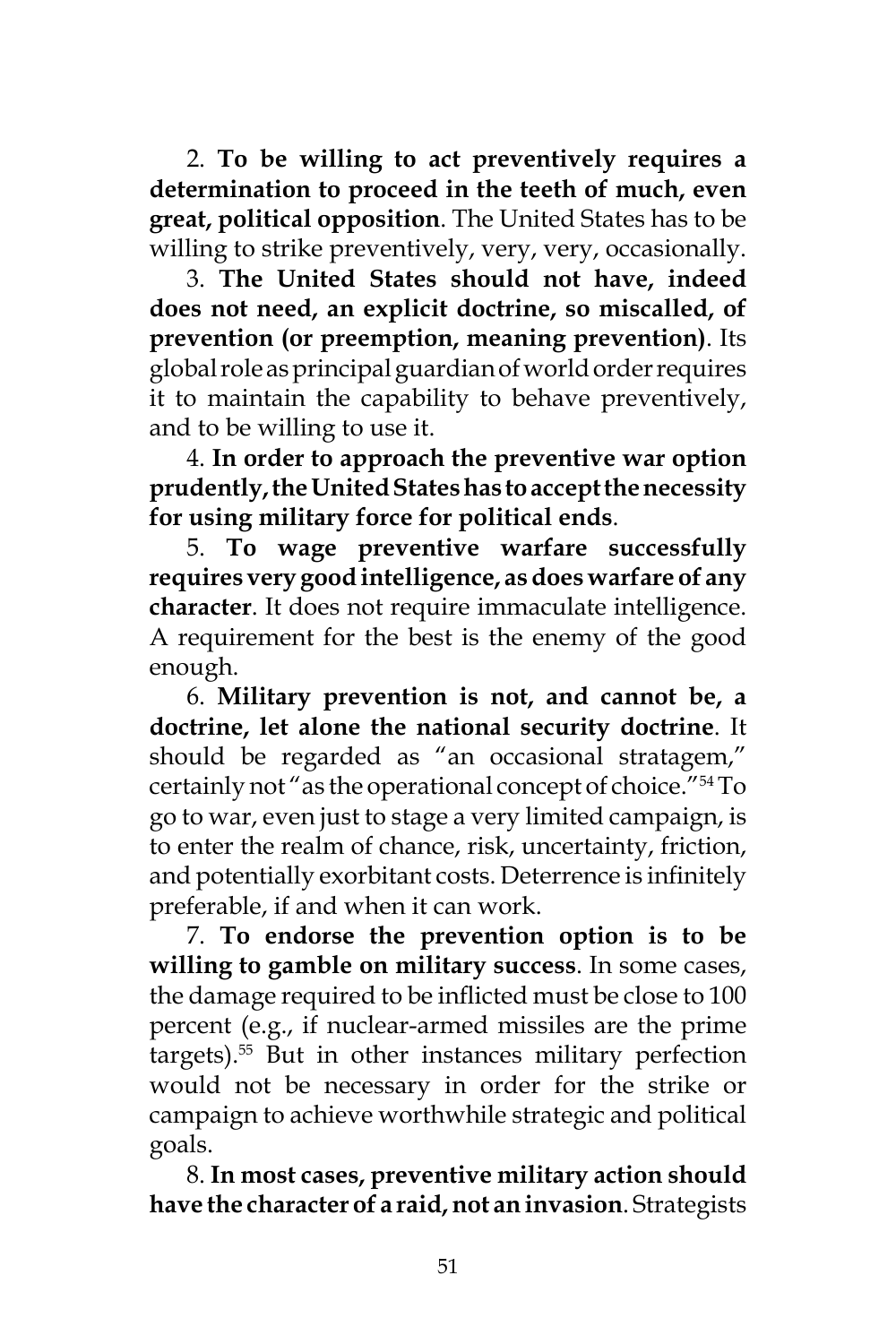should be pragmatic. At issue is not the desirability of conquest, enforced regime change, and societal remodelling, but rather their feasibility and costs. A swamp-draining motive behind the preventive option is simply not sustainable. It must meet with a fatal level of political opposition at home in the United States as well as abroad, it is not affordable, and—last but not least—it is not doable. The United States is not capable of remaking culturally alien societies so that they become shining examples of successful American style globalization. And if the job is impracticable, it cannot be sound policy and strategy to make the attempt.

9. **Since this monograph endorses prevention as a rare, but still vitally necessary, option, it judges these to be the most essential criteria for a decision to act**:

- Force must be the last resort, not temporally, but with respect to the evidence-based conviction that the nonmilitary instruments of policy cannot succeed.
- There must be persuasive arguments to the effect that the conditions to be forcibly prevented would be too dangerous to tolerate.
- The benefits of preventive military action must be expected to be far greater than the costs.
- There must be a high probability of military success. The U.S. preventor would be risking its invaluable reputation, after all.
- There should be some multinational support for the preventive action; indeed the more, the better. However, the absence of blessing by the world community cannot be permitted to function politically as a veto.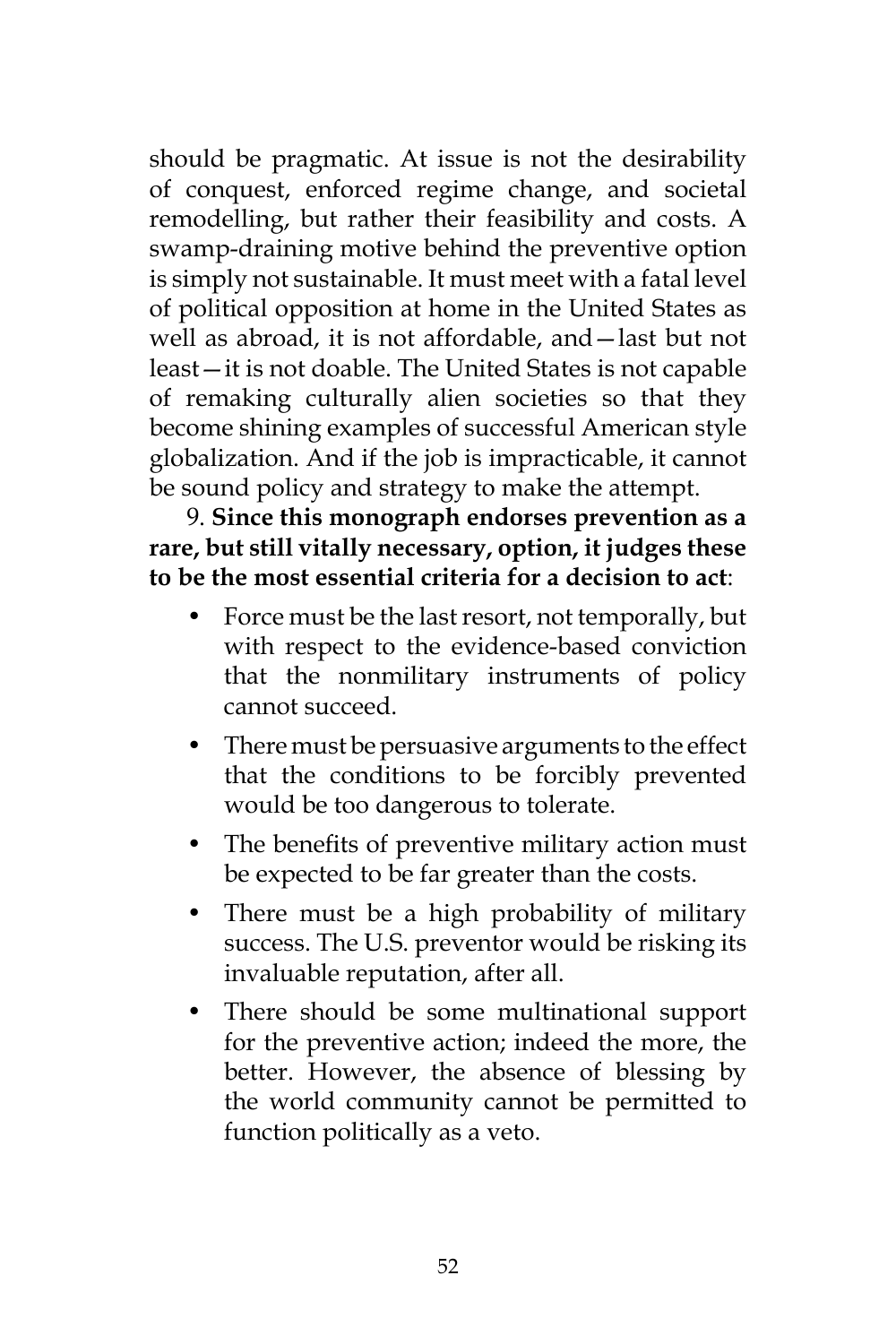Because of this author's strong agreement with the judgment expressed, these words of John Lewis Gaddis will close this enquiry:

Like most other nations, we got to where we are by means that we cannot today, in their entirety, comfortably endorse. Comfort alone, however, cannot be the criterion by which a nation shapes its strategy and secures its safety. The means of confronting danger do not disqualify themselves from consideration solely on the basis of the uneasiness they produce.<sup>56</sup>

#### **ENDNOTES**

1. President George W. Bush, *The National Security Strategy of the United States of America*, Washington, DC: The White House, September 2002, p. 15 (hereafter cited as Bush, *NSS*, 2002).

2. Thomas P. M. Barnett, *The Pentagon's New Map: War and Peace in the 21st Century*, New York: Berkeley Books, 2004, p. 261.

3. Michael Howard, *The Invention of Peace and the Reinvention of War*, London: Profile Books, 2002, p. 124.

4. Carl von Clausewitz, *On War*, Michael Howard and Peter Paret, trans., Princeton, NJ: Princeton University Press, 1976, p. 132.

5. Raymond Aron, "The Evolution of Modern Strategic Thought," Alastair Buchan, ed., *Problems of Modern Strategy*, London: Chatto and Windus, 1970, p. 25.

6. Superior contributions to the debate from opposing points of view are John Lewis Gaddis, *Surprise, Security, and the American Experience*, Cambridge, MA: Harvard University Press, 2004; and Robert Jervis, "Understanding the Bush Doctrine," *Political Science Quarterly*, Vol. 118, No. 3, Fall 2003, pp. 365-388; *idem*., "Why the Bush Doctrine Cannot be Sustained," *Political Science Quarterly*, Vol. 120, No. 3, Fall 2003, pp. 351-377.

7. In his speech at West Point on June 1, 2002, President Bush notably demoted deterrence and containment. He said,

[f]or much of the last century, America's defense relied on the Cold War doctrines of deterrence and containment. In some cases, those strategies still apply. But new threats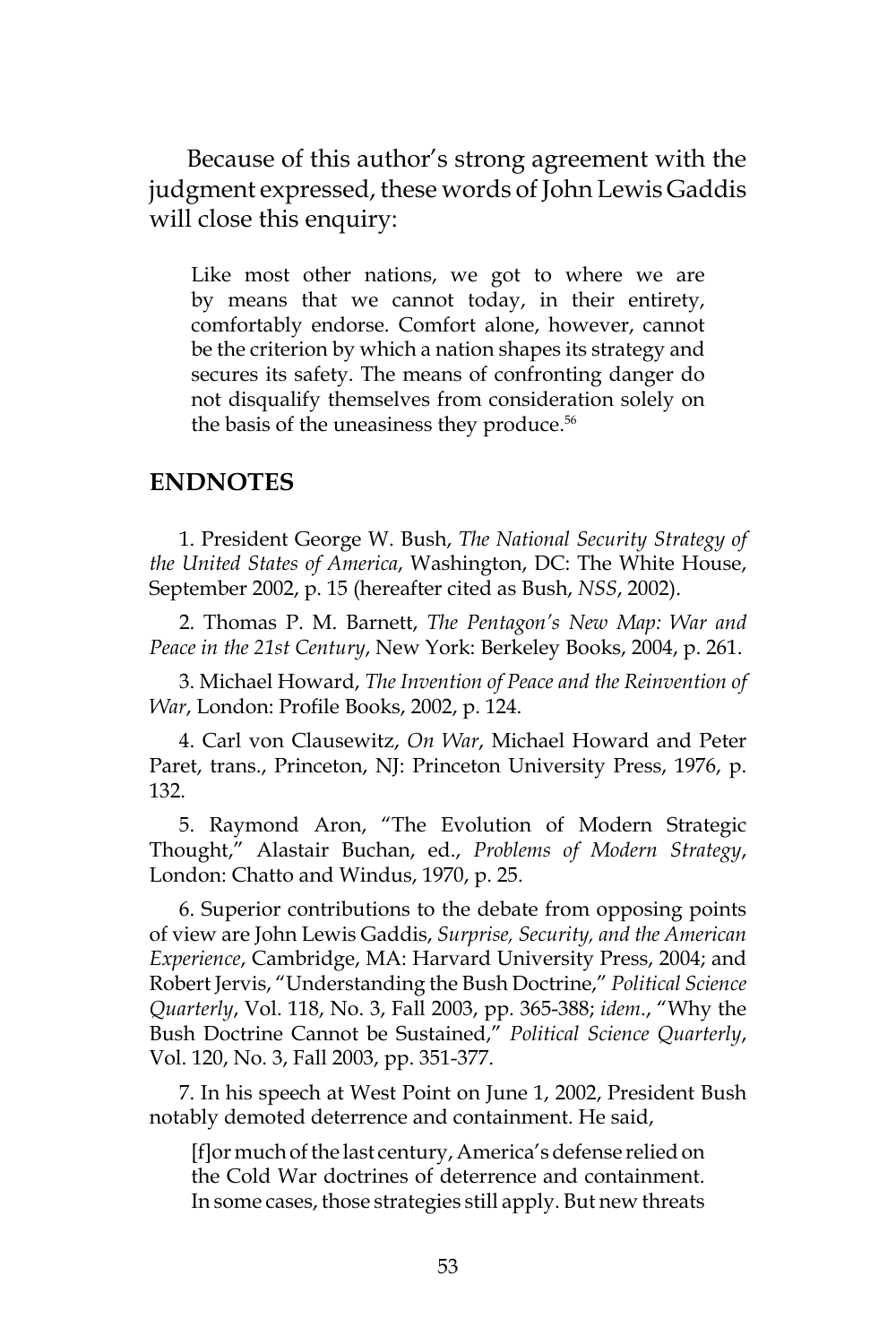also require new thinking. Deterrence—the promise of massive retaliation against nations—means nothing against shadowy terrorist networks with no nations or citizens to defend. Containment is not possible when unbalanced dictators with weapons of mass destruction can deliver those weapons as missiles or secretly provide them to terrorist allies.

The President insisted that "we must take the battle to the enemy." And he announced that "[o]ur security will require transforming the military you will lead—a military that must be ready to strike at a moment's notice in any dark corner of the world. And our security will require all Americans to be forwardlooking and resolute, to be ready for preemptive action when necessary to defend our liberty and to defend our lives." "Remarks by the President at 2002 Graduation Exercises of the United States Military Academy, West Point, New York." *www.whitehouse.gov/ news/releases/2002/06/print/20020601-3.html*, accessed June 1, 2002.

8. M. Elaine Bunn, "Preemptive Action: When, How, and To What Effect?" *Strategic Forum*, Institute of National Strategic Studies, National Defense University, No. 200, July 2003, p. 7. This is the clearest statement of the requirements for a doctrine that I have come across.

9. For an excellent treatment of the hazards of preemption during the Cold War, see Bruce G. Blair, *The Logic of Accidental Nuclear War*, Washington, DC: The Brookings Institution, 1993.

10. Daniel Webster, quoted in Michael Byers, *War Law: Understanding International Law and Armed Conflict*, New York: Grove Press, 2005, p. 54.

11. Elihu Root, quoted in Lawrence Freedman, *Deterrence*, Cambridge, UK: Polity Press, 2004, p. 90.

12. See Colin S. Gray, *Another Bloody Century: Future Warfare*, London: Weidenfeld and Nicolson, 2005, Ch. 1.

13. Uncertainty is highlighted by Clausewitz as one of the four elements that constitute the "climate" of war. See *On War*, p. 104. The Preface to Secretary of Defense Donald H. Rumsfeld, *Quadrennial Defense Review Report*, Washington, DC: U.S. Department of Defense, February 6, 2006, p. v, states that "the President [when he took office in 2001] understood well that we were entering an era of the unexpected and the unpredictable . . ." For a full frontal assault on the Bush Administration's emphasis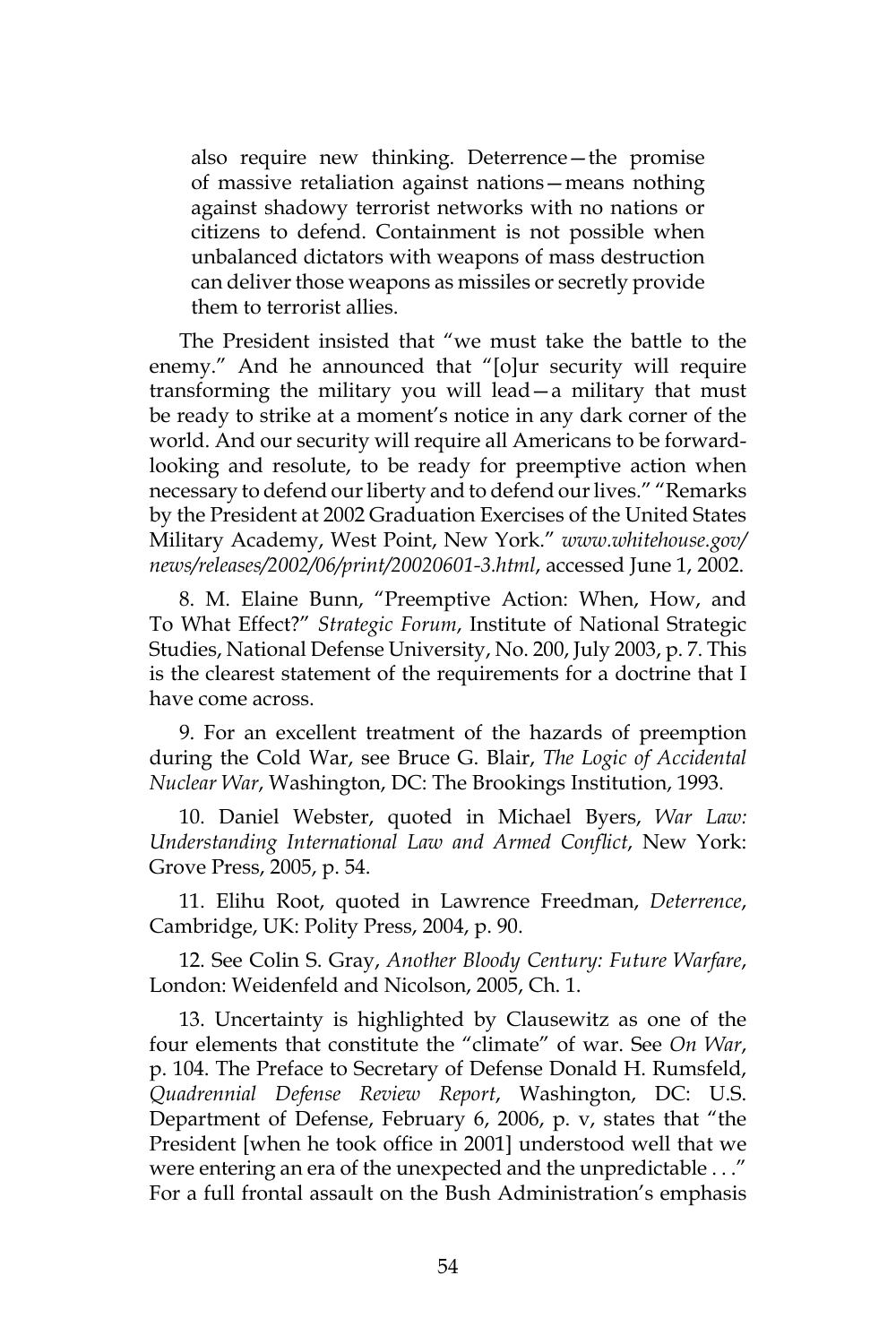upon uncertainty, see Michael Fitzsimmons, "The Problem of Uncertainty in Strategic Planning," *Survival*, Vol. 48, No. 4, Winter 2006-07, pp. 131-146. See also Stephen Fruhling, "Uncertainty, Forecasting and the Difficulty of Strategy," *Comparative Strategy*, Vol. 25, No. 1, January-March 2006, pp. 19-31; and Talbot C. Imlay and Monica Duffy Toft, eds., *The Fog of Peace and War Planning; Military and Strategic Planning under Uncertainty*, New York: Routledge, 2006.

14. In the judgment of Jeffrey Record, "Preemption or prevention have their obvious attractions as contrasted with deterrence, at least when they work. But they carry the risk of encouraging a hopeless quest for total security." Jeffrey Record, *The Specter of Munich: Reconsidering the Lessons of Appeasing Hitler*, Washington, DC: Potomac Books, 2007, p. 121.

15. Recall George Friedman and Meredith Lebard, *The Coming War with Japan*, New York: St. Martin's Press, 1991. Richard Bernstein and Ross H. Munro, *The Coming Conflict with China*, New York: Alfred A. Knopf, 1997, was a safer bet. The threat industry abhors a vacuum. I admit to being a worker in that industry. See Colin S. Gray, "The Quadrennial Defense Review (QDR), 2006, and the Perils of the 21st Century," *Comparative Strategy*, Vol. 25, No. 2, April-June 2006, pp. 141-148.

16. It is worth noting the phenomenon of the self-negating prophecy. Naturally, it is impossible to know why anticipated wars failed to occur. It is amusing to observe the high confidence that many people place in the proposition that "deterrence works." They are right, at least they are often right. But even just a single failure can spoil a whole decade or longer. Negative evidence is notoriously difficult to document.

17. Bernard Brodie, *War and Politics*, New York: Macmillan, 1973, p. 452.

18. Societies have frequently declined to accept a verdict of the battlefield which decreed their states' military defeat. Regular warfare often has been succeeded by a popular insurgency in what can be called the warfare after the war. Americans, with their tendency to contrast war with peace and war with politics, have to learn to come to terms with a historical reality that is more complex than such a binary approach allows.

19. Clausewitz, p. 87.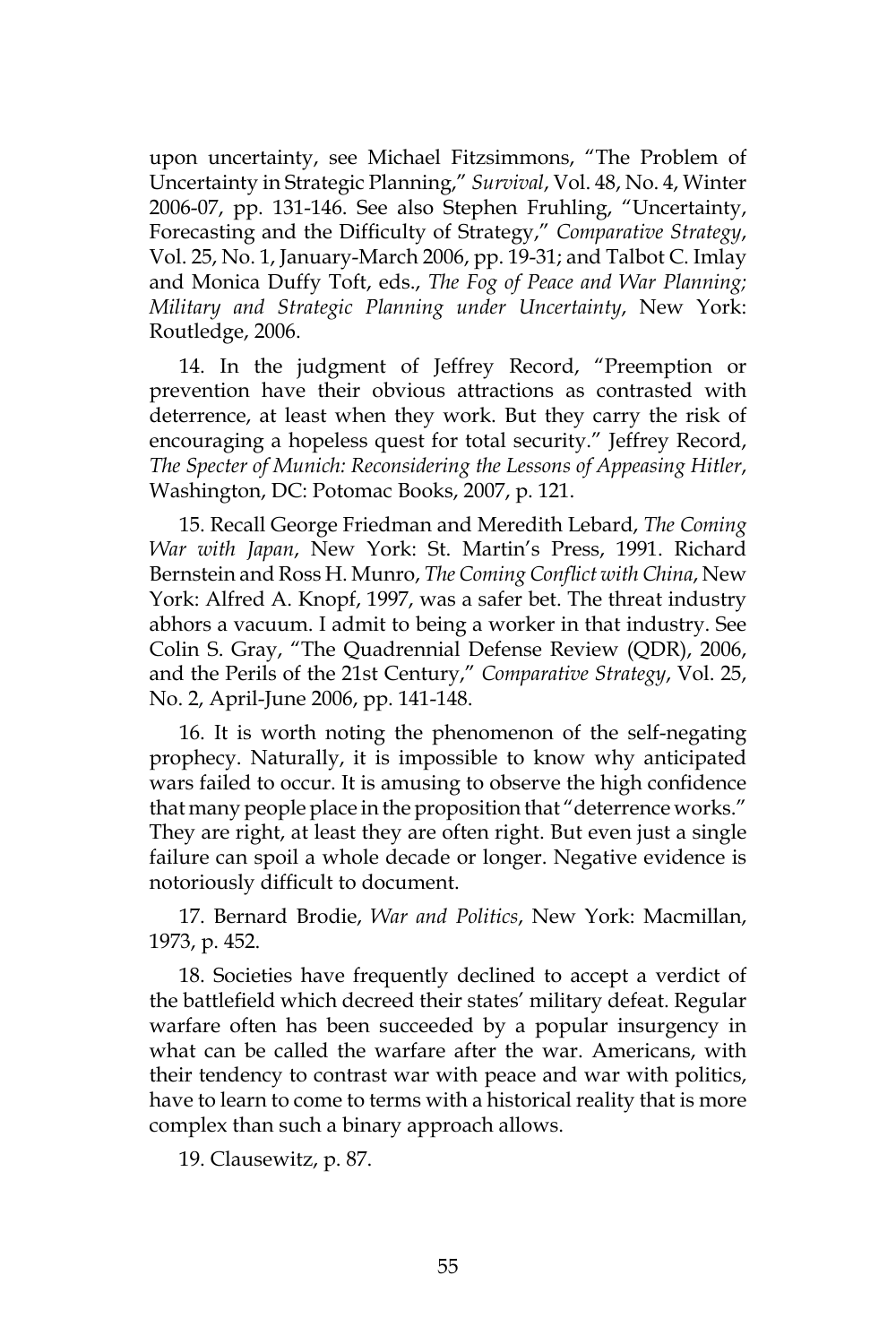20. See Howard.

21. The literature on war, morality, and law is huge. These recent books are especially helpful: Leslie C. Green, *The Contemporary Law of Armed Conflict,* 2nd Ed., Manchester, UK: Manchester University Press, 2000; Michael Walzer, *Just and Unjust Wars: A Moral Argument with Historical Illustrations*, 3rd edn., New York: Basic Books, 2000; Byers; David Kennedy, *Of War and Law*, Princeton, NJ: Princeton University Press, 2006; and Alan M. Dershowitz, *Preemption: A Knife That Cuts Both Ways*, New York: W. W. Norton, 2006.

22. A. J. Coates, *The Ethics of War*, Manchester, UK: Manchester University Press, 1997, is an especially fine treatment of just war criteria.

23. Germany declared war on France on August 4, 1914, but the French government was determined that its army should not be the first to violate Belgian neutrality. It was believed in Paris that a first move into Belgium by the Germans would label them unambiguously as the aggressors. See Robert A. Doughty, *Pyrrhic Victory: French Strategy and Operations in the Great War*, Cambridge, MA: The Belknap Press of Harvard University Press, 2005, p. 55. Even Hitler sought to confuse the issue of who was the aggressor on September 1, 1939, when the SS staged phoney assaults on a few German border installations and provided some dead bodies (from concentration camps) in Polish uniform at the scenes of the crimes.

24. Akira Iriye, *The Origins of the Second World War in Asia and the Pacific*, London: Longman, 1987, is particularly informative. Also see M. Barnhart, *Japan Prepares for Total War: The Search for Economic Security, 1919-1941*, Ithaca, NY: Cornell University Press, 1987; and Colin S. Gray, *War, Peace and International Relations: An Introduction to Strategic History*, New York: Routledge, 2007, Ch. 12.

25. It may be worth noting that, although all historians today agree that Hitler's voluntary declaration of war on the United States was one of his greatest errors, none of Germany's military leaders raised objections. In Berlin, war with the United States was believed to be inevitable and not very important. The war, overall, was expected to be decided in Russia long before America could mobilize a sufficient weight of military muscle to make a significant difference to the course of events.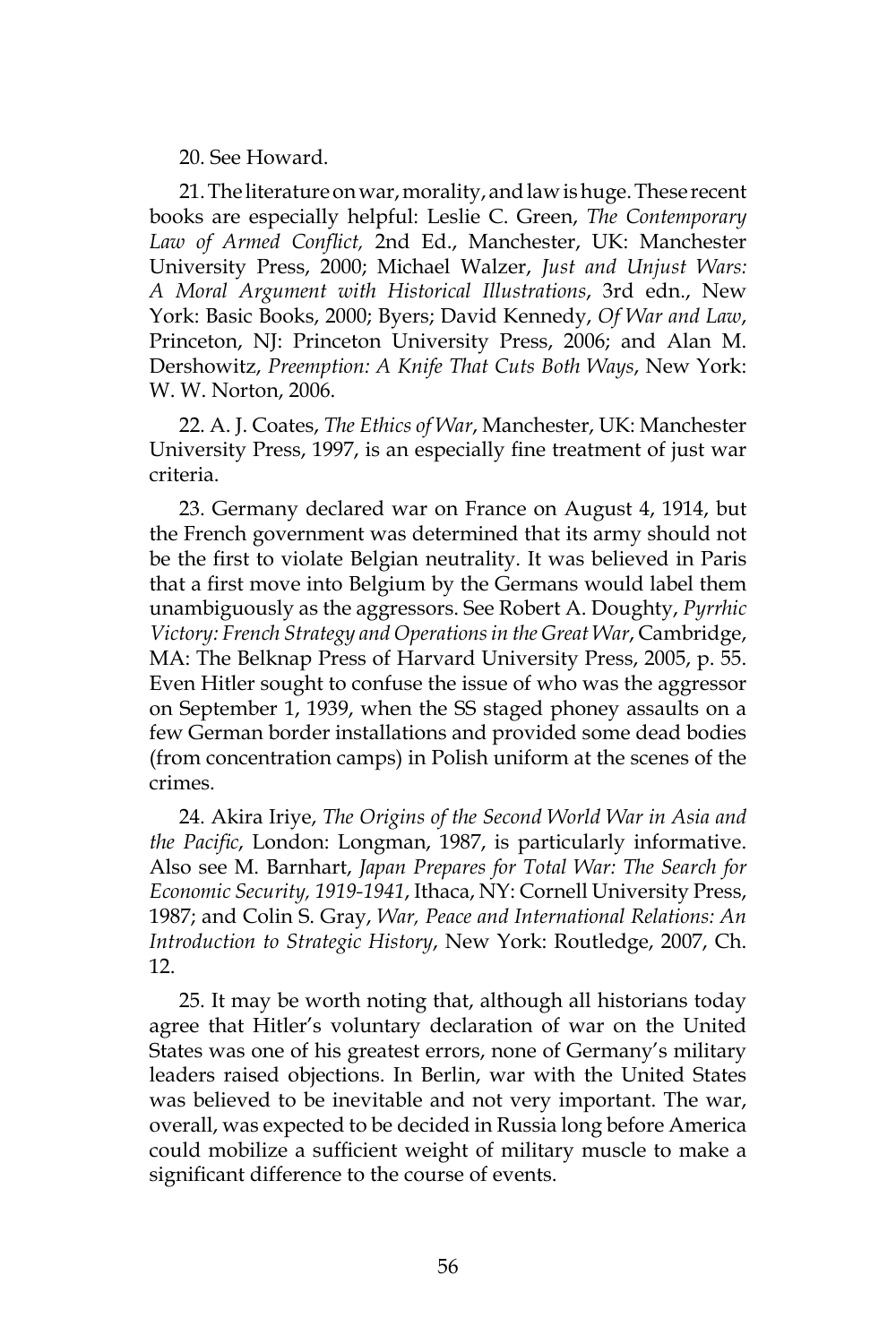26. See John Lewis Gaddis, *We Now Know: Rethinking Cold War History*, Oxford, UK: Clarendon Press, 1997; *idem*., *The Cold War*, London: Allen Lane, 2006; Vladislaw Zubok and Constantine Pleshakov, *Inside the Kremlin's Cold War: From Stalin to Khrushchev*, Cambridge, MA: Harvard University Press, 1996.

27. The most aggressive American move was the Marshall Plan, announced on June 5, 1947, by Secretary of State George C. Marshall. The Plan was intended both to refire the cold boilers of European economies ruined by war, and to counter Soviet influence, especially in East-Central Europe. Wisely, Stalin rejected the American Plan and ordered his burgeoning, but still insecure, new imperium in Eastern Europe to reject it also.

28. Thucydides, *The Landmark Thucydides: A Comprehensive Guide to "The Peloponnesian War,"* Robert B. Strassler, ed., New York: Free Press, 1996, p. 43.

29. Sensible judgments are provided by strategist-lawyer Walter B. Slocombe in "Force, Preemption and Legitimacy," *Survival*, Vol. 45, No. 1, Spring 2003, pp. 117-130. Slocombe comments,

[T]he interesting and much-disputed legal issues of how the UN Charter, in particular Article 51 (reserving the inherent right of self-defence against armed attack) should be interpreted—and what, to a practicing lawyer is the equally important issue of who has the legitimate authority to interpret it authoritatively—are matters more for scholars than practitioners of international relations.

P. 121.

30. Bernard Brodie, *Strategy in the Missile Age*, Princeton, NJ: Princeton University Press, 1959, Ch. 7, is an essential source. Brodie was a participant-observer. Marc Trachtenberg, *History and Strategy*, Princeton, NJ: Princeton University Press, 1991, is outstandingly useful, as is Steven T. Ross, *American War Plans, 1945-1950*, London: Frank Cass, 1996. See also David S. McDonough, *Nuclear Superiority: The "New Triad" and the Evolution of Nuclear Strategy*, Adelphi Paper 383, New York: Routledge, for the International Institute for Strategic Studies (IISS), 2006, Ch. 1; and the ever helpful Lawrence Freedman, *The Evolution of Nuclear Strategy*, 3rd edn., New York: Palgrave Macmillan, 2003, especially Ch.3.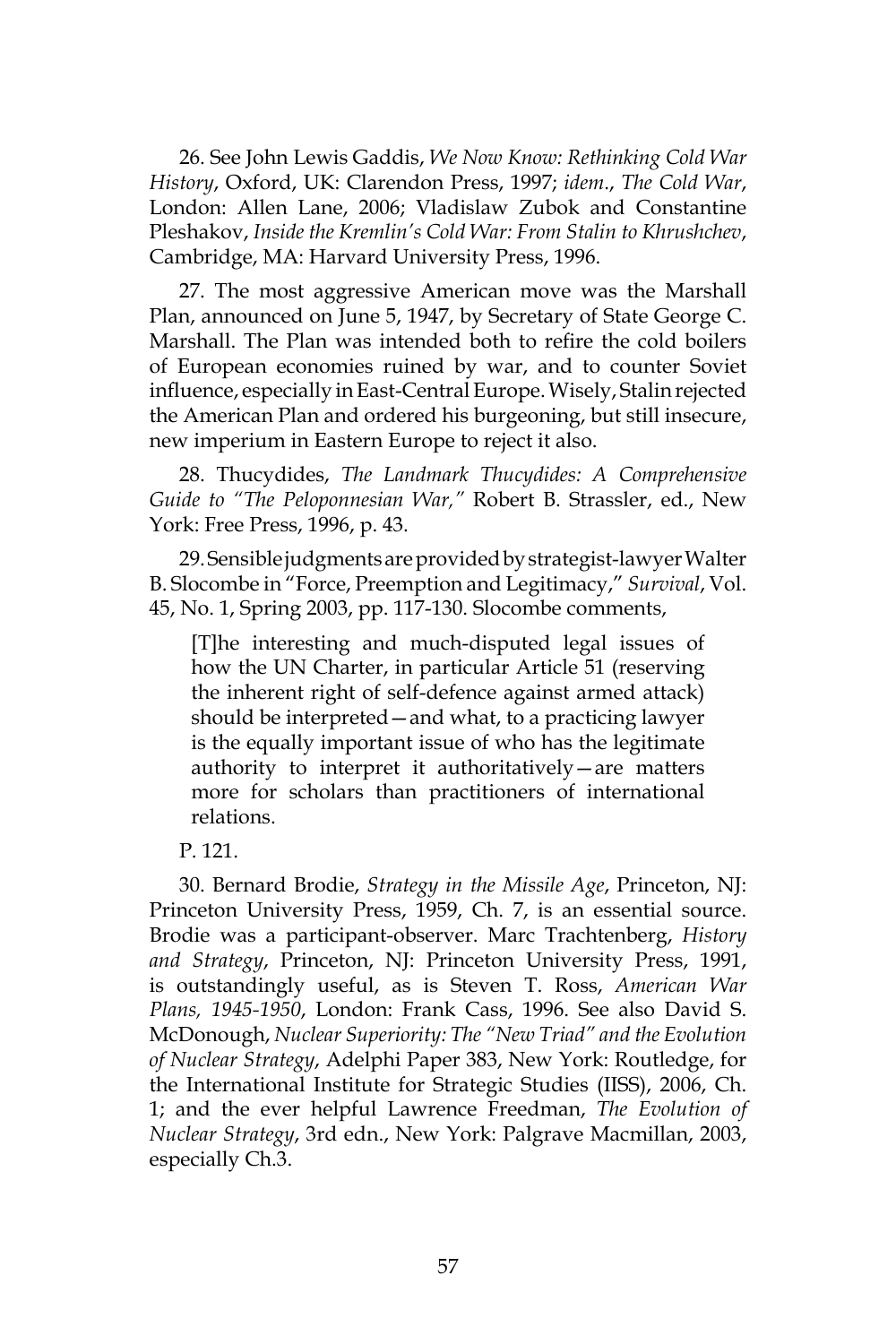31. See Robert S. Litwak, "The New Calculus of Preemption," *Survival*, Vol. 44, No. 4, Winter 2002-03, especially pp. 64-65.

32. There are many contextual differences between the North Korean and Iranian cases. Not only does North Korea have potent WMD and conventional military forces with considerable deterrent value, but also it is not an ambitious, rising, regional power. Whereas Pyongyang's WMD are primarily in the service of a defensive and commercial statecraft, those being sought energetically by Tehran would have the political potential to undergird a bid for regional hegemony, as well as to deter U.S. intervention. As always, the U.S. defense analysis industry responds to policy demand. For a good relevant example, see Henry Sokolski and Patrick Clawson, eds., *Getting Ready for a Nuclear-Ready Iran*, Carlisle, PA: Strategic Studies Institute, U.S. Army War College, October 2005.

33. Lawrence Freedman, *Deterrence*, Cambridge, UK: Polity Press, 2004, p. 86.

34. Bush, *NSS*, 2002, p. 84.

35. See David Luban, "Preventive War," Unpublished Paper, prepared for roundtable discussion at the American Political Science Association Conference, August 2003, p. 27.

36. Michael Williams, "Revisiting Established Doctrine in an Age of Risk," *The RUSI Journal*, Vol. 150, No. 5, October 2005, pp. 48-52, points out that "the precautionary principle" is cited in more than 14 multilateral agreements. Williams is not entirely to be trusted on his use of concepts, however, since he writes: "Precautionary war, better known as preemptive war,  $\dots$ " p. 51.

37. Kennedy, p. 79.

38. *Ibid*., pp. 79-80 (emphasis in the original).

39. Green, pp. 9-10.

40. *Ibid*., p. 10.

41. Kennedy, p. 80.

42. Robert R. Tomes, *US Defense Strategy from Vietnam to Operation Iraqi Freedom: Military Innovation and the New American Way of War, 1973-2003*, New York: Routledge, 2007, p. 141.

43. Tirpitz's ostensible rationale for his High Seas Fleet was that eventually it would be so powerful, albeit still inferior to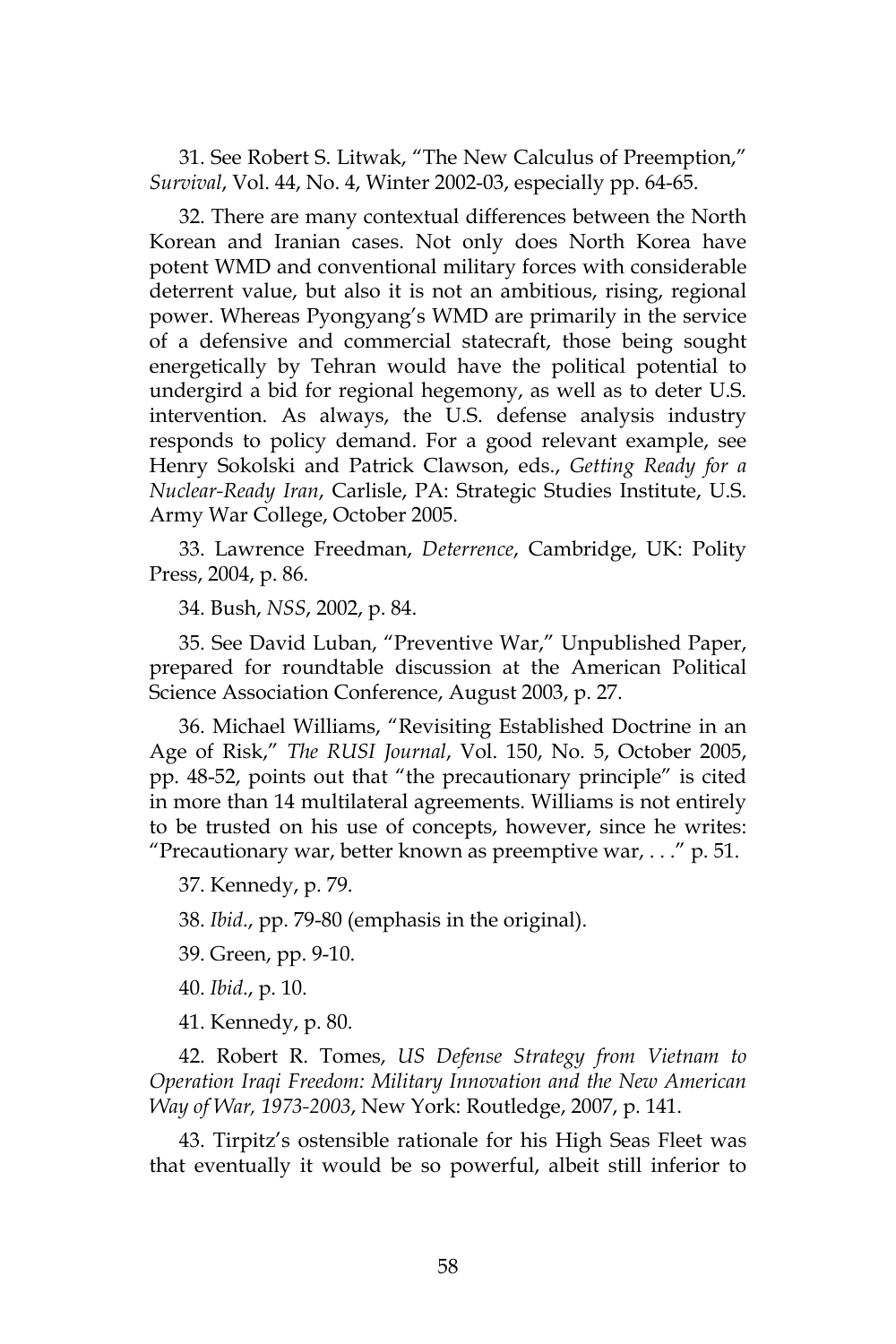the British Royal Navy (RN), that London would not dare risk challenging it in battle. The damage the German Fleet would inflict in its inevitable defeat would leave the RN inferior and vulnerable to other great navies. It is safe to assume that Tirpitz's real objective was to achieve a High Seas Fleet second to none, not a second-class "risk fleet." For his theory, and policy and strategy, to work, the British were required somehow not to notice the Germans coming, since, if they did, they could easily outbuild Tirpitz's planned force. The High Seas Fleet was a multidimensional disaster for Imperial Germany. Its existence and progress guaranteed British hostility, while it siphoned off scarce raw materials and superior manpower of which the army was in great need. See Holger H. Herwig, *"Luxury Fleet": The Imperial German Navy*, London: George Allen and Unwin, 1980.

44. The Russian "Great Program" that was decided on in 1914 planned a 40 percent increase in the size of the army by 1917 and, thanks to French finance, railroad expansion that should accelerate their pace of mobilization and military deployment by 50 percent, again by 1917. David Stevenson, *Cataclysm: The First World War as Political Tragedy*, New York: Basic Books, 2004, p. 18. Also see Hew Strachan, *The First World War, Vol. I: To Arms*, Oxford, UK: Oxford University Press, 2001, pp. 296-316.

45. Hitler was quite explicit on the need for war before 1943. See "Minutes of the Conference in the Reich Chancellery, Berlin, November 5, 1937" (the "Hossbach Memorandum"), in Louis L. Snyder, ed., *Hitler's Third Reich: A Documentary History*, Chicago: Nelson-Hall, 1981, pp. 268-269.

46. The trials, tribulations, but residual value of deterrence, are discussed in Keith B. Payne, *The Fallacies of Cold War Deterrence and a New Direction*, Lexington, KY: University Press of Kentucky, 2001; Colin S. Gray, *Maintaining Effective Deterrence*, Carlisle, PA: Strategic Studies Institute, U.S. Army War College, August 2003; and Freedman, *Deterrence.*

47. When Serbian military intelligence propelled the hapless innocent, Gavrilo Princip, toward his suicidal moment of destiny in Sarajevo on June 28, 1914, it did not intend to ignite a powder trail to a general war. See Strachan, p. 65.

48. For a relevant discussion of surprise, see Colin S. Gray, *Transformation and Strategic Surprise*, Carlisle, PA: Strategic Studies Institute, U.S. Army War College, April 2005.